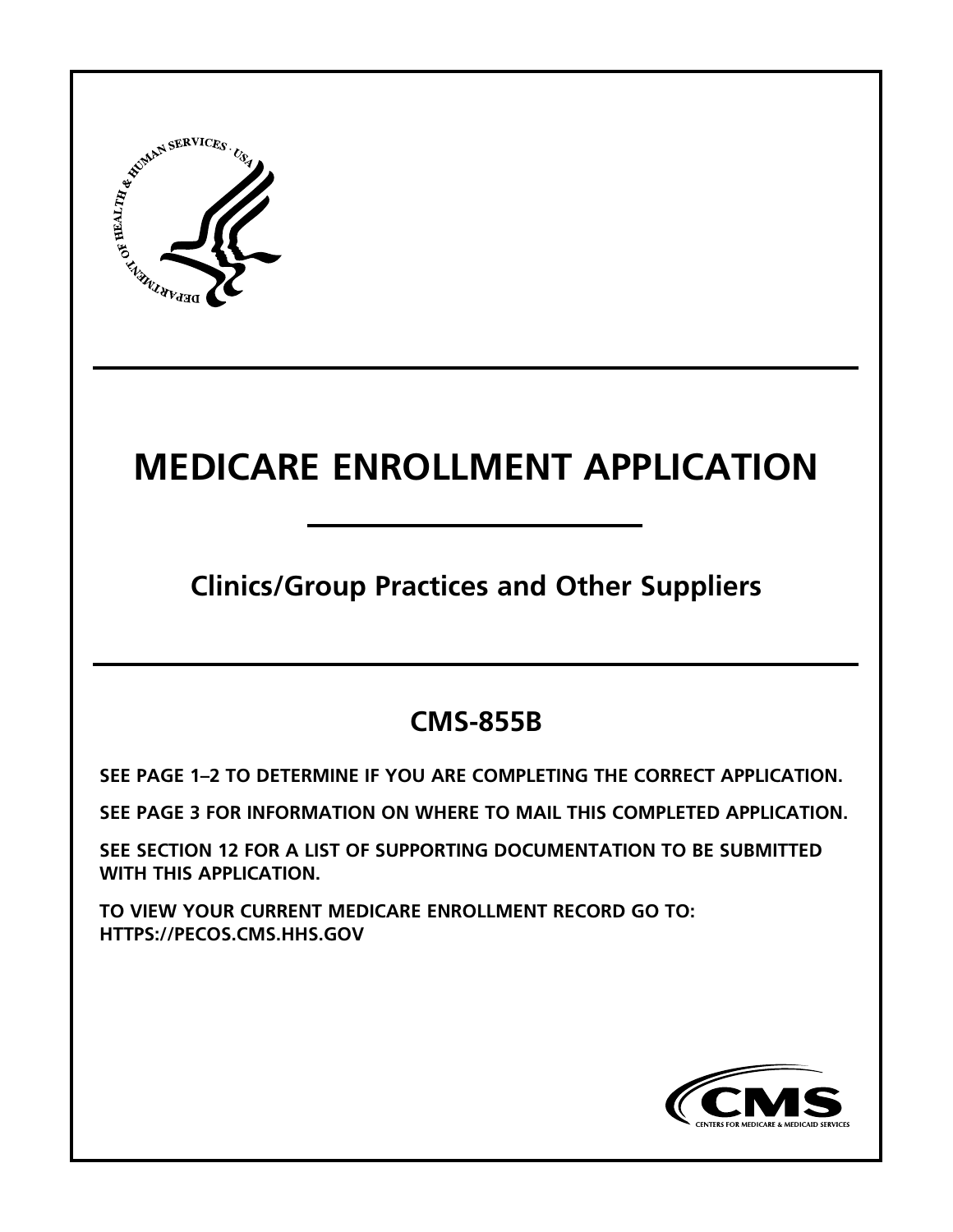### **WHO SHOULD SUBMIT THIS APPLICATION**

<span id="page-1-0"></span>Clinics, group practices, and other suppliers must complete this application to enroll in the Medicare program and receive a Medicare billing number.

Clinics, group practices, and other suppliers can apply for enrollment in the Medicare program or make a change in their enrollment information using either:

- The Internet-based Provider Enrollment, Chain and Ownership System (PECOS), or
- The paper CMS-855B enrollment application. Be sure you are using the most current version.

For additional information regarding the Medicare enrollment process, including Internet-based PECOS and to get the current version of the CMS-855B, go to **<http://www.cms.gov/MedicareProviderSupEnroll>**.

**NOTE:** Applicants using this application require a Type 2 NPI. See below for more information.

**NOTE:** For the purposes of this application, the word "supplier" is used universally and includes any providers or suppliers who are required to complete the CMS-855B application.

Complete and submit this application if you are an organization/group or other supplier that plans to bill Medicare and you are:

- Enrolling in the Medicare program for the first time with this Medicare Administrative Contractor (MAC) under this tax identification number.
- Currently enrolled in Medicare but have a new tax identification number. If you are reporting a change to your current Medicare enrollment to your tax identification number, you must complete a new application.
- Currently enrolled in Medicare and need to enroll in another Medicare Administrative Contractor's (MAC's) jurisdiction (e.g., you have opened a practice location in a geographic territory serviced by another MAC).
- Revalidating your Medicare enrollment. CMS may require you to submit or update your enrollment information. The MAC will notify you when it is time for you to revalidate your enrollment information. Do not submit a revalidation application until you have been contacted by your MAC.
- Previously enrolled in Medicare and you need to reactivate your Medicare billing number to resume billing. Prior to being reactivated, you must meet all current requirements for your supplier type before reactivation may occur.
- Currently enrolled in Medicare and need to make changes to your enrollment information (e.g., you have added or changed a practice location). Changes must be reported in accordance with the timeframes established in 42 C.F.R. section 424.516. (IDTF changes of information must be reported in accordance with 42 C.F.R. section 410.33.)
- A hospital, hospital department, or other medical practice or clinic that may bill for Medicare Part A services but will also bill for Medicare Part B practitioner services or provide purchased laboratory tests to other entities that will bill Medicare Part B.
- A certified Medicare Part B provider (i.e. Ambulatory Surgery Center, Portable X-ray Supplier) intending to report a CHOW. A CHOW typically occurs when a Medicare provider has been purchased (or leased) by another organization. The CHOW results in the transfer of the old owner's Medicare Identification Number and provider agreement (including any outstanding Medicare debt of the old owner) to the new owner. The regulatory citation for CHOWs can be found at 42 C.F.R. 489.18. If the purchaser (or lessee) elects not to accept a transfer of the provider agreement, then the old agreement should be terminated and the purchaser or lessee is considered a new applicant and must initially enroll in Medicare.
- A medical practice, group/clinic or other supplier that will bill for Medicare Part B services (e.g., group practices, clinics, independent laboratories, portable x-ray suppliers).
- Terminating a Physician Assistant (PA) employer relationship.
- Terminating an employer or individual relationship with an Independent Diagnostic Testing Facility (IDTF).
- Voluntary terminating your Medicare billing privileges. A supplier should voluntarily terminate its Medicare enrollment when it:
	- Will no longer be rendering services to Medicare patients, or
	- Is planning to cease (or has ceased) operations.

**NOTE:** For the purposes of this section of this application, an entity is defined as a group/clinic, other supplier, or any organization to which you will reassign your Medicare benefits.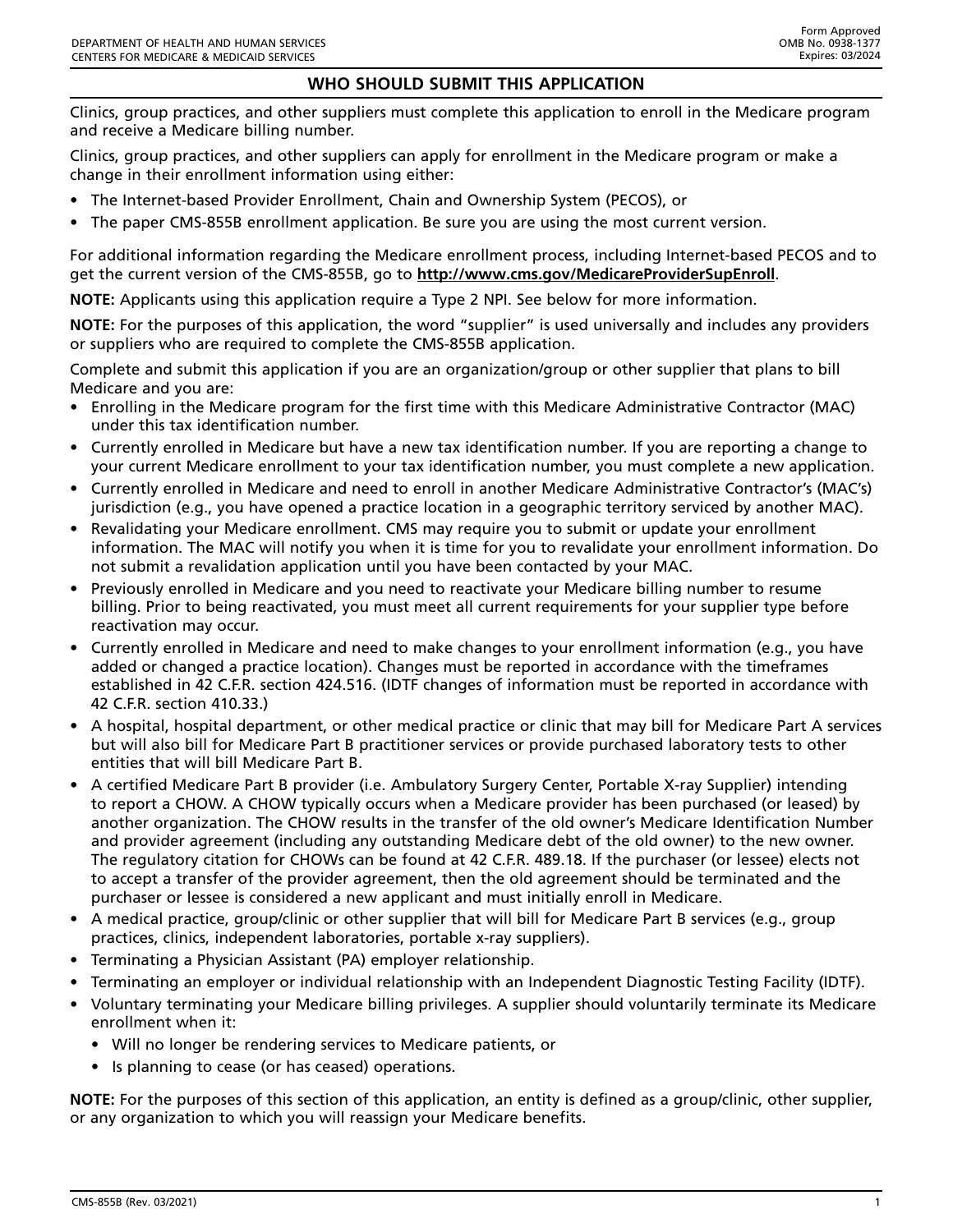### **BILLING NUMBER AND NATIONAL PROVIDER IDENTIFIER INFORMATION**

The Provider Transaction Access Number (PTAN), often referred to as a Medicare Supplier Number or Medicare Billing Number, is a generic term for any number other than the National Provider Identifier (NPI) that is used by a supplier bill the Medicare program.

The NPI is the standard unique health identifier for health care providers and suppliers and is assigned by the National Plan and Provider Enumeration System (NPPES). To enroll in Medicare, you must obtain an NPI and furnish it on this application prior to enrolling in Medicare or when submitting a change to your existing Medicare enrollment information. Applying for the NPI is a process separate from Medicare enrollment. As a supplier, it is your responsibility to determine if you have "subparts." A subpart is a component of an organization (supplier) that furnishes healthcare and is not itself a legal entity. If you do have subparts, you must determine if they should obtain their own unique NPIs. Before you complete this enrollment application, you need to make those determinations and obtain NPI(s) accordingly. To obtain an NPI, you may apply online at **[https://NPPES.cms.hhs.gov](https://nppes.cms.hhs.gov/#/)**. For more information about NPI enumeration, visit **[www.cms.gov/Regulations-and-Guidance/Administrative-Simplification/NationalProvIdentStand/enumeration](https://www.cms.gov/Regulations-and-Guidance/Administrative-Simplification/NationalProvIdentStand/enumeration)**.

**NOTE:** The Legal Business Name (LBN) and Tax Identification Number (TIN) that you furnish in section 2A must be the same LBN and TIN you used to obtain your NPI. Once this information is entered into PECOS from this application, your LBN, TIN and NPI **must** match exactly in both PECOS and NPPES.

**Organizational Health Care Providers (Entity Type 2):** Organizational health care providers are eligible for an Entity Type 2 NPI (Organizations). Organizational health care providers may have a single employee or thousands of employees. Examples of organizational providers include hospitals, home health agencies, groups/clinics, nursing homes, ambulance companies, health care provider corporations formed by groups/ individuals, and single member LLCs with an EIN, **not** individual health care providers.

**Important:** For NPI purposes, sole proprietors and sole proprietorships are considered to be "Type 1" providers. Organizations (e.g., corporations, partnerships) are treated as "Type 2" entities. When reporting the NPI of a sole proprietor on this application, therefore, the individual's Type 1 NPI should be reported; for organizations, the Type 2 NPI should be furnished.

To obtain an NPI, you may apply online at **[https://NPPES.cms.hhs.gov](https://nppes.cms.hhs.gov/#/)**.

# **INSTRUCTIONS FOR COMPLETING AND SUBMITTING THIS APPLICATION**

All information on this form is required with the exception of those fields specifically marked as "optional." Any field marked as optional is not required to be completed nor does it need to be updated or reported as a "change of information" as required in 42 C.F.R. section 424.516. However, it is highly recommended that if reported, these fields be kept up-to-date.

- This form must be typed. It may not be handwritten. If portions of this form are handwritten, the application may be returned to you by your MAC.
- When necessary to report additional information, copy and complete the applicable section as needed.
- Attach all required supporting documentation.
- Keep a copy of your completed Medicare enrollment package for your own records.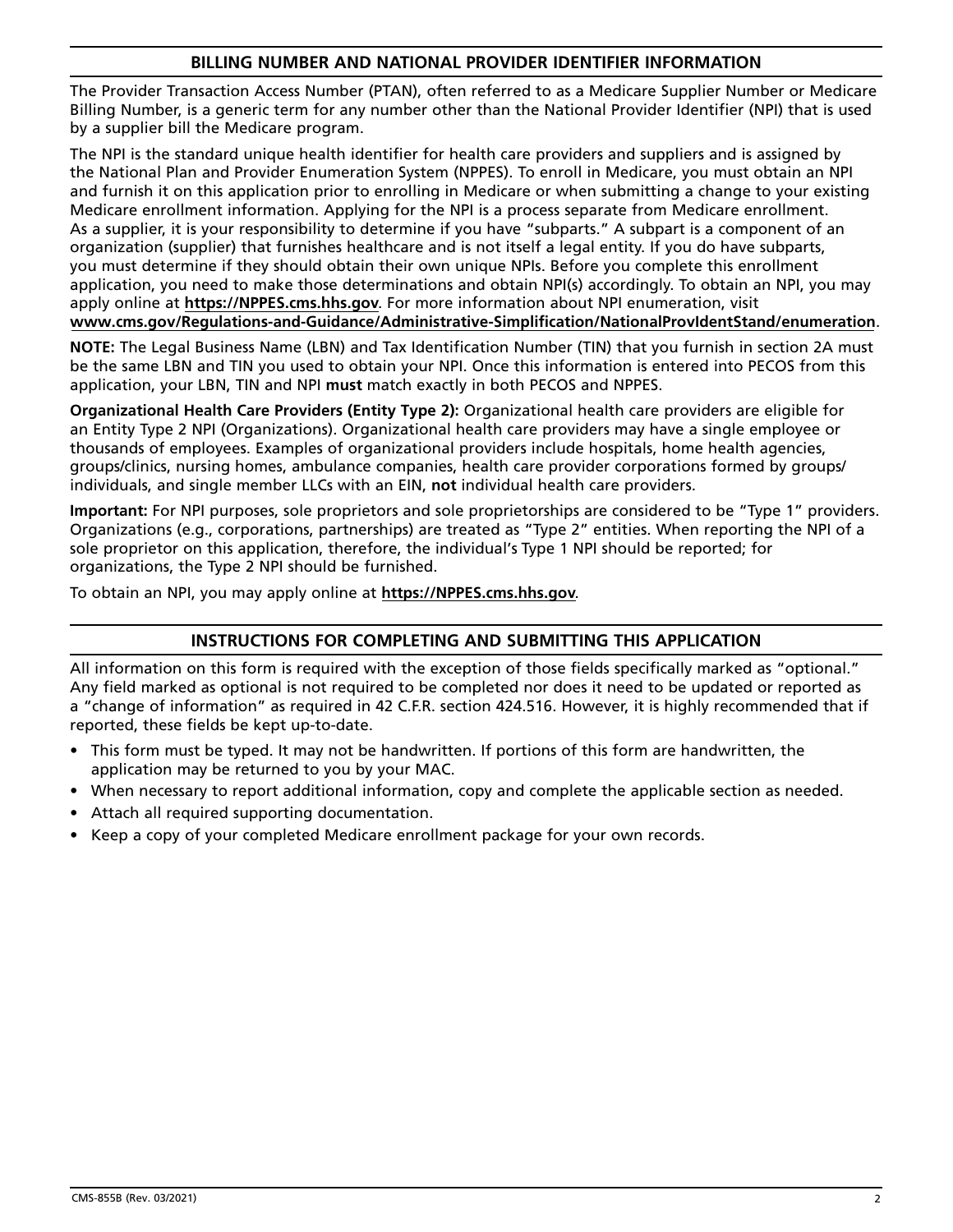### **TIPS TO AVOID DELAYS IN YOUR ENROLLMENT**

<span id="page-3-0"></span>To avoid delays in the enrollment process, you should:

- Complete all required sections, as shown in section 1.
- Ensure that the legal business name shown in section 2 matches the name on the tax documents.
- Ensure that the correspondence address shown in section 2 is the supplier's address.
- Enter your NPI(s) in the applicable section(s).
- Include the Electronic Funds Transfer (EFT) Authorization Agreement (when applicable) with your enrollment application with a voided check or bank letter.
- Sign and date section 15.
- Ensure all supporting documents are sent to your designated MAC.
- The supplier pays the required application fee (via **https://pecos.cms.hhs.gov/pecos/feePaymentWelcome.do**) upon initial enrollment, the addition of a new business location, revalidation and, if requested, reactivation PRIOR to completing and submitting this application to the MAC.

### **ADDITIONAL INFORMATION**

- You may visit our website to learn more about the enrollment process via the Internet-Based Provider Enrollment Chain and Ownership System (PECOS) at: **[https://www.cms.gov/Medicare/Provider-Enrollment](https://www.cms.gov/Medicare/Provider-Enrollment-and-Certification/MedicareProviderSupEnroll/InternetbasedPECOS)[and-Certification/MedicareProviderSupEnroll/InternetbasedPECOS.html](https://www.cms.gov/Medicare/Provider-Enrollment-and-Certification/MedicareProviderSupEnroll/InternetbasedPECOS)**. Also, all of the CMS-855 applications are all located on the CMS webpage: **[https://www.cms.gov/medicare/cms-forms/cms-forms/](https://www.cms.gov/medicare/cms-forms/cms-forms/cms-forms-list) [cms-forms-list.html](https://www.cms.gov/medicare/cms-forms/cms-forms/cms-forms-list)**. Simply enter "855" in the "Filter On:" box on this page and only the application forms will be displayed to choose from.
- The MAC may request additional documentation to support and validate information reported on this application. You are responsible for providing this documentation within 30 days of the request per 42 C.F.R. section 424.525(a)(1).
- The information you provide on this form is protected under 5 U.S.C. section 552(b)(4) and/or (b)(6), respectively. For more information, see the last page of this application to read the Privacy Act Statement.

#### **ACRONYMS COMMONLY USED IN THIS APPLICATION**

**C.F.R.:** Code of Federal Regulations **EFT:** Electronic Funds Transfer **EIN:** Employer Identification Number **IHS:** Indian Health Service **IRS:** Internal Revenue Service **LBN:** Legal Business Name **LLC:** Limited Liability Corporation **MAC:** Medicare Administrative Contractor

**NPI:** National Provider Identifier **NPPES:** National Plan and Provider Enumeration System **OTP: Opioid Treatment Program PTAN:** Provider Transaction Access Number also referred to as the Medicare Identification Number **SSN:** Social Security Number **TIN:** Tax Identification Number

### **DEFINITIONS**

**NOTE:** For the purposes of this CMS-855B application, the following definitions apply:

- **Add:** You are adding additional enrollment information to your existing information (e.g. practice locations).
- **Change:** You are replacing existing information with new information (e.g. billing agency, managing employee) or updating existing information (e.g. change in suite #, telephone #).
- **Remove:** You are removing existing enrollment information.

# **WHERE TO MAIL YOUR APPLICATION**

Send this completed application with original signatures and all required documentation to your designated MAC. The MAC that services your State is responsible for processing your enrollment application. To locate the mailing address for your designated MAC, go to **[www.cms.gov/MedicareProviderSupEnroll](http://www.cms.gov/MedicareProviderSupEnroll)**.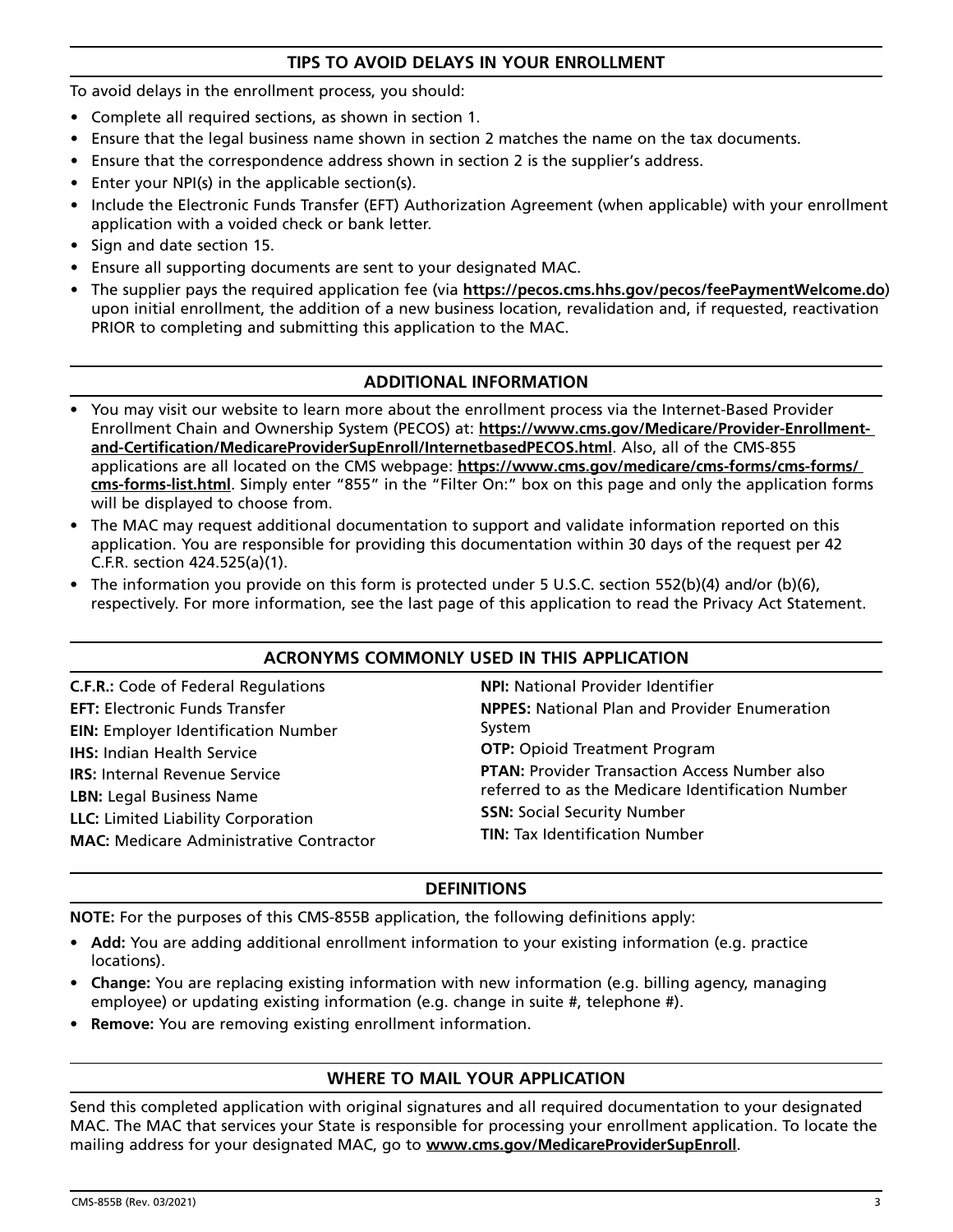# **SECTION 1: BASIC INFORMATION**

# **ALL APPLICANTS MUST COMPLETE THIS SECTION**

# **A. REASON FOR SUBMITTING THIS APPLICATION**

Check one box and complete the required sections of this application as indicated.

| You are a new enrollee in Medicare                                    | Complete all applicable sections                                                           |  |
|-----------------------------------------------------------------------|--------------------------------------------------------------------------------------------|--|
|                                                                       | Ambulance suppliers must complete<br><b>Attachment 1</b>                                   |  |
|                                                                       | <b>IDTF suppliers must complete Attachment 2</b>                                           |  |
|                                                                       | OTPs must complete Attachment 3                                                            |  |
| You are enrolling with another Medicare Administrative                | Complete all applicable sections                                                           |  |
| Contractor (MAC)                                                      | Ambulance suppliers must complete<br><b>Attachment 1</b>                                   |  |
|                                                                       | <b>IDTF suppliers must complete Attachment 2</b>                                           |  |
|                                                                       | OTPs must complete Attachment 3                                                            |  |
| $\Box$ You are revalidating your Medicare enrollment                  | Complete all applicable sections                                                           |  |
|                                                                       | Ambulance suppliers must complete<br><b>Attachment 1</b>                                   |  |
|                                                                       | <b>IDTF suppliers must complete Attachment 2</b>                                           |  |
|                                                                       | OTPs must complete Attachment 3                                                            |  |
| $\Box$ You are reactivating your Medicare enrollment                  | Complete all applicable sections                                                           |  |
|                                                                       | Ambulance suppliers must complete<br><b>Attachment 1</b>                                   |  |
|                                                                       | <b>IDTF suppliers must complete Attachment 2</b>                                           |  |
|                                                                       | OTPs must complete Attachment 3                                                            |  |
| You are reporting a change to your Medicare enrollment<br>information | Go to section 1B below                                                                     |  |
| You are voluntarily terminating your Medicare enrollment              | Section 1, 2A1, 13 (optional), and 15                                                      |  |
| Effective date of termination (mm/dd/yyyy):                           | <b>Employers terminating Physician Assistants</b><br>must complete sections 1, 2A1, 2F, 13 |  |
| <b>Medicare Identification Number:</b>                                | (optional), and 15                                                                         |  |
|                                                                       |                                                                                            |  |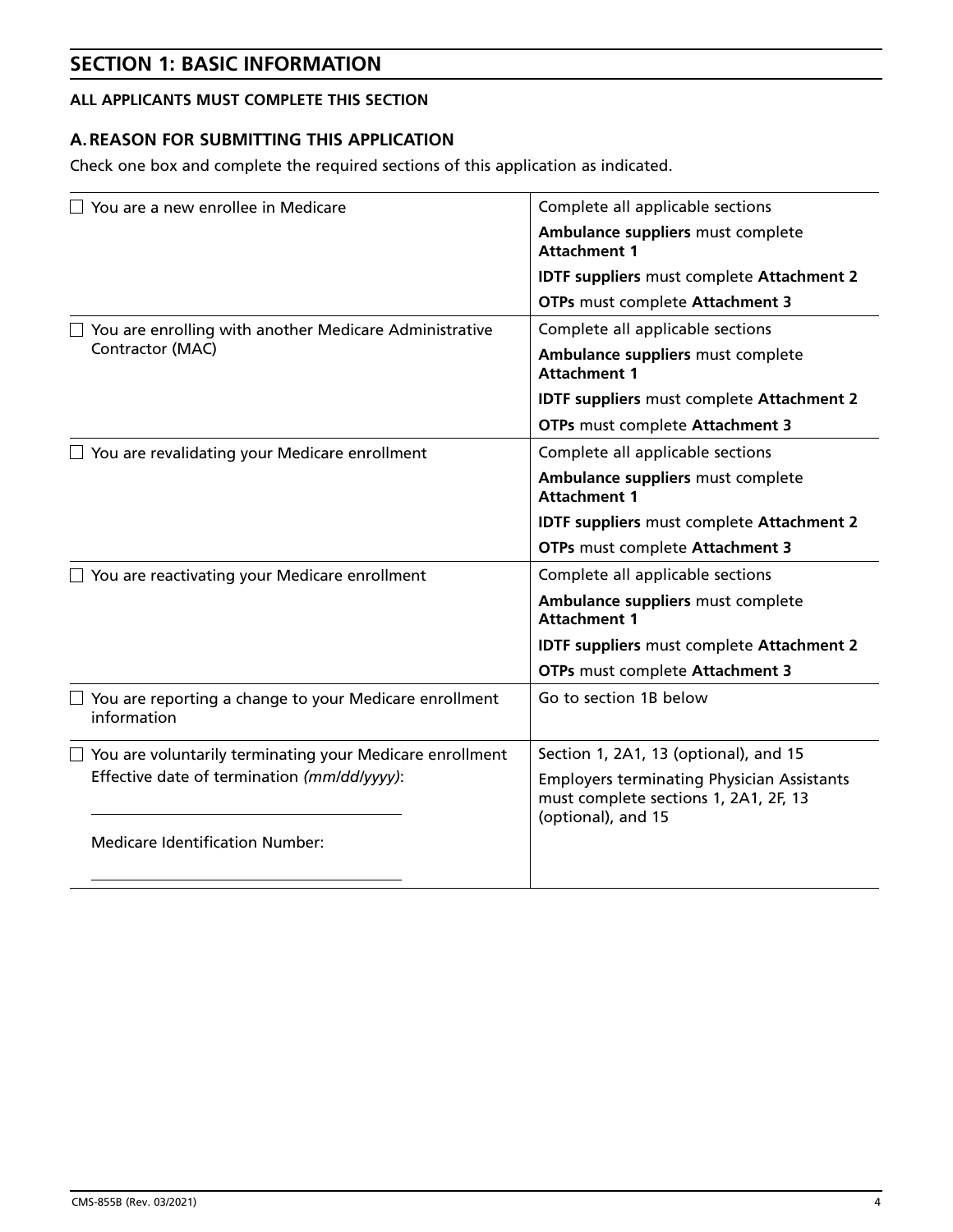# **SECTION 1: BASIC INFORMATION** *(Continued)*

# **B. WHAT INFORMATION IS CHANGING?**

Check all that apply and complete the required sections.

**Please note:** When reporting ANY information, sections **1, 2A1, 3, and 15** MUST always be completed in addition to the information that is changing within the required section.

| <b>Changing Information</b>                                                                                                | <b>Required Sections</b>                                                                                                                                                              |
|----------------------------------------------------------------------------------------------------------------------------|---------------------------------------------------------------------------------------------------------------------------------------------------------------------------------------|
| $\Box$ Business Identifying Information                                                                                    | 1, 2A1, 3, 12, 13 (optional) and 15 and 6 for<br>the signer if that authorized or delegated<br>official has not been established for this<br>supplier                                 |
| $\Box$ Final Adverse Legal Actions                                                                                         | 1, 2A1, 3, 12, 13 (optional) and 15 and 6 for<br>the signer if that authorized or delegated<br>official has not been established for this<br>supplier                                 |
| $\Box$ Medical Specialty Information                                                                                       | 1, 2A, 2B, 3, 4, 12, 13 (optional), and 15 and 6<br>for the signer if that authorized or delegated<br>official has not been established for this<br>supplier                          |
| <b>Supplier Specific Information</b>                                                                                       | 1, 2A1, 2A2-2A4, 2B-2F (as applicable), 3,<br>12,13 (optional), and 15 and 6 for the signer if<br>that authorized or delegated official has not<br>been established for this supplier |
| $\Box$ Physician Assistant Employment Terminations                                                                         | 1, 2A1, 2F, 3, 13 (optional) and 15 and 6 for<br>the signer if that authorized or delegated<br>official has not been established for this<br>supplier                                 |
| <b>Private Practice Business Information</b>                                                                               | 1, 2A, 3, 4A, 12, 13 (optional) and 15 and 6<br>for the signer if that authorized or delegated<br>official has not been established for this<br>supplier                              |
| Change of Ownership (Hospitals, Hospital Departments,<br>Portable X-Ray Suppliers and Ambulatory Surgical Centers<br>Only) | Complete all sections and provide a copy of<br>the sales agreement                                                                                                                    |
| Ownership Interest and/or Managing Control Information<br>(Organizations)                                                  | 1, 2A1, 3, 5, 13, and 15, and 6 for the signer if<br>that authorized or delegated official has not<br>been established for this supplier                                              |
| Ownership Interest and/or Managing Control Information<br>(Individuals)                                                    | 1, 2A1, 3, 6, 13, and 15, and another 6 for the<br>signer if that authorized or delegated official<br>has not been established for this supplier                                      |
| Managing Employee Information                                                                                              | 1, 2A1, 3, 6, 12, 13 (optional), and 15 and 6<br>for the signer if that authorized or delegated<br>official has not been established for this<br>supplier                             |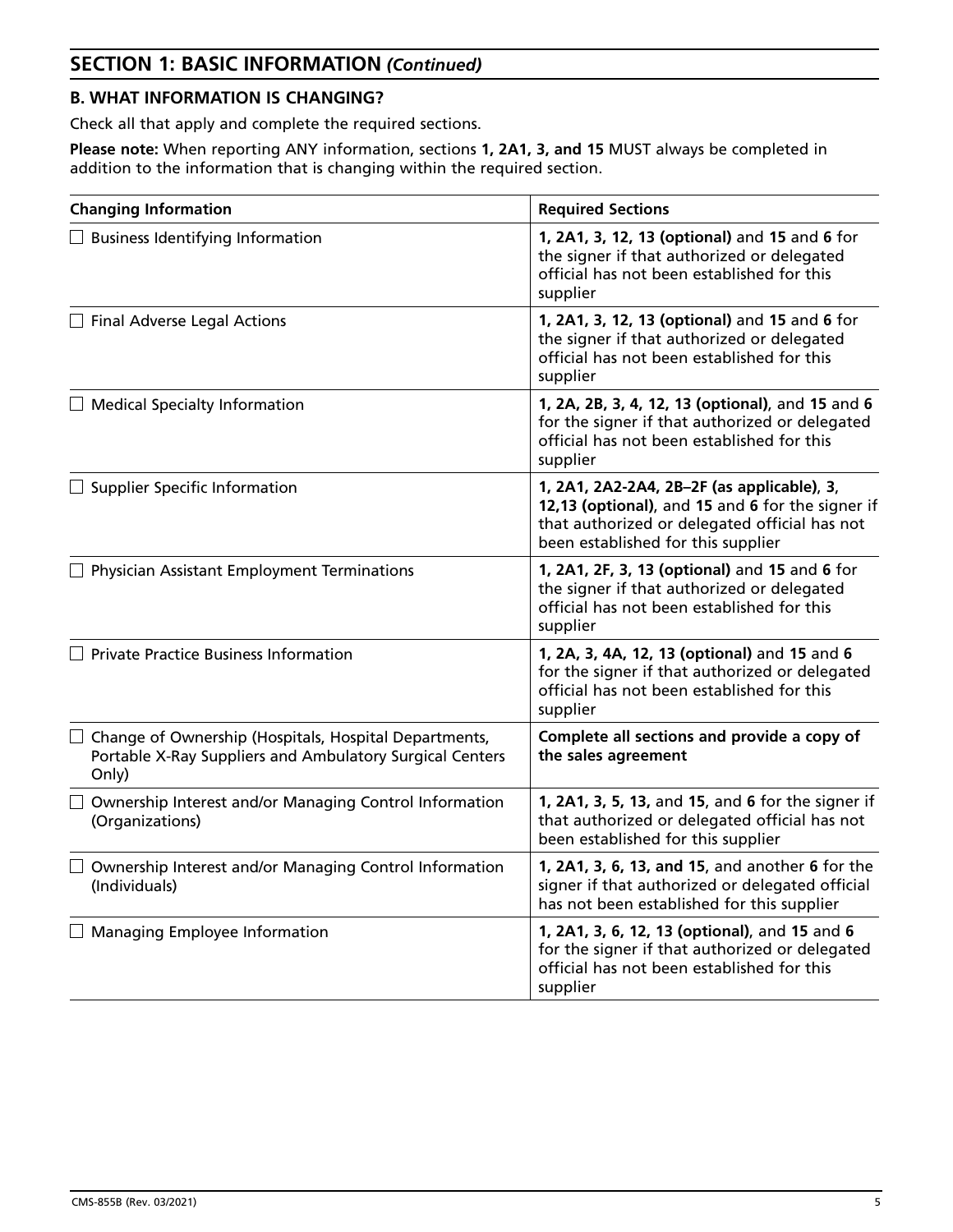# **SECTION 1: BASIC INFORMATION** *(Continued)*

| <b>Changing Information</b>                                                                                                                                                                                                                                                                                                                | <b>Required Sections</b>                                                                                                                                                                                                                                    |
|--------------------------------------------------------------------------------------------------------------------------------------------------------------------------------------------------------------------------------------------------------------------------------------------------------------------------------------------|-------------------------------------------------------------------------------------------------------------------------------------------------------------------------------------------------------------------------------------------------------------|
| Address Information<br><b>Correspondence Mailing Address</b><br>Medicare Beneficiary Medical Records Storage Address<br><b>Practice Location Address</b><br>Remittance Notices/Special Payment Mailing Address<br>Base of Operations Address for Mobile or Portable<br>Suppliers (location of Business Office or Dispatcher/<br>Scheduler) | 1, 2A, 3, 12, 13 (optional) and 15 AND sections<br>2A3, 2A4, 4A, 4B, 4C, and/or 4E as applicable<br>for the address that is being changed and 6<br>for the signer if that authorized or delegated<br>official has not been established for this<br>supplier |
| <b>Billing Agency Information</b>                                                                                                                                                                                                                                                                                                          | 1, 2A1, 3, 8, 13 (optional) and 15 and 6 for the<br>signer if that authorized or delegated official<br>has not been established for this supplier                                                                                                           |
| Authorized Official(s) and/or Delegated Official(s)                                                                                                                                                                                                                                                                                        | 1, 2A1, 3, 13, 15A1 (if you are an Authorized<br>Official) or 15B1 (if you are a delegated<br>official), and another 6 for the signer if that<br>authorized or delegated official has not been<br>established for this supplier                             |
| $\Box$ Any other information not specified above                                                                                                                                                                                                                                                                                           | 1, 2A1, 3, 12 (if applicable), 13 (optional) and<br>15 and the applicable section or sub-section<br>that is changing and 6 for the signer if that<br>authorized or delegated official has not been<br>established for this supplier                         |

# **ATTACHMENT 1: AMBULANCE SERVICE SUPPLIERS (ONLY)**

| <b>Changing Information</b>              | <b>Required Sections</b>                                                                                                                          |
|------------------------------------------|---------------------------------------------------------------------------------------------------------------------------------------------------|
| $\Box$ Ambulance Supplier Transport Type | 1, 2A, 3, 12, 13 (optional) and 15 and 6 for the<br>signer if that authorized or delegated official<br>has not been established for this supplier |
|                                          | <b>Attachment 1(A)</b>                                                                                                                            |
| Geographic Area                          | 1, 2A, 3, 12, 13 (optional) and 15 and 6 for the<br>signer if that authorized or delegated official<br>has not been established for this supplier |
|                                          | <b>Attachment 1(B)</b>                                                                                                                            |
| $\Box$ State License Information         | 1, 2A, 3, 12, 13 (optional) and 15 and 6 for the<br>signer if that authorized or delegated official<br>has not been established for this supplier |
|                                          | Attachment 1(C)                                                                                                                                   |
| Vehicle Information                      | 1, 2A, 3, 12, 13 (optional) and 15 and 6 for the<br>signer if that authorized or delegated official<br>has not been established for this supplier |
|                                          | Attachment 1(D)                                                                                                                                   |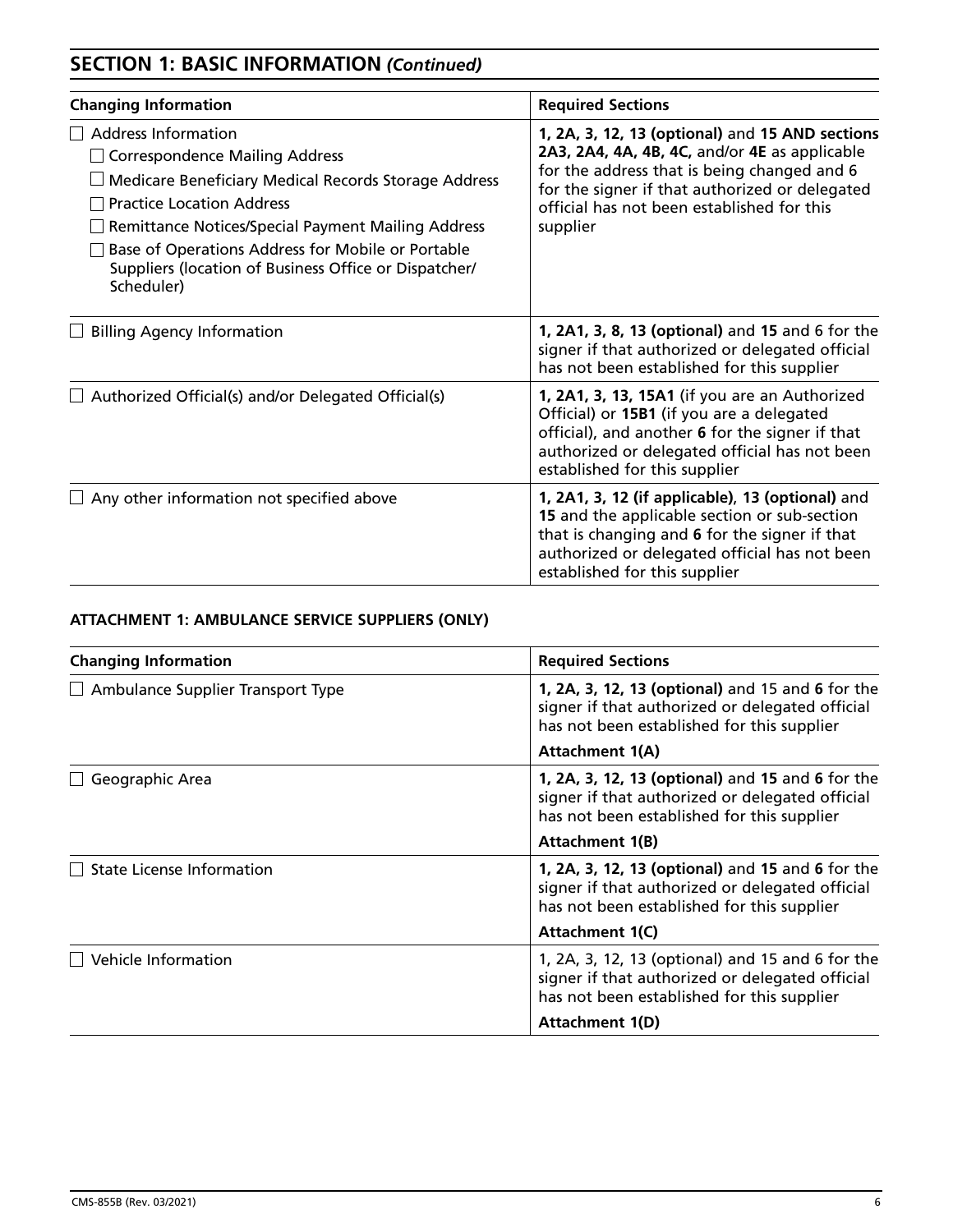# **SECTION 1: BASIC INFORMATION** *(Continued)*

# **ATTACHMENT 2: INDEPENDENT DIAGNOSTIC TESTING FACILITIES (ONLY)**

| <b>Changing Information</b>               | <b>Required Sections</b>                                                                                                                          |
|-------------------------------------------|---------------------------------------------------------------------------------------------------------------------------------------------------|
| CPT-4 and HCPCS Codes                     | 1, 2A, 3, 12, 13 (optional) and 15 and 6 for the<br>signer if that authorized or delegated official<br>has not been established for this supplier |
|                                           | <b>Attachment 2(B)</b>                                                                                                                            |
| Interpreting Physician Information        | 1, 2A, 3, 12, 13 (optional) and 15 and 6 for the<br>signer if that authorized or delegated official<br>has not been established for this supplier |
|                                           | Attachment 2(C)                                                                                                                                   |
| Personnel (Technicians) Who Perform Tests | 1, 2A, 3, 12, 13 (optional) and 15 and 6 for the<br>signer if that authorized or delegated official<br>has not been established for this supplier |
|                                           | <b>Attachment 2(D)</b>                                                                                                                            |
| <b>Supervising Physicians</b>             | 1, 2A, 3, 12, 13 (optional) and 15 and 6 for the<br>signer if that authorized or delegated official<br>has not been established for this supplier |
|                                           | <b>Attachment 2(E)</b>                                                                                                                            |

## **ATTACHMENT 3: OPIOID TREATMENT PROGRAMS (ONLY)**

| <b>Changing Information</b>                                                        | <b>Required Sections</b>                                                                                                                              |  |
|------------------------------------------------------------------------------------|-------------------------------------------------------------------------------------------------------------------------------------------------------|--|
| □ Opioid Treatment Program Personnel – Ordering Personnel<br><b>Identification</b> | 1, 2A1, 3, 12, 13 (optional) and 15 and 6 for<br>the signer if that authorized or delegated<br>official has not been established for this<br>supplier |  |
|                                                                                    | <b>Attachment 3A</b>                                                                                                                                  |  |
| $\Box$ Opioid Treatment Program Personnel – Dispensing<br>Personnel Identification | 1, 2A1, 3, 12, 13 (optional) and 15 and 6 for<br>the signer if that authorized or delegated<br>official has not been established for this<br>supplier |  |
|                                                                                    | <b>Attachment 3B</b>                                                                                                                                  |  |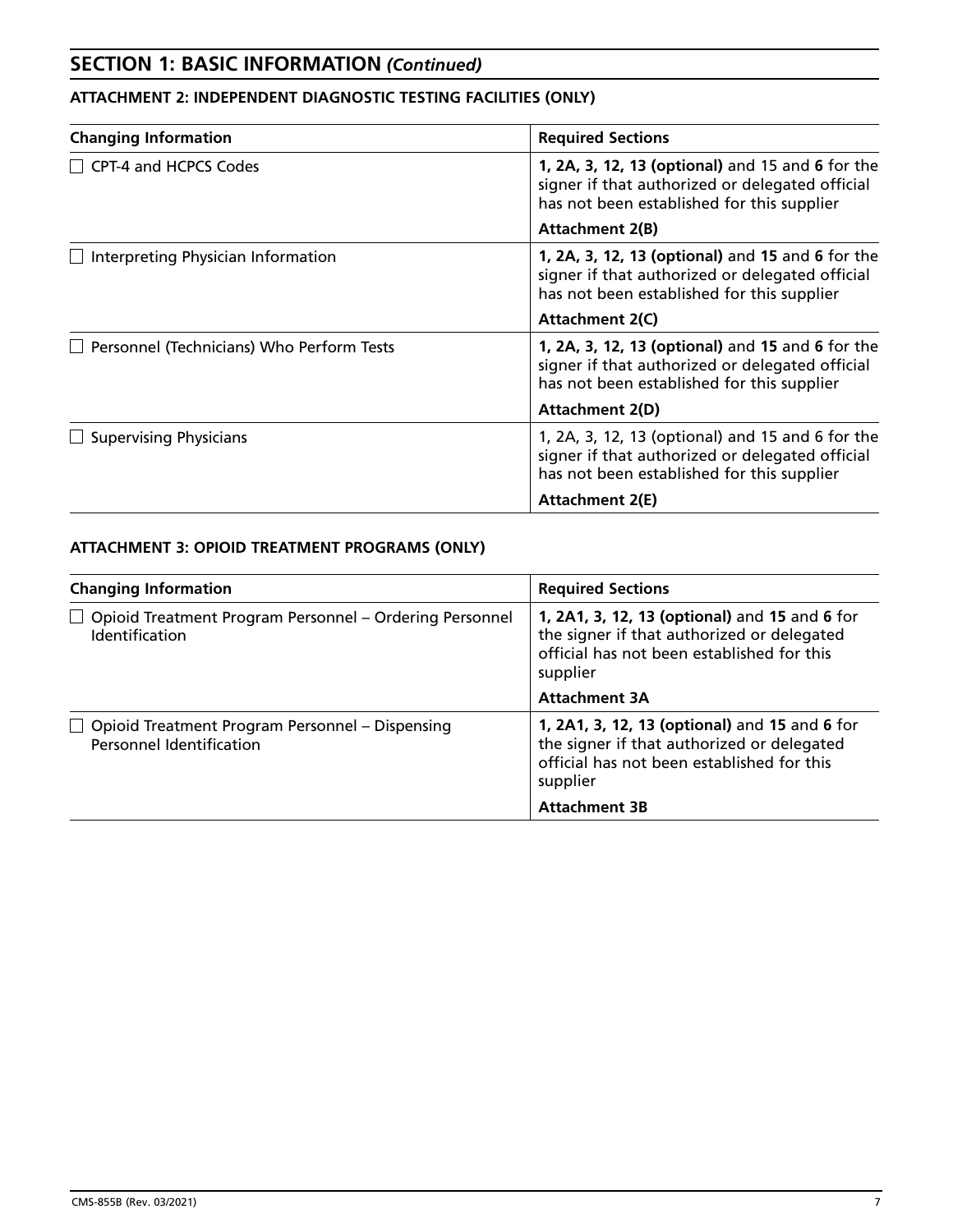# **SECTION 2: IDENTIFYING INFORMATION**

### **A. SUPPLIER IDENTIFICATION INFORMATION**

#### **1. BUSINESS INFORMATION**

| Legal Business Name as Reported to the Internal Revenue Service                         |  | Tax Identification Number (TIN) |
|-----------------------------------------------------------------------------------------|--|---------------------------------|
|                                                                                         |  |                                 |
| Medicare Identification Number (PTAN) (if issued)<br>National Provider Identifier (NPI) |  |                                 |
| Other Name (if applicable)                                                              |  |                                 |

Type of Other Name *(if applicable).* Check box indicating Type of Other Name:

Former Legal Business Name

Doing Business As Name

Other *(Describe):* 

#### **Business Structure information**

Identify how your business is registered with the IRS. (NOTE: If your business is a Federal and/or State government supplier, indicate "Non-Profit" below. In addition, government-owned entities do not need to provide an IRS Form 501(c)(3)).

 $\Box$  Proprietary

 $\Box$  Non-Profit (Submit IRS Form 501(c)(3)

□ Disregarded Entity (Submit IRS Form 8832)

**NOTE:** If a checkbox identifying how the business is registered with the IRS is not completed, the supplier will be defaulted to "Proprietary."

Identify the type of organizational structure of this supplier: *(Check one)*

 $\Box$  Corporation

 $\Box$  Limited Liability Company

**Partnership** 

 $\Box$  Sole Proprietor

Other *(Specify):* 

Is this supplier an Indian Health Service (IHS) Facility? ..................................................................... Yes No

#### **2. LICENSE/CERTIFICATION/REGISTRATION INFORMATION**

Complete the appropriate subsection(s) below for your supplier type as you will report in section 2B. If no subsection is associated with your supplier type, check the box stating the information is not applicable.

#### **a. Active License Information**

□License Not Applicable

| License Number | Effective Date (mm/dd/yyyy) | <b>State Where Issued</b> |  |
|----------------|-----------------------------|---------------------------|--|
|                |                             |                           |  |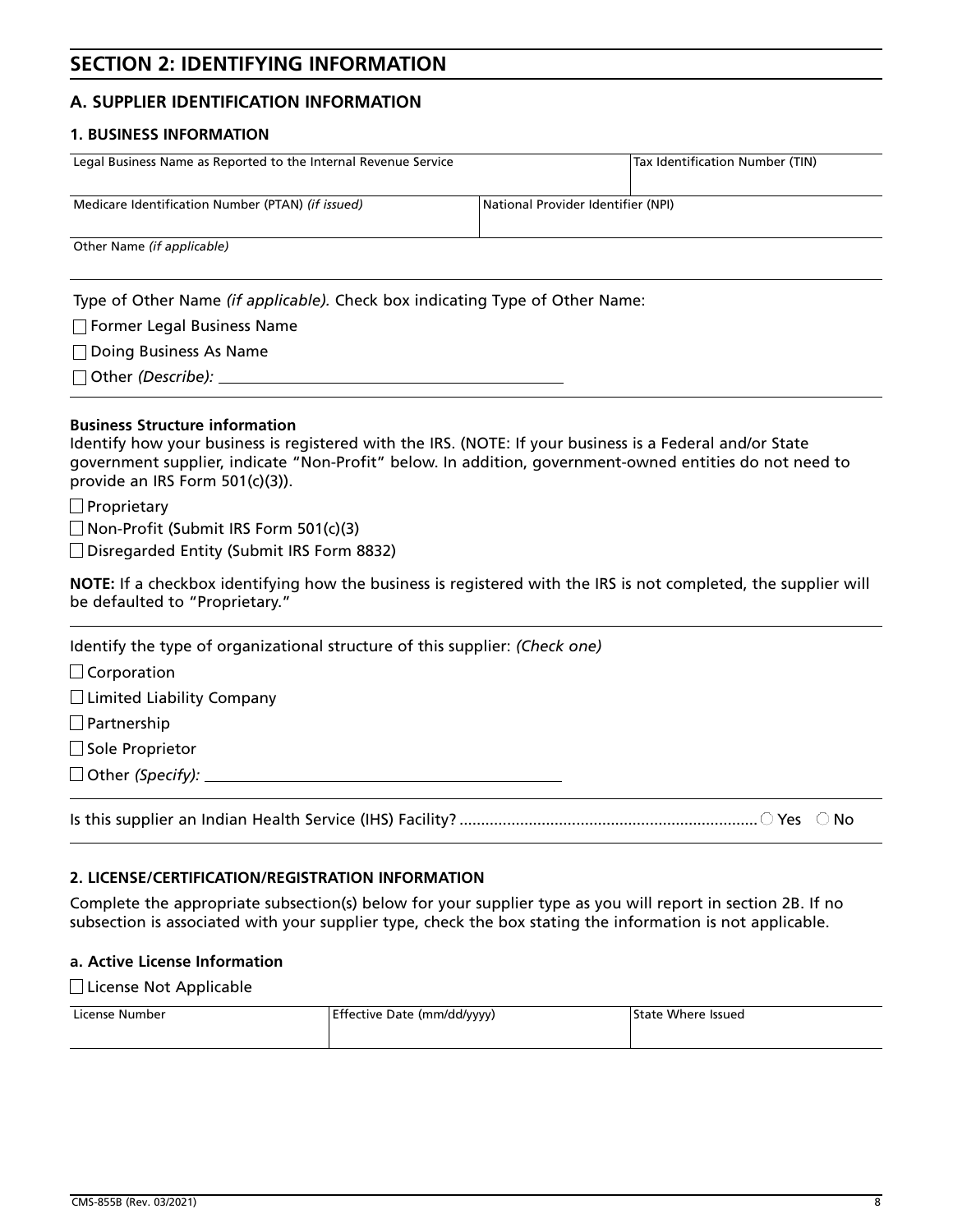# **SECTION 2: IDENTIFYING INFORMATION** *(Continued)*

#### **b. Active Certification Information**

Complete the appropriate subsection(s) below for your supplier type as you will report in section 2B. If no subsection is associated with your supplier type, check the box stating the information is not applicable. **\*If you are certified by a national entity, put the word "all" in the "State Where Issued" data field.**

#### $\Box$  Certification Not Applicable

| <b>Certification Number</b>                       | Effective Date (mm/dd/yyyy) | State Where Issued* |  |  |
|---------------------------------------------------|-----------------------------|---------------------|--|--|
| Certifying Entity (Specialty Board, State, Other) |                             |                     |  |  |

**3. CORRESPONDENCE MAILING ADDRESS**

This is the address where correspondence will be sent to the supplier listed in section 2A1 by your designated MAC. This address cannot be a billing agent or agency's address or a medical management company address.

If you are reporting a change to your Correspondence Mailing Address, check the box below. This will replace any current Correspondence Mailing Address on file.

**Change Effective Date** *(mm/dd/yyyy)*:

Attention *(optional)*

Correspondence Mailing Address Line 1 *(P.O. Box or Street Name and Number)*

Correspondence Mailing Address Line 2 *(Suite, Room, Apt. #, etc.)*

| City/Town                        |                            | State |                                | ZIP Code + 4 |
|----------------------------------|----------------------------|-------|--------------------------------|--------------|
| Telephone Number (if applicable) | Fax Number (if applicable) |       | E-mail Address (if applicable) |              |

#### **4. MEDICAL RECORD CORRESPONDENCE ADDRESS**

This is the address where the medical record correspondence will be sent to the supplier listed in section 2A1 by your designated MAC. This information would be used for any medical record review requests.

 $\Box$  Check here if your Medical Record Correspondence Address should be mailed to your Correspondence Address in section 2A3 (above) and skip this section.

If you are reporting a change to your Medical Record Correspondence Address, check the box below. This will replace any current Medical Record Correspondence Address on file.

#### **Change Effective Date** *(mm/dd/yyyy)*:

Attention *(optional)*

Medical Record Correspondence Mailing Address Line 1 *(P.O. Box or Street Name and Number)*

Medical Record Correspondence Mailing Address Line 2 *(Suite, Room, Apt. #, etc.)*

| City/Town                        |                            | State |                                | $ ZIP Code + 4 $ |
|----------------------------------|----------------------------|-------|--------------------------------|------------------|
| Telephone Number (if applicable) | Fax Number (if applicable) |       | E-mail Address (if applicable) |                  |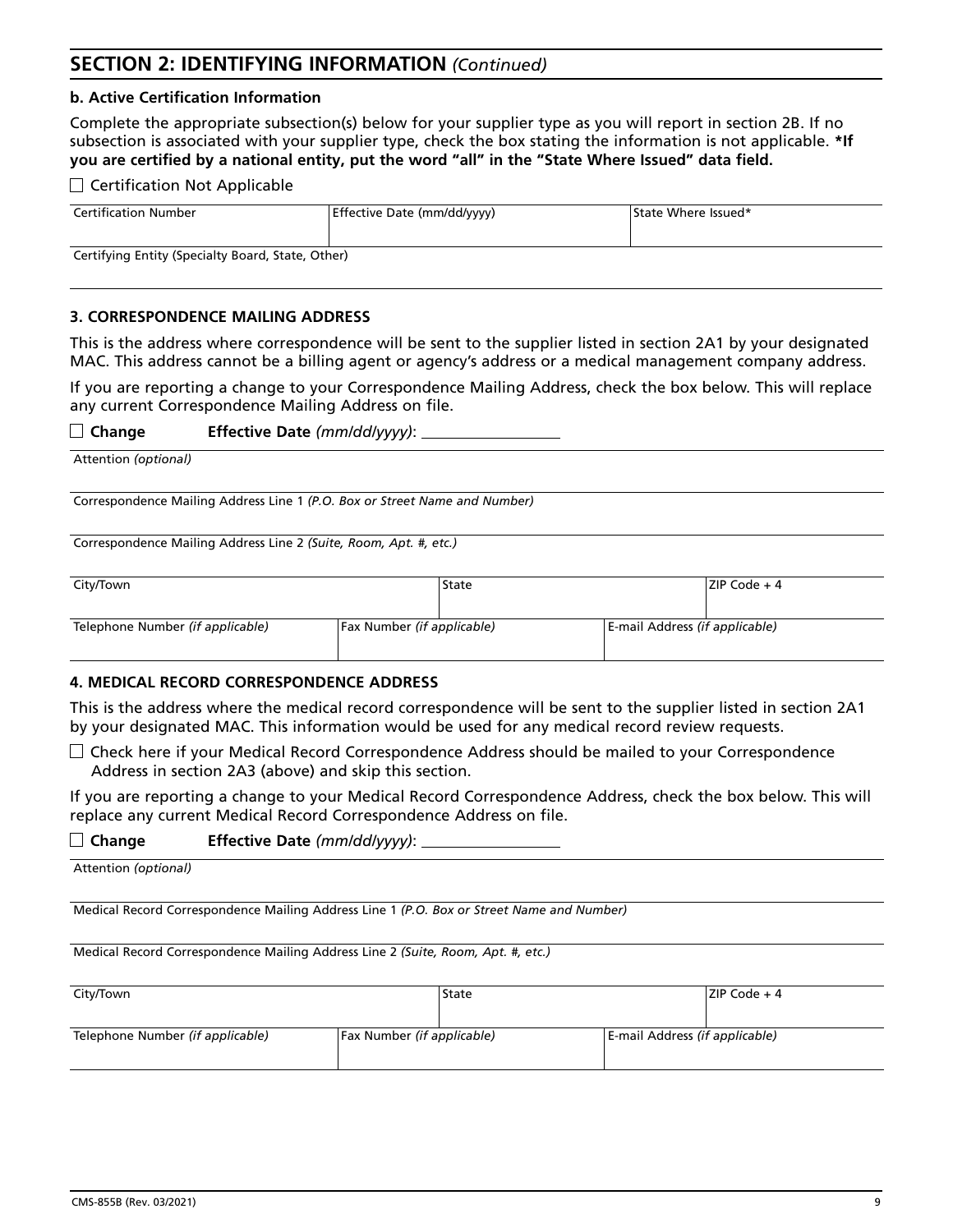# **SECTION 2: IDENTIFYING INFORMATION** *(Continued)*

### **B. TYPE OF SUPPLIER**

Check the appropriate box to identify the type of supplier you are enrolling as with Medicare. If you are more than one type of supplier, submit a separate application for each type. If you change the type of service that you provide (i.e., become a different supplier type), submit a new application.

Your organization must meet all Federal and State requirements for the type of supplier checked below.

| Type of Supplier: (Check one only)             |                                                       |
|------------------------------------------------|-------------------------------------------------------|
| Ambulance Service Supplier                     | $\Box$ Mass Immunization (Roster Biller Only)         |
| Ambulatory Surgical Center                     | $\Box$ Opioid Treatment Program                       |
| □ Clinic/Group Practice                        | $\Box$ Pharmacy                                       |
| $\Box$ Hospital Department(s)                  | $\Box$ Physical/Occupational Therapy Group in Private |
| $\Box$ Independent Clinical Laboratory         | Practice                                              |
| $\Box$ Independent Diagnostic Testing Facility | $\Box$ Portable X-ray Supplier                        |
| $\Box$ Intensive Cardiac Rehabilitation        | $\Box$ Radiation Therapy Center                       |
| $\Box$ Mammography Center                      | $\Box$ Other (Specify): $\Box$                        |

**Note:** Only use "other" checkbox if your supplier type is eligible to enroll and bill the Medicare program but is not reflected in the list of suppliers. If you are unsure if you are eligible to enroll contact your designated MAC before you submit this application.

## **C. HOSPITALS ONLY**

This section should only be completed by hospitals that are currently enrolled or enrolling with a MAC (the Part A Medicare contractor), and will be billing a MAC for Medicare Part B services, as follows:

- Hospitals requiring a Part B billing number to provide pathology services.
- Hospitals requiring a Medicare Part B billing number to provide purchased tests to other Medicare Part B billers.
- If the hospital requires more than one departmental Part B billing number to bill for Part B practitioner services, list each department needing a number.

If your organization is not a hospital, and believes it will need a Part B billing number, contact the designated MAC to determine if this form should be submitted.

**NOTE:** Only complete this section if the clinic/hospital department is located within the hospital. If your hospital is enrolling a clinic that is not located within the hospital, do not complete this section.

#### **Check "Clinic/Group Practice" in section 2B and complete this entire application for the clinic/group practice.**

1. Are you going to:

- $\Box$  bill for the entire hospital with one billing number? (If yes, continue to section 2D.)
- $\Box$  separately bill for each hospital department? (If yes, answer question 2.)
- 2. List the hospital departments for which you plan to bill separately:

| <b>DEPARTMENT</b> | <b>MEDICARE IDENTIFICATION NUMBER</b> | <b>NPI</b> |
|-------------------|---------------------------------------|------------|
|                   |                                       |            |
|                   |                                       |            |
|                   |                                       |            |
|                   |                                       |            |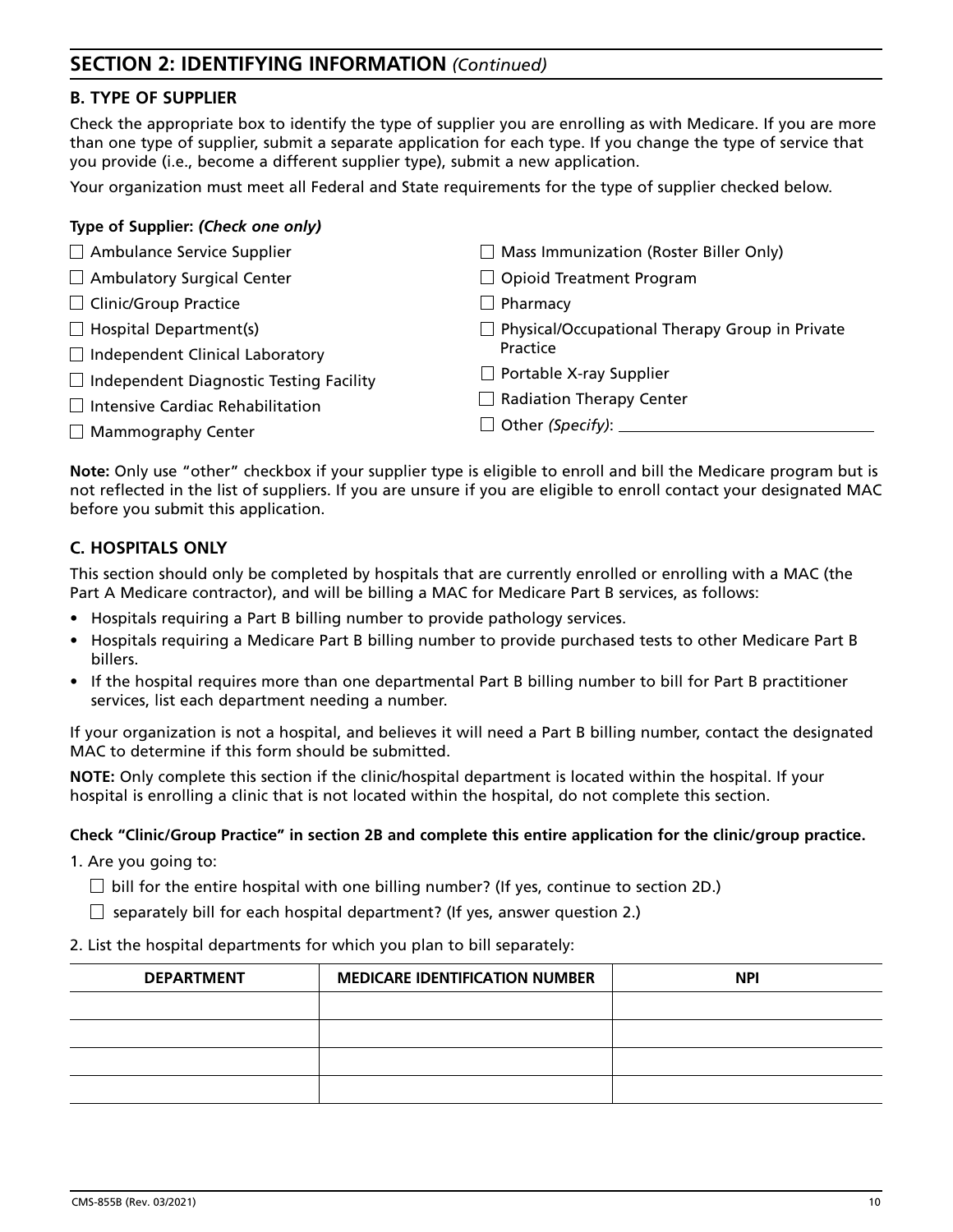# **SECTION 2: IDENTIFYING INFORMATION** *(Continued)*

# **D. PHYSICAL THERAPY (PT) AND OCCUPATIONAL THERAPY (OT) GROUPS ONLY**

- 1. Does this group ONLY render PT/OT services in patients' homes? ................................................. Yes No
- 2. Does this group maintain private office space? .............................................................................. Yes No
- 3. Does this group own, lease, or rent its private office space? ......................................................... Yes No
- 4. Is this private office space used exclusively for the group's private practice?............................... Yes No
- 5. Does this group provide PT/OT services outside of its office and/or patients' homes? ..................  $\circ$  Yes  $\circ$  No

If you responded YES to questions 2, 3, or 4 above, you must have and attach a copy of any written agreement that gives the group exclusive use of the office space for PT/OT services.

# **E. ACCREDITATION FOR AMBULATORY SURGICAL CENTERS (ASCs) ONLY**

**NOTE:** Copy and complete this section if more than one accreditation needs to be reported.

Check one of the following and furnish any additional information as requested:

 $\Box$  The enrolling ASC supplier is accredited.

 $\Box$  The enrolling ASC supplier is not accredited (includes exempt suppliers).

Name of Accrediting Organization

Effective Date of Current Accreditation *(mm/dd/yyyy)* Expiration of Current Accreditation *(mm/dd/yyyy)*

### **F. EMPLOYER TERMINATING EMPLOYMENT ARRANGEMENT WITH ONE OR MORE PHYSICIAN ASSISTANTS**

Complete this section if you are a health care provider corporation and you are discontinuing the employment arrangement of a PA(s). Health care provider corporations must also complete section 2A1 with your organizational information.

| <b>PA'S NAME</b> | <b>EFFECTIVE DATE</b><br>OF DEPARTURE | <b>PA'S MEDICARE</b><br><b>IDENTIFICATION NUMBER</b> | <b>PA'S NPI</b> |
|------------------|---------------------------------------|------------------------------------------------------|-----------------|
|                  |                                       |                                                      |                 |
|                  |                                       |                                                      |                 |
|                  |                                       |                                                      |                 |
|                  |                                       |                                                      |                 |
|                  |                                       |                                                      |                 |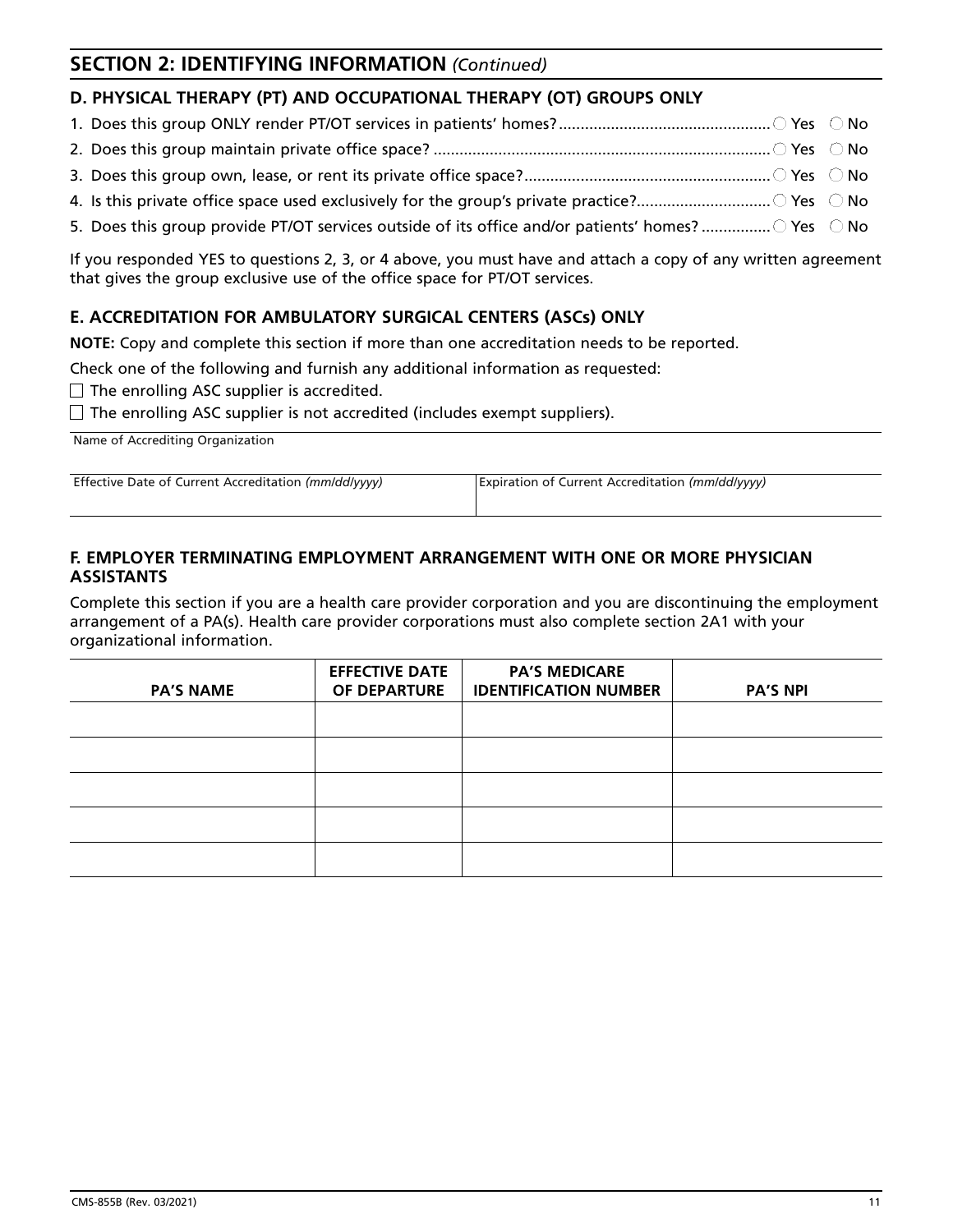### **SECTION 3: FINAL ADVERSE LEGAL ACTIONS**

This section captures information regarding final adverse legal actions, such as convictions, exclusions, license revocations and license suspensions. All applicable final adverse legal actions must be reported, regardless of whether any records were expunged or any appeals are pending.

**NOTE:** To satisfy the reporting requirement, section 3 must be filled out in its entirety, **and all applicable attachments must be included.**

### **A. FEDERAL AND STATE CONVICTIONS (Conviction as defined in 42 C.F.R. Section 1001.2) WITHIN THE PRECEDING 10 YEARS**

- 1. Any federal or state felony conviction(s) by the provider, supplier, or any owner or managing employee of the provider or supplier.
- 2. Any crime, under Federal or State law, which received a sentence of deferred adjudication, adjudication withheld, stay of adjudication, withholding of judgment, or order of deferral — regardless of whether the court dismissed the case upon completion of probation, and regardless of whether the felony was reduced to a misdemeanor.
- 3. Any misdemeanor conviction, under federal or state law, related to: (a) the delivery of an item or service under Medicare or a state health care program, or (b) the abuse or neglect of a patient in connection with the delivery of a health care item or service.
- 4. Any misdemeanor conviction, under federal or state law, related to the theft, fraud, embezzlement, breach of fiduciary duty, or other financial misconduct in connection with the delivery of a health care item or service.
- 5. Any misdemeanor conviction, under federal or state law, related to the unlawful manufacture, distribution, prescription, or dispensing of a controlled substance.
- 6. Any misdemeanor conviction, under federal or state law, related to the interference with or obstruction of any investigation into any criminal offence described in 42 C.F.R. section 1001.101 or 1001.201.

### **B. EXCLUSIONS, REVOCATIONS OR SUSPENSIONS**

- 1. Any current or past revocation, suspension, or voluntary surrender of a medical license in lieu of further disciplinary action.
- 2. Any current or past revocation or suspension of accreditation.
- 3. Any current or past suspension or exclusion imposed by the U.S. Department of Health and Human Service's Office of Inspector General (OIG).
- 4. Any current or past debarment from participation in any Federal Executive Branch procurement or non-procurement program.
- 5. Any other current or past Federal Sanctions (A penalty imposed by a Federal governing body (e.g. Civil Monetary Penalties (CMP)).
- 6. Any Medicaid exclusion, enrollment suspension, payment suspension, revocation, or termination of any billing number.

### **C. FINAL ADVERSE LEGAL ACTION HISTORY**

1. Has your organization, under any current or former name or business identity, ever had a final adverse legal action listed above imposed against it?

**YES** – continue below **NO** – skip to section 4

2. If yes, report each final adverse legal action, when it occurred, and the federal or state agency or the court/administrative body that imposed the action.

| <b>FINAL ADVERSE LEGAL ACTION</b> | <b>DATE</b> | <b>ACTION TAKEN BY</b> |
|-----------------------------------|-------------|------------------------|
|                                   |             |                        |
|                                   |             |                        |
|                                   |             |                        |
|                                   |             |                        |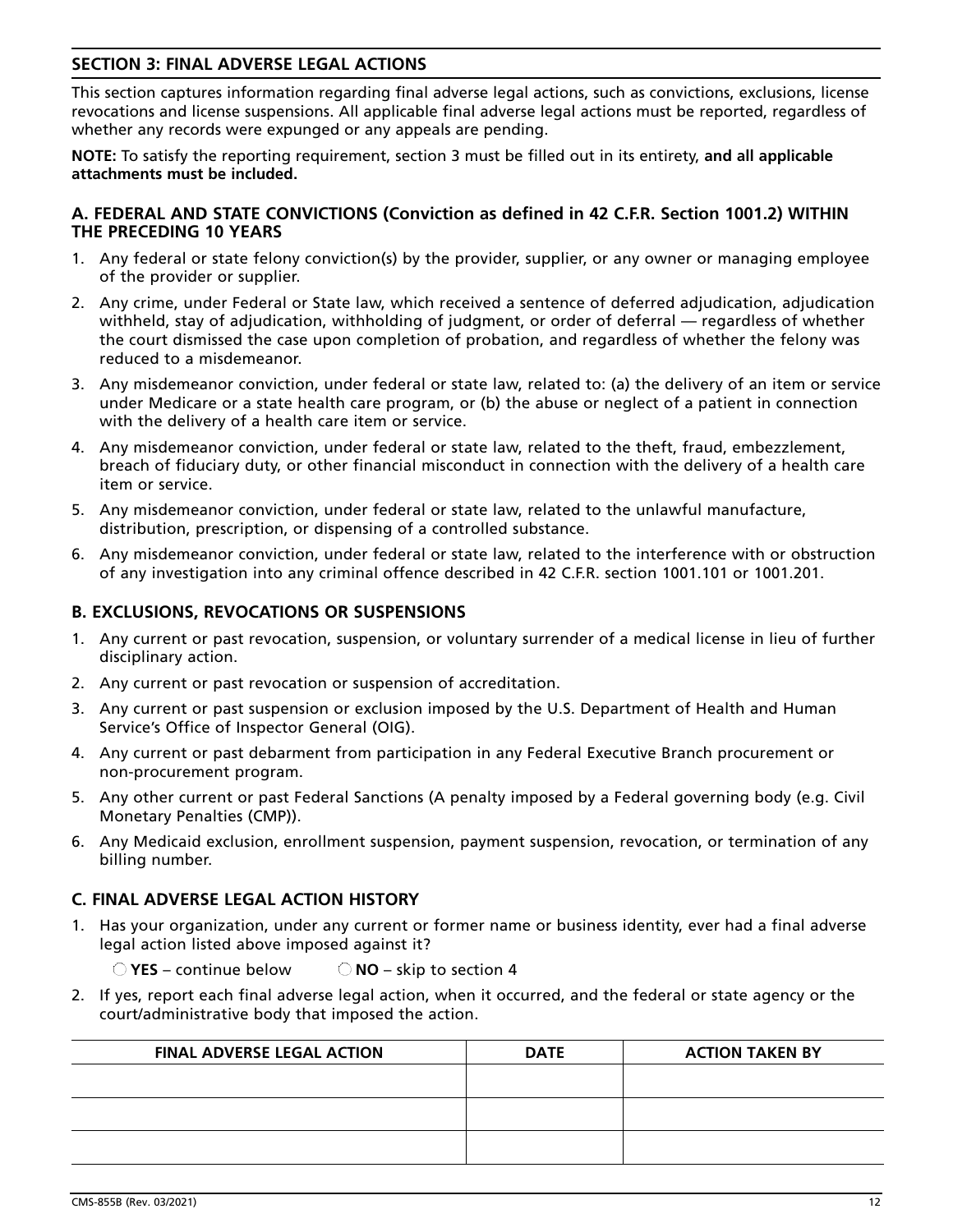# **SECTION 4: PRACTICE LOCATION INFORMATION**

### **INSTRUCTIONS**

This section captures information about the physical location(s) where you currently provide health care services. If you operate a mobile facility or portable unit, provide the address for the "Base of Operations," as well as vehicle information and the geographic area serviced by these facilities or units.

## **MOBILE FACILITY AND/OR PORTABLE UNIT**

A "mobile facility" is generally a mobile home, trailer, or other large vehicle that has been converted, equipped, and licensed to render health care services. These vehicles usually travel to local shopping centers or community centers to see and treat patients inside the vehicle.

A "portable unit" is when the supplier transports medical equipment to a fixed location (e.g., physician's office, nursing home) to render services to the patient.

The most common types of mobile facilities/portable units are mobile IDTFs, portable X-ray suppliers, portable mammography, and mobile clinics. Physicians and non-physician practitioners (e.g., nurse practitioners, physician assistants) who perform services at multiple locations (e.g., house calls, assisted living facilities) are not considered to be mobile facilities/portable units.

### **A. PRACTICE LOCATION INFORMATION**

Complete this section for each of your practice locations where you render services to Medicare beneficiaries. This includes all locations you will disclose on claims forms for reimbursement. If you have and see patients at more than one private practice location or health care facility, **copy and complete this section for each location**.

All reported practice location addresses must be a specific street address as recorded by the United States Postal Service. Your practice location must be the physical location where you render services to Medicare beneficiaries. Your practice location address cannot be a Post Office (P.O.) Box.

If you render services in a hospital, retirement or assisted living community, and/or other health care facilities, furnish the name, address and telephone number for those facilities.

If you only render services in patients' homes (house calls only), you may supply your home address in this section if you do not have a separate office. In section 4D3 explain that this address is for administrative purposes only and that all services are rendered in patients' homes. You must then also complete section 4D1 as appropriate.

Only report those practice locations that are within the jurisdiction of the designated MAC to which you will be submitting this application. If you have to report practice locations outside the jurisdiction of the designated MAC to which you are submitting this application you must submit a separate CMS-855B Enrollment Application to the MAC that has jurisdiction for those locations. If you are enrolling for the first time, or if you are adding a new practice location, the date you provide should be the date you saw your first Medicare patient at this location.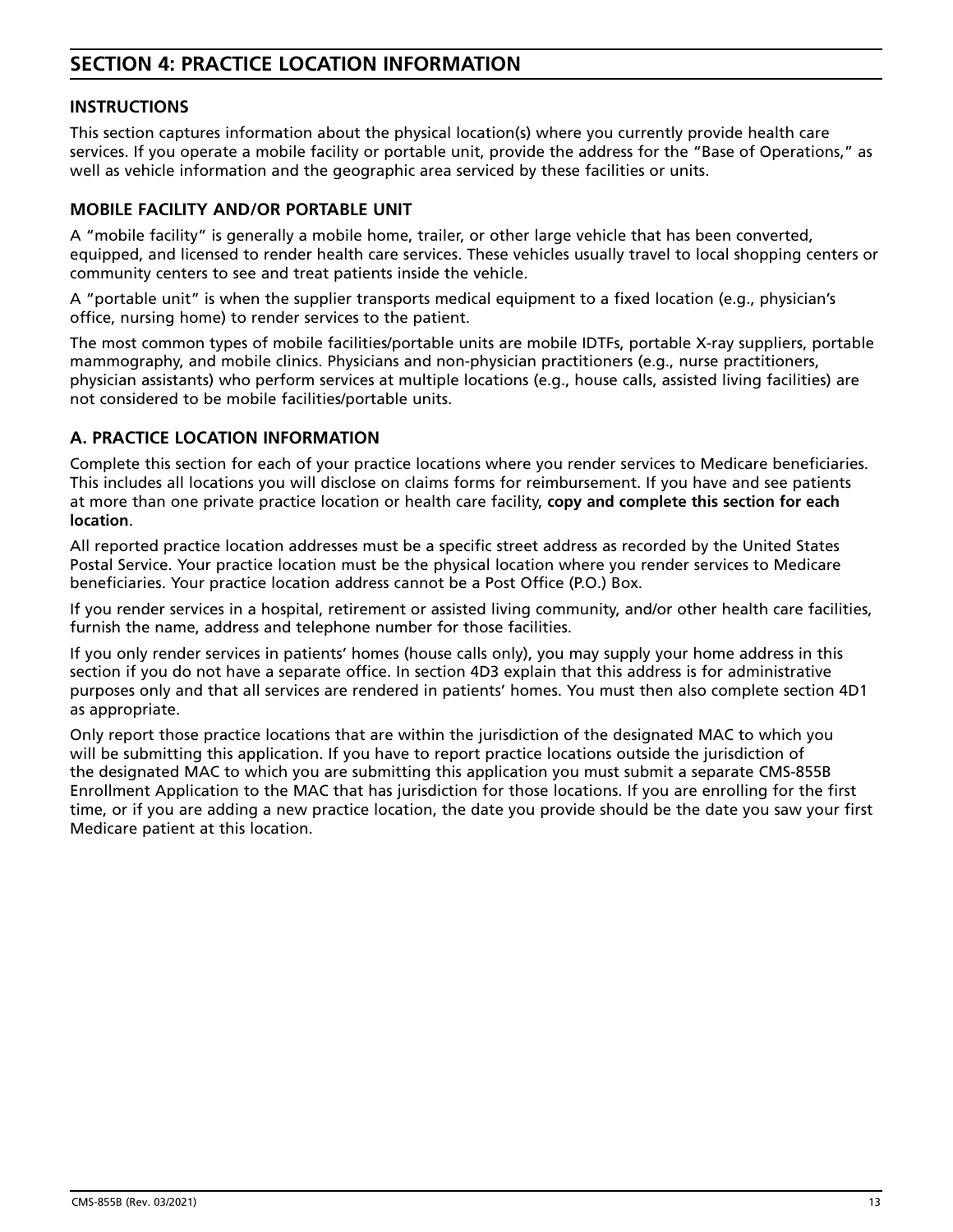### **A. PRACTICE LOCATION INFORMATION** *(Continued)*

If you are changing information about a currently reported practice location or adding or removing practice location information, check the applicable box, furnish the effective date, and complete the appropriate fields in this section.

| $\Box$ Change                                                           | $\Box$ Add                                                     | <b>Remove</b> |                                                                                   |       | Effective Date ( $mm/dd/yyy$ ): _  |                                                                                             |
|-------------------------------------------------------------------------|----------------------------------------------------------------|---------------|-----------------------------------------------------------------------------------|-------|------------------------------------|---------------------------------------------------------------------------------------------|
|                                                                         |                                                                |               | Practice Location Name ("Doing Business As" Name, if applicable)                  |       |                                    |                                                                                             |
|                                                                         |                                                                |               | Practice Location Street Address Line 1 (Street Name and Number – NOT a P.O. Box) |       |                                    |                                                                                             |
|                                                                         |                                                                |               | Practice Location Street Address Line 2 (Suite, Room, Apt. #, etc.)               |       |                                    |                                                                                             |
| City/Town                                                               |                                                                |               |                                                                                   | State |                                    | ZIP Code $+4$                                                                               |
|                                                                         | Telephone Number (if applicable)<br>Fax Number (if applicable) |               | E-mail Address (if applicable)                                                    |       |                                    |                                                                                             |
|                                                                         |                                                                |               | Medicare Identification Number for this location - PTAN (if issued)               |       | National Provider Identifier (NPI) |                                                                                             |
| Is this your primary practice location?<br>$\bigcirc$ Yes $\bigcirc$ No |                                                                |               |                                                                                   |       |                                    | Date you saw or will see your first Medicare patient at this practice location (mm/dd/yyyy) |
|                                                                         |                                                                |               | Is your private practice location reported above located in a:                    |       |                                    |                                                                                             |
| $\Box$ Ambulatory Surgical Center                                       |                                                                |               |                                                                                   |       |                                    |                                                                                             |
| Group Practice Office/Clinic                                            |                                                                |               |                                                                                   |       |                                    |                                                                                             |
|                                                                         |                                                                |               | $\Box$ Home/Business Office for Administrative Use Only                           |       |                                    |                                                                                             |
| $\Box$ Hospital or Hospital Department                                  |                                                                |               |                                                                                   |       |                                    |                                                                                             |

- $\Box$  Indian Health Services (IHS) or Tribal Facility Community
- $\Box$  Retirement or Assisted Living
- $\Box$  Skilled Nursing Facility or Other Nursing Facility
- □ Other Health Care Facility (Specify):

CLIA Number for this location *(if applicable)* 

Attach a copy of the most current CLIA certifications for each practice location(s) reported on this application.

FDA/Radiology (Mammography) Certification Number for this location *(if issued)* 

Attach a copy of the most current FDA certifications for each practice location(s) reported on this application.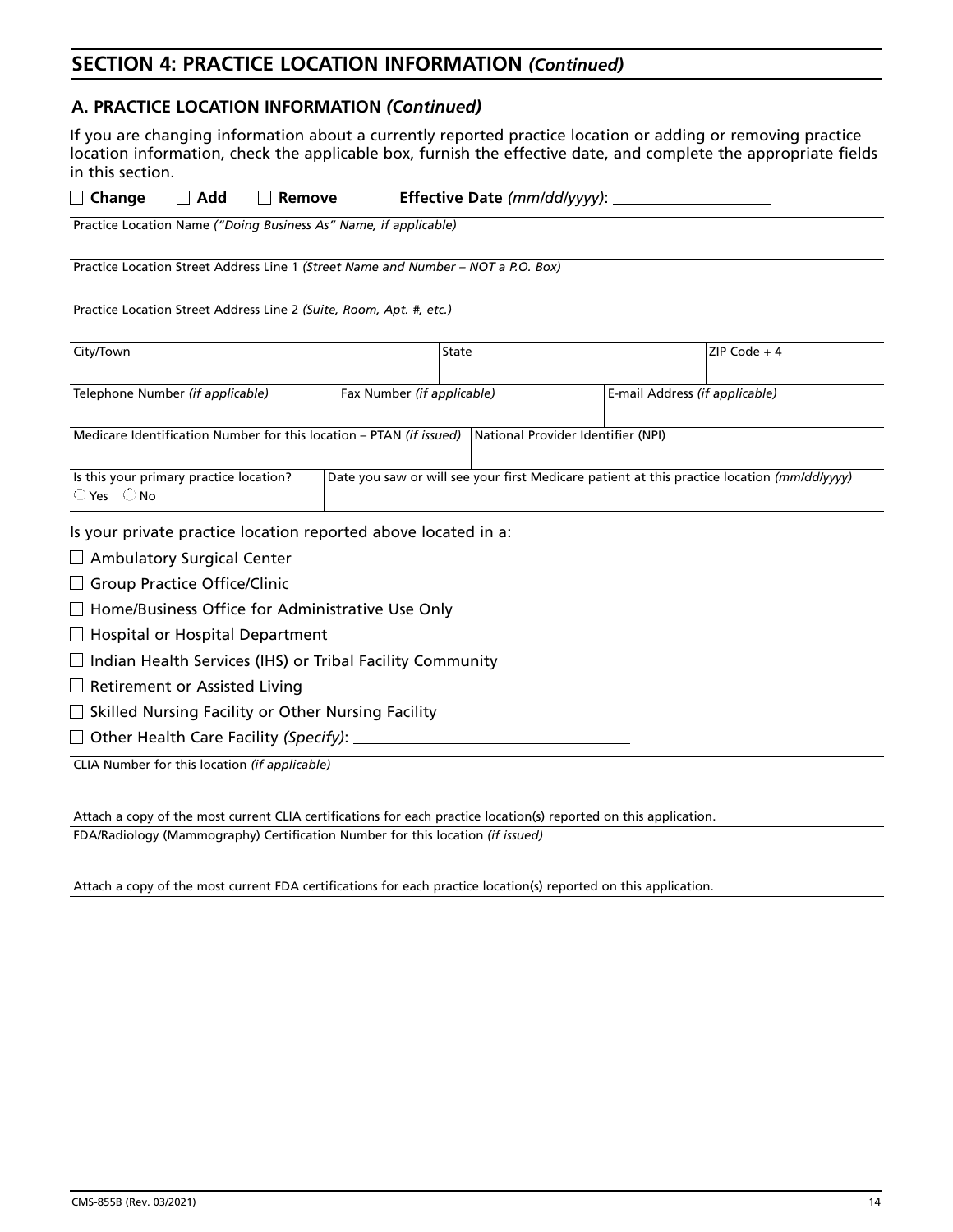#### **B. REMITTANCE NOTICES/SPECIAL PAYMENTS MAILING ADDRESS**

Furnish an address where remittance notices and special payments should be sent for services rendered at the practice location(s) reported in section 4A. Please note that payments will be made in your name or, if a business is reported in section 4A, payments will be made in the name of the business.

Medicare will issue all routine payments via electronic funds transfer (EFT). Since payments will be made by EFT, the special payments address below should indicate where all other payment information (e.g., remittance notices, non-routine special payments) should be sent.

- $\Box$  Check here if your Remittance Notice/Special Payments should be mailed to your Primary Practice Location Address in section 4A above and skip this section, OR
- $\Box$  Check here if your Remittance Notice/Special Payments should be mailed to your Correspondence Address in section 2A3 and skip this section.

If you are reporting a change to your Remittance Notice/Special Payments Mailing Address, check the box below and furnish the effective date.

| $\Box$ Change | Effective Date (mm/dd/yyyy): |
|---------------|------------------------------|
|               |                              |

Special Payments Address Line 1 (P.O. Box or Street Name and Number)

Special Payments Address Line 2 (Suite, Room, Apt. #, etc.)

| City/Town | 'State | ZIP Code |
|-----------|--------|----------|
|           |        |          |

#### **C. MEDICARE BENEFICIARY MEDICAL RECORDS STORAGE ADDRESS**

If your Medicare beneficiaries' medical records are stored at a location other than the Practice Location Address shown in section 4A complete this section with the name and address of the storage location. This includes the records for both current and former Medicare beneficiaries.

Post office boxes and drop boxes are not acceptable as a physical address where Medicare beneficiaries' records are maintained. The records must be your records and not the records of another practitioner. For IDTFs and mobile facilities/portable units, the patients' medical records must be under the supplier's control. If all records are stored at the Practice Location reported in section 4A, check the box below and skip this section.

 $\Box$  Records are stored at the Practice Location reported in section 4A.

If you are adding or removing a storage location, check the applicable box below and furnish the effective date.

| $\Box$ Add | Remove | Effective Date (mm/dd/yyyy): |
|------------|--------|------------------------------|
|------------|--------|------------------------------|

#### **1. Paper Storage**

Name of Storage Facility

Storage Facility Address Line 1 *(Street Name and Number)*

Storage Facility Address Line 2 *(Suite, Room, Apt. #, etc.)*

City/Town State ZIP Code + 4

#### **2. Electronic Storage**

Do you store your patient medical records electronically? ............................................................ YES NO

| If yes, identify where/how these records are stored below. This can be a website, URL, in-house software         |
|------------------------------------------------------------------------------------------------------------------|
| program, online service, vendor, etc. This must be an electronic storage site that can be accessed by CMS or its |
| designees if necessary.                                                                                          |

Site where electronic records are stored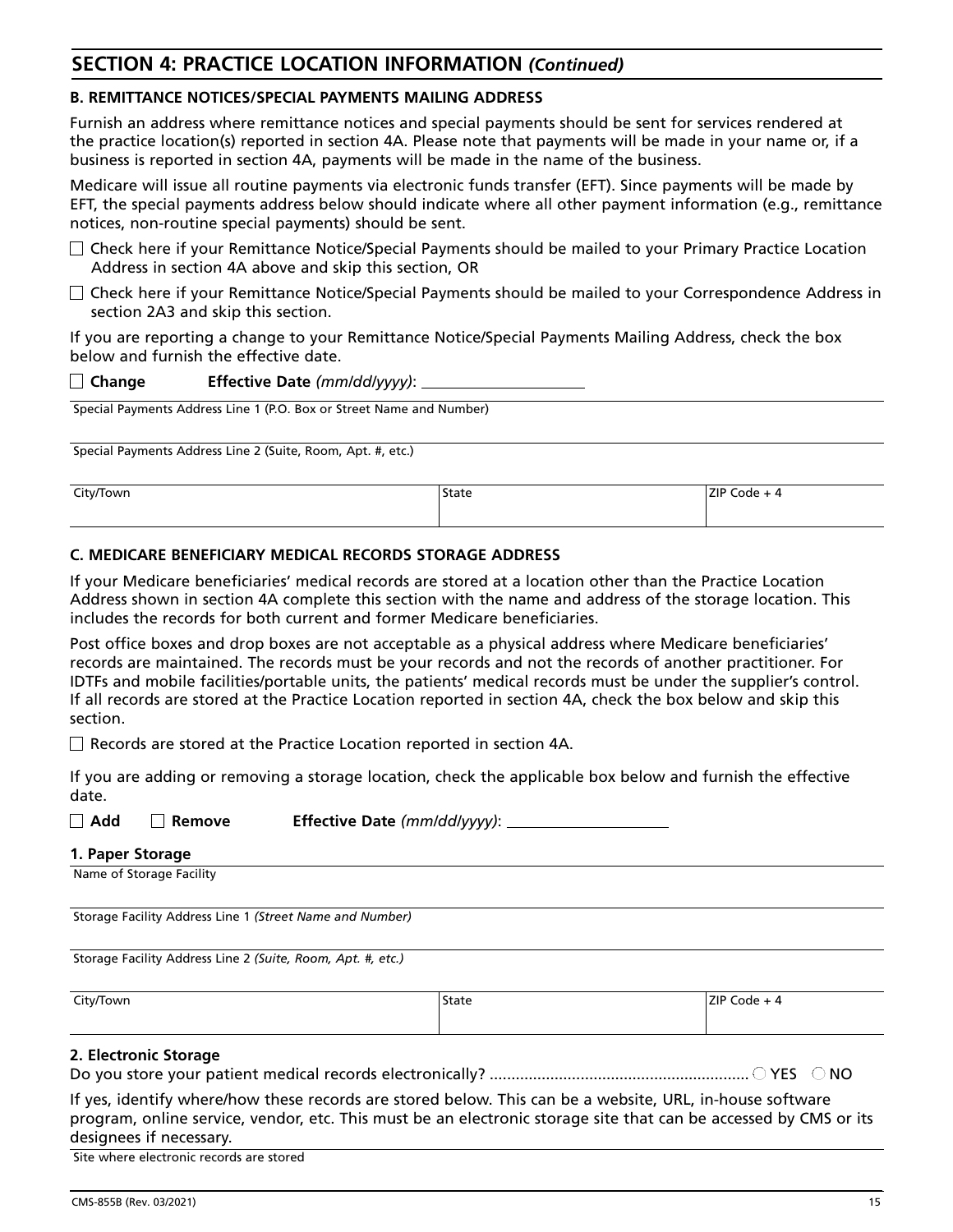### **D. RENDERING SERVICES IN PATIENTS' HOMES**

List the city/town, county, state/territory, or ZIP code for all locations where you render health care services in patients' homes or, if previously reported, where you no longer render health care services in patients' homes.

If you provide health care services in more than one state/territory and those states/territories are serviced by different MACs, complete a separate CMS-855B enrollment application for each MAC's jurisdiction.

### **1. Initial Reporting and/or Additions**

If you are reporting or adding an entire state/territory, check the box below and specify the state/territory.

 $\Box$  Entire State/Territory of

If services are only provided in selected cities/towns or counties, provide the locations below. Only list ZIP codes if you are not servicing the entire city/town or county.

| <b>CITY/TOWN</b> | <b>COUNTY</b> | <b>STATE/ TERRITORY</b> | <b>ZIP CODE</b> |
|------------------|---------------|-------------------------|-----------------|
|                  |               |                         |                 |
|                  |               |                         |                 |
|                  |               |                         |                 |
|                  |               |                         |                 |
|                  |               |                         |                 |
|                  |               |                         |                 |
|                  |               |                         |                 |
|                  |               |                         |                 |
|                  |               |                         |                 |
|                  |               |                         |                 |
|                  |               |                         |                 |
|                  |               |                         |                 |

#### **2. Deletions**

If you are deleting an entire state/territory, check the box below and specify the state/territory.

 $\Box$  Entire State/Territory of

If services are no longer provided in selected cities/towns or counties, provide the locations below. Only list ZIP codes if you are not deleting service in the entire city/town or county.

| <b>CITY/TOWN</b> | <b>COUNTY</b> | <b>STATE/ TERRITORY</b> | <b>ZIP CODE</b> |
|------------------|---------------|-------------------------|-----------------|
|                  |               |                         |                 |
|                  |               |                         |                 |
|                  |               |                         |                 |
|                  |               |                         |                 |

#### **3. Comments/Special Circumstances**

Explain any unique circumstances concerning your practice location(s) or the method by which you render health care services (e.g., practice on certain days of the week).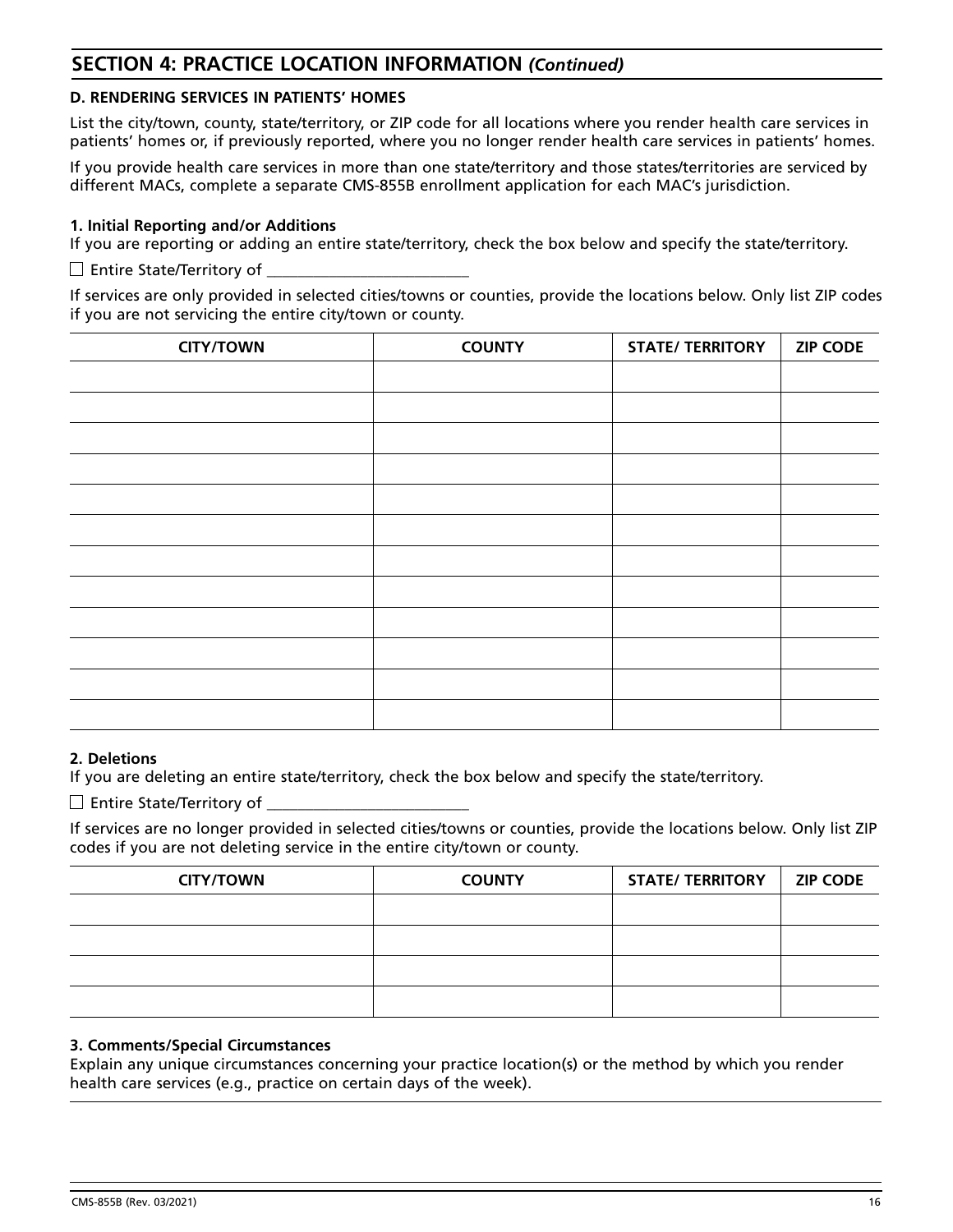#### **E. Base of Operations Address for Mobile or Portable Suppliers (Location of Business Office or Dispatcher/ Scheduler)**

The base of operations is the location from where personnel are dispatched, where mobile/portable equipment is stored, and when applicable, where vehicles are parked when not in use.

**NOTE:** When necessary to report more than one base of operations, copy and complete this section for each base of operations.

If you are changing information about currently reported information, check the applicable box, furnish the effective date, and complete the appropriate fields in this section

- **Change Add Remove Effective Date** *(mm/dd/yyyy)*:
- $\Box$  Check here and skip to section 4F if the "Base of Operations" address is the same as the "Practice Location" listed in section 4A.

Base of Operations Street Address Line 1 *(Street Name and Number)*

Base of Operations Street Address Line 2 *(Suite, Room, etc.)*

| City/Town                        |                            | State |                                | ZIP Code + 4 |
|----------------------------------|----------------------------|-------|--------------------------------|--------------|
| Telephone Number (if applicable) | Fax Number (if applicable) |       | E-mail Address (if applicable) |              |

#### **F. Vehicle Information**

If the mobile health care services are rendered inside a vehicle, such as a mobile home or trailer, furnish the following vehicle information below. Do not provide information about vehicles that are used only to transport medical equipment (e.g., when the equipment is transported in a van but is used in a fixed setting, such as a doctor's office) or ambulance vehicles. If more than four vehicles are used, copy and complete this section as needed.

#### **For each vehicle, submit a copy of all health care related permits/licenses/registrations.**

If you are adding or removing information, check the applicable box, furnish the effective date, and complete the appropriate fields in this section.

| <b>CHECK ONE FOR EACH VEHICLE</b>                  | <b>TYPE OF VEHICLE</b><br>(van, mobile home, trailer, etc.) | <b>VEHICLE</b><br><b>IDENTIFICATION NUMBER</b> |
|----------------------------------------------------|-------------------------------------------------------------|------------------------------------------------|
| $\bigcirc$ REMOVE<br>$\bigcirc$ ADD                |                                                             |                                                |
| Effective Date (mm/dd/yyyy):                       |                                                             |                                                |
| $\bigcirc$ REMOVE<br>$\bigcirc$ ADD                |                                                             |                                                |
| Effective Date (mm/dd/yyyy):                       |                                                             |                                                |
| <b>REMOVE</b><br>$\bigcirc$ add<br>$\left(\right)$ |                                                             |                                                |
| Effective Date (mm/dd/yyyy):                       |                                                             |                                                |
| <b>REMOVE</b><br>$\bigcirc$ ADD<br>$(\ )$          |                                                             |                                                |
| Effective Date (mm/dd/yyyy):                       |                                                             |                                                |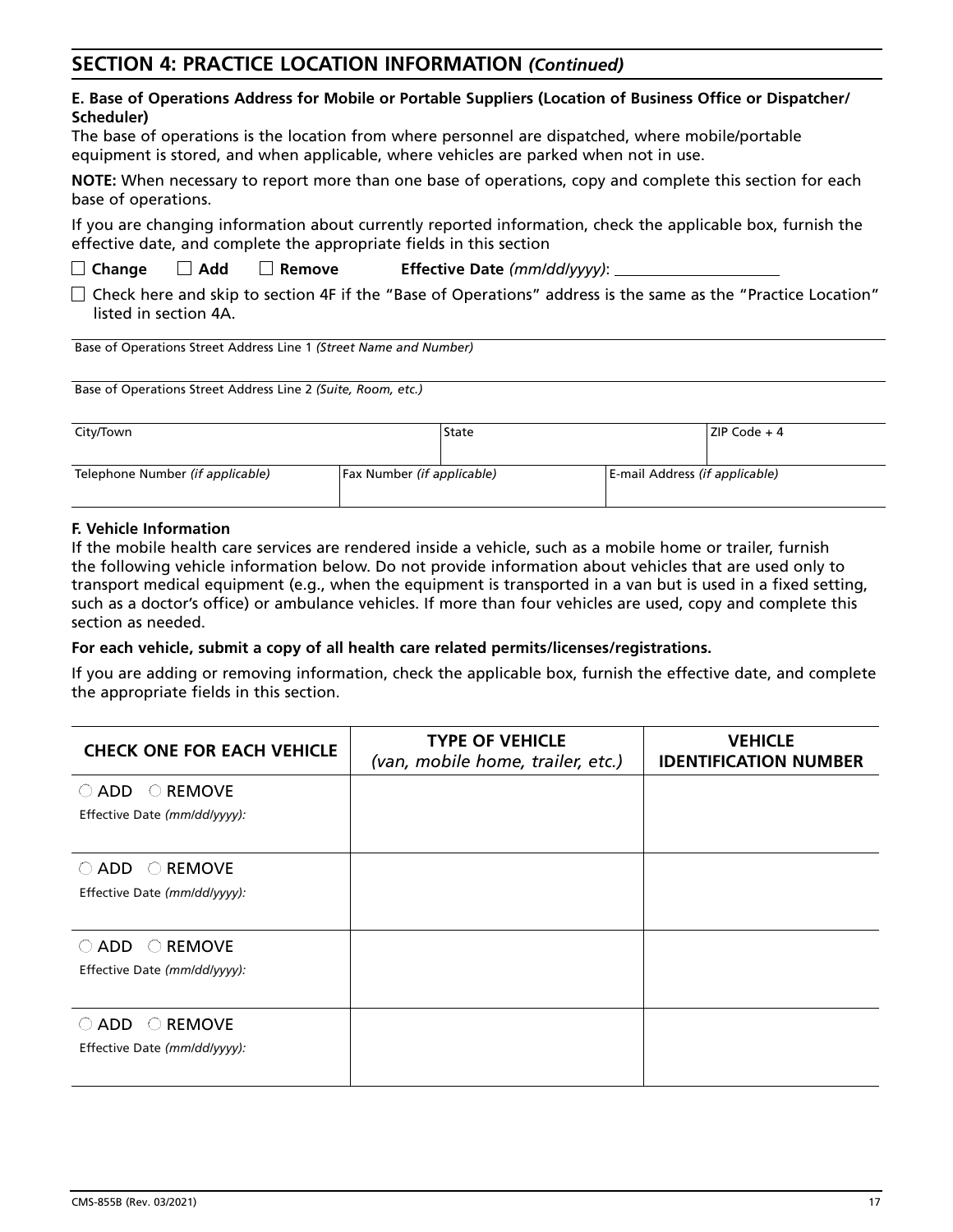#### **G. Geographic Location for Mobile OR Portable Suppliers Where the Base of Operations and/or Vehicle Renders Services**

Provide the city/town, county, state/territory, and zip code for all locations where mobile and/or portable services are rendered.

**NOTE:** If you provide mobile or portable health care services in more than one state/territory and those states/ territories are serviced by different MACs, complete a separate CMS-855B enrollment application for each MAC's jurisdiction.

#### **1. Initial Reporting and/or Additions**

If you are reporting or adding an entire state/territory, check the box below and specify the state/territory.

 $\square$  Entire State/Territory of

If services are only provided in selected cities/towns or counties, provide the locations below. Only list ZIP codes if you are not servicing the entire city/town or county.

| <b>CITY/TOWN</b> | <b>COUNTY</b> | <b>STATE/ TERRITORY</b> | <b>ZIP CODE</b> |
|------------------|---------------|-------------------------|-----------------|
|                  |               |                         |                 |
|                  |               |                         |                 |
|                  |               |                         |                 |
|                  |               |                         |                 |
|                  |               |                         |                 |
|                  |               |                         |                 |
|                  |               |                         |                 |
|                  |               |                         |                 |
|                  |               |                         |                 |
|                  |               |                         |                 |
|                  |               |                         |                 |
|                  |               |                         |                 |

#### **2. Deletions**

If you are deleting an entire state/territory, check the box below and specify the state/territory.

 $\Box$  Entire State/Territory of

If services are no longer provided in selected cities/towns or counties, provide the locations below. Only list ZIP codes if you are not deleting service in the entire city/town or county.

| <b>CITY/TOWN</b> | <b>COUNTY</b> | <b>STATE/ TERRITORY</b> | <b>ZIP CODE</b> |
|------------------|---------------|-------------------------|-----------------|
|                  |               |                         |                 |
|                  |               |                         |                 |
|                  |               |                         |                 |
|                  |               |                         |                 |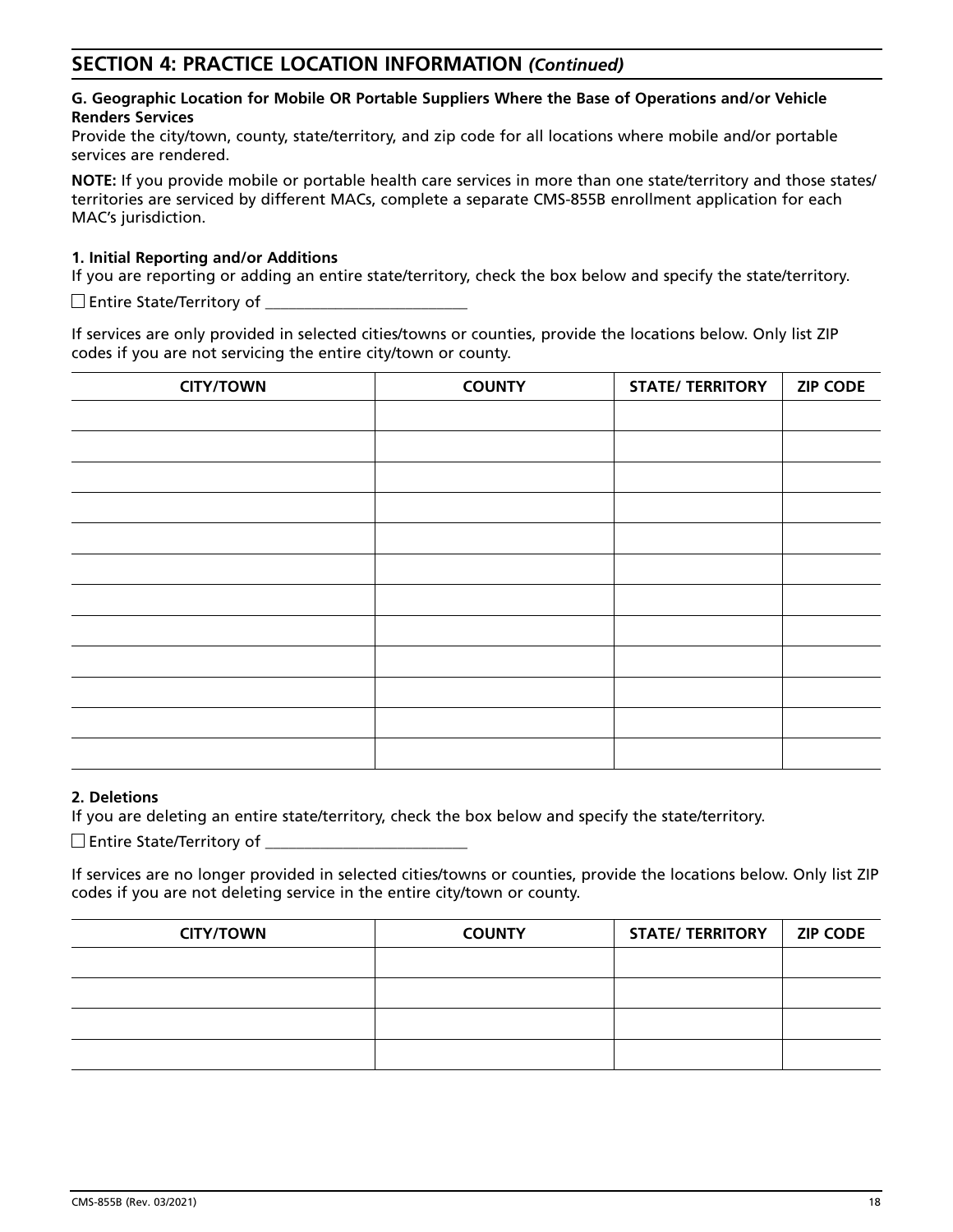# **SECTION 5: OWNERSHIP INTEREST AND/OR MANAGING CONTROL INFORMATION (ORGANIZATIONS)**

**NOTE:** Only report organizations in this section. Individuals must be reported in section 6.

Complete this section with information about all organizations that have 5 percent or more (direct or indirect) ownership interest of, any partnership interest in, and/or managing control of, the supplier identified in Section 2, as well as information on any adverse legal actions that have been imposed against that organization. For examples of organizations that should be reported here, visit our Web site:

**[www.cms.hhs.gov/MedicareProviderSupEnroll](http://www.cms.hhs.gov/MedicareProviderSupEnroll)***.* If there is more than one organization that should be reported, copy and complete this section for each.

**NOTE:** It is not necessary for the organization reported in 2A1 to report itself in this section.

**The supplier must submit an organizational structure diagram/flowchart identifying all the entities listed in section 5 and their relationships with the supplier and each other.**

### **MANAGING CONTROL (ORGANIZATIONS)**

Any organization that exercises operational or managerial control over the supplier, or conducts the day-today operations of the supplier, is a managing organization and must be reported. The organization need not have an ownership interest in the supplier in order to qualify as a managing organization.

Report the entity under the role of "managing control" if, for instance, an entity:

- a. has direct responsibility for the performance of your organization AND
- b. is capable of changing the leadership, allocation of resources, or other processes of your organization to improve performance.

Suppliers should also report any managing relationship with a management services organization under contract with the supplier to furnish management services for the business.

Faculty practice plans, university-based health systems, hospital outpatient departments, medical foundations, and groups that primarily treat enrollees of group model HMOs should review this definition of managing control (organizations) carefully to determine if it applies

#### **SPECIAL TYPES OF ORGANIZATIONS**

#### **Governmental/Tribal Organizations**

If a federal, state, county, city or other level of government, or an Indian tribe, will be legally and financially responsible for Medicare payments received (including any potential overpayments), the name of that government or Indian tribe should be reported as an owner. The supplier must submit a letter on the letterhead of the responsible government (e.g., government agency) or tribal organization that attests that the government or tribal organization will be legally and financially responsible in the event that there is any outstanding debt owed to CMS. This letter must be signed by an appointed or elected official of the government or tribal organization who has the authority to legally and financially bind the government or tribal organization to the laws, regulations, and program instructions of the Medicare program.

#### **Non-Profit, Charitable and Religious Organizations**

Many non-profit organizations are charitable or religious in nature, and are operated and/or managed by a board of trustees or other governing body. The actual name of the board of trustees or other governing body should be reported in this section. While the organization should be listed in section 5, individual board members should be listed in section 6. Each non-profit organization should submit a copy of a 501(c)(3) document verifying its non-profit status.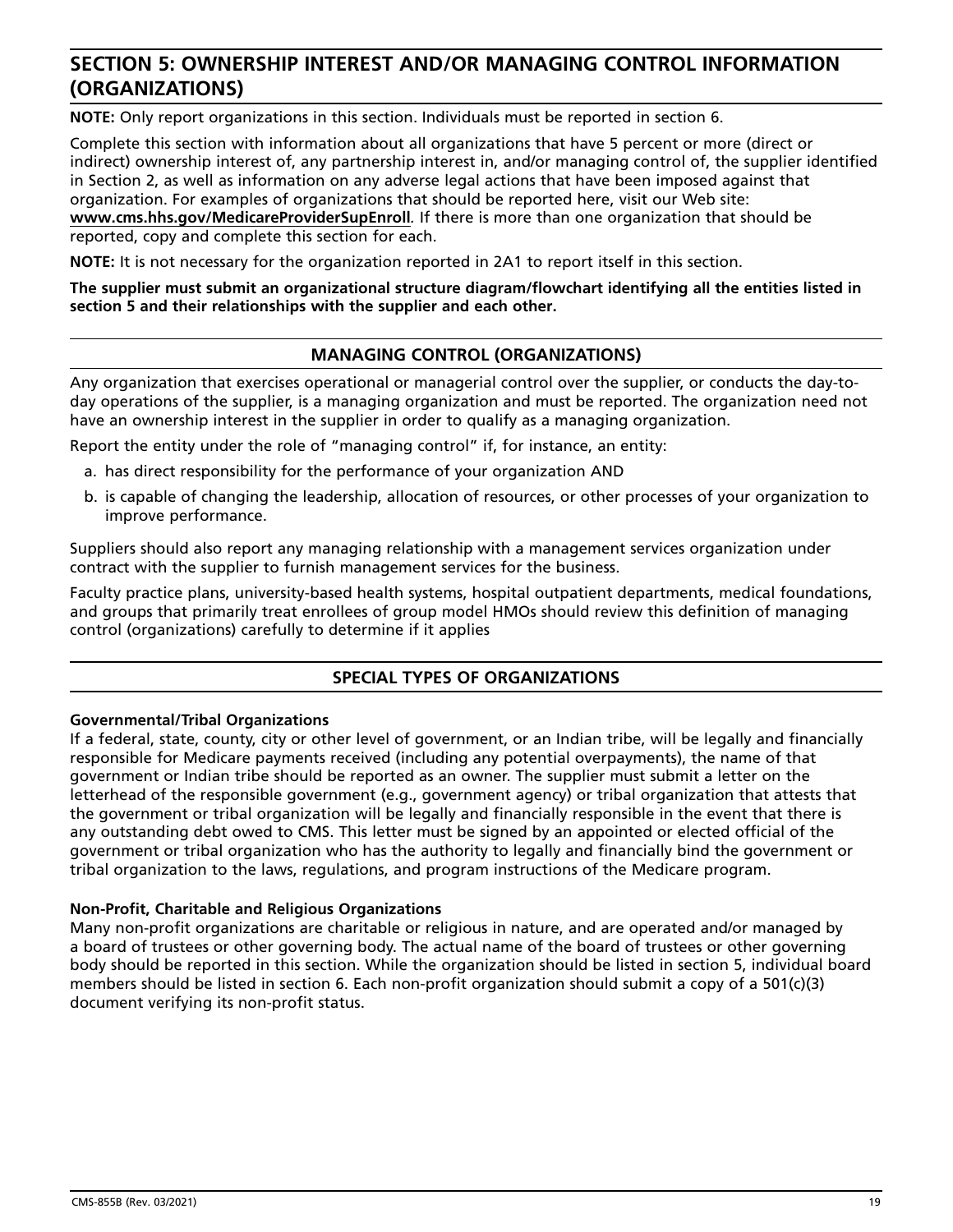# **SECTION 5: OWNERSHIP INTEREST AND/OR MANAGING CONTROL INFORMATION (ORGANIZATIONS)** *(Continued)*

**NOTE:** All organizations that complete this section must also complete section 5B.

All organizations that have any of the following must be reported in section 5:

- 5 percent or more ownership of the supplier,
- Managing control of the supplier, or
- A partnership interest in the supplier, regardless of the percentage of ownership the partner has.
- A management services organization under contract with the supplier to furnish management services for the business

Owning/Managing organizations are generally one of the following types:

- Corporations (including non-profit corporations)
- Partnerships and Limited Partnerships (as indicated above)
- Limited Liability Companies
- Charitable and/or Religious organizations
- Governmental and/or Tribal organizations

#### **A. ORGANIZATION WITH OWNERSHIP INTEREST AND/OR MANAGING CONTROL—IDENTIFICATION INFORMATION**

Not Applicable

If you are changing information about your current ownership interest and/or managing control information for this organization, check the applicable box, furnish the effective date, and complete the appropriate fields in this section.

| Add<br>Change                                                   | <b>Effective Date (mm/dd/yyyy):</b><br>Remove                                                                           |                                                                        |
|-----------------------------------------------------------------|-------------------------------------------------------------------------------------------------------------------------|------------------------------------------------------------------------|
| Check all that apply:                                           |                                                                                                                         |                                                                        |
| □ 5 Percent or More Ownership Interest                          | Partner                                                                                                                 | <b>Managing Control</b>                                                |
| Legal Business Name as Reported to the Internal Revenue Service |                                                                                                                         |                                                                        |
| "Doing Business As" Name (if applicable)                        |                                                                                                                         |                                                                        |
| Address Line 1 (Street Name and Number)                         |                                                                                                                         |                                                                        |
| Address Line 2 (Suite, Room, etc.)                              |                                                                                                                         |                                                                        |
| City/Town                                                       | State                                                                                                                   | ZIP Code $+4$                                                          |
| Telephone Number (if applicable)                                | Fax Number (if applicable)                                                                                              | E-mail Address (if applicable)                                         |
| National Provider Identifier (NPI)                              | Tax Identification Number (Required)                                                                                    | Medicare Identification Number for this<br>location - PTAN (if issued) |
| (mm/dd/yyyy)                                                    | What is the effective date this owner acquired ownership of the supplier identified in section 2A1 of this application? |                                                                        |

**NOTE:** Furnish both dates if applicable.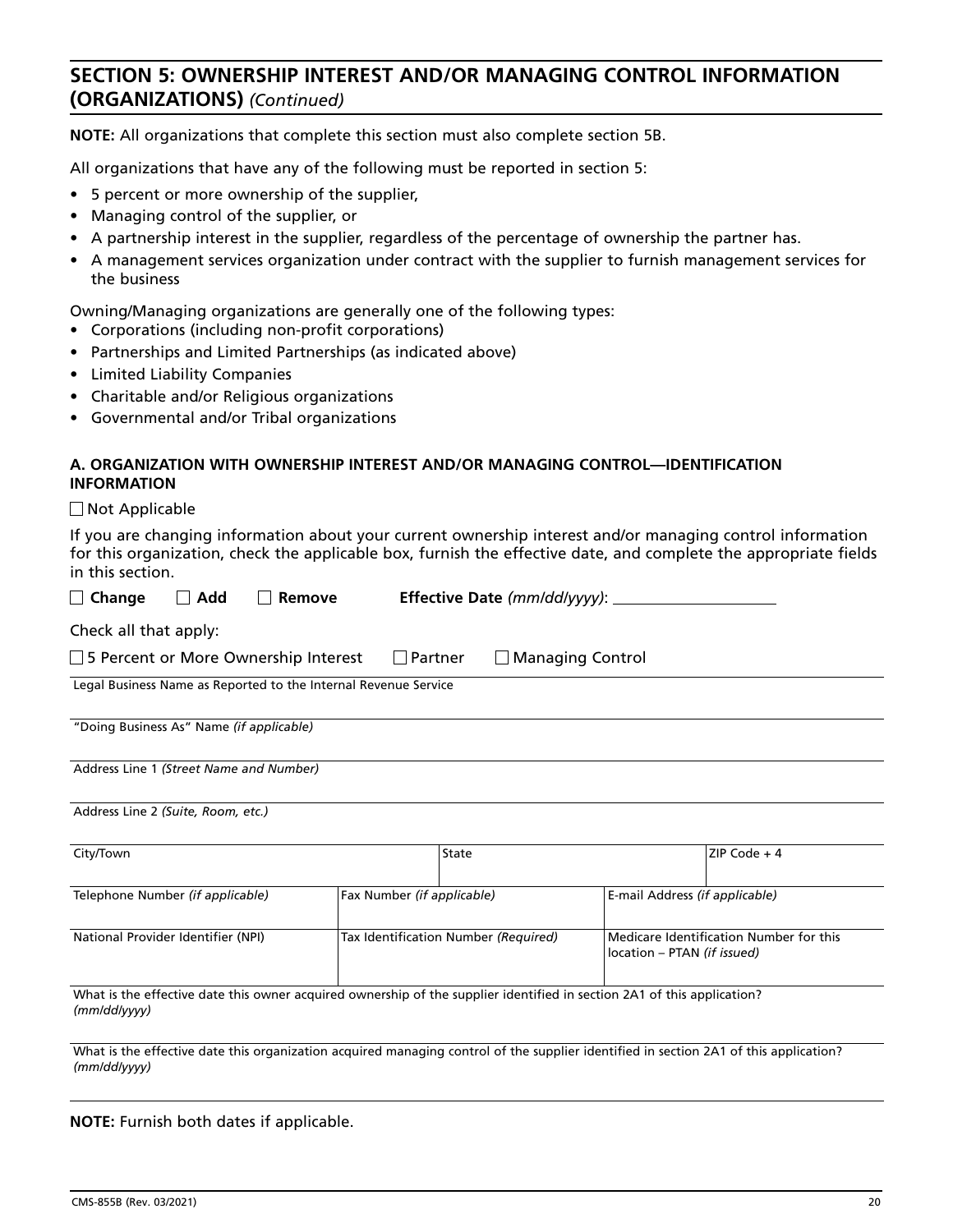# **SECTION 5: OWNERSHIP INTEREST AND/OR MANAGING CONTROL INFORMATION (ORGANIZATIONS)** *(Continued)*

#### **B. FINAL ADVERSE LEGAL ACTION HISTORY**

**Complete this section for the organization reported in section 5A above.** If you need additional information regarding what to report, please refer to section 3 of this application.

**NOTE:** If reporting more than one organization, copy and complete sections 5A and 5B for each organization reported.

1. Has this organization in section 5A above, under any current or former name or business identity, ever had a final adverse legal action listed in section 3 of this application imposed against it?

**YES** – continue below **NO** – skip to section 6

2. If yes, report each final adverse legal action, when it occurred, and the federal or state agency or the court/administrative body that imposed the action.

**NOTE:** To satisfy the reporting requirement, section 5B2 must be filled out in its entirety, and all applicable attachments must be included.

| <b>FINAL ADVERSE LEGAL ACTION</b> | <b>DATE</b> | <b>ACTION TAKEN BY</b> |
|-----------------------------------|-------------|------------------------|
|                                   |             |                        |
|                                   |             |                        |
|                                   |             |                        |
|                                   |             |                        |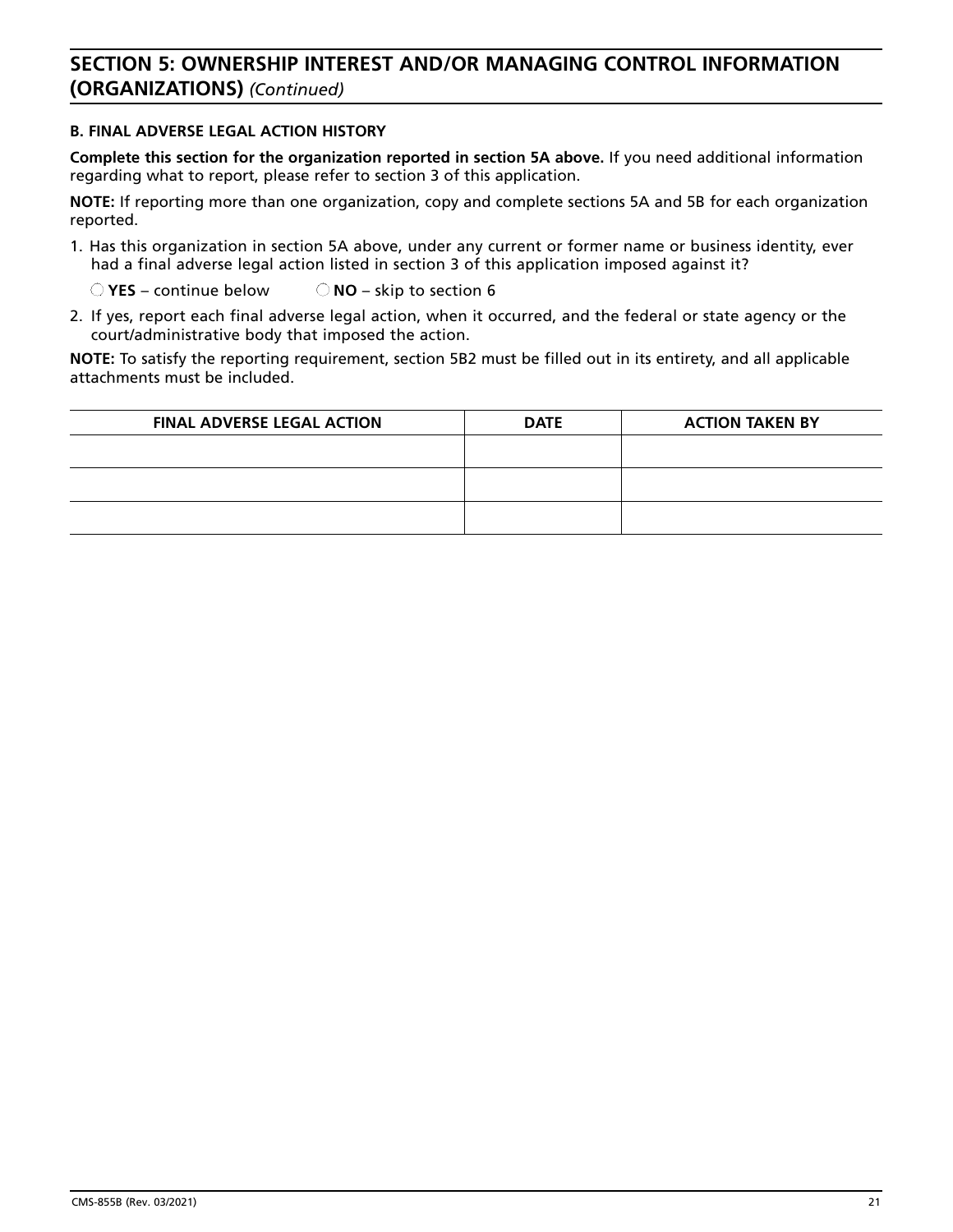# **SECTION 6: OWNERSHIP INTEREST AND/OR MANAGING CONTROL INFORMATION (INDIVIDUALS)**

**NOTE:** Only report individuals in this section. Organizations must be reported in section 5.

**NOTE:** A supplier MUST have at least ONE organizational or individual owner, ONE managing employee and ONE Authorized Official. In addition, all Authorized Officials and/or Delegated Officials must complete this section, as well as the individuals listed below.

The following individuals must be reported in section 6A:

- All persons who have a 5 percent or greater direct or indirect ownership interest in the supplier (For more information on "direct" and "indirect" owners, go to **[www.cms.hhs.gov/MedicareProviderSupEnroll](http://www.cms.hhs.gov/MedicareProviderSupEnroll)**.);
- If (and only if) the supplier is a corporation (whether for-profit or non-profit), all officers and directors of the supplier;
- All managing employees of the supplier;
- All individuals with a partnership interest in the supplier, regardless of the percentage of ownership the partner has; and
- Authorized and delegated officials. All Authorized Officials must identify one other relationship of 5% or greater direct/indirect owner, Partner or Director/Officer. All Delegated Officials must identify one other relationship but can select managing employee as other relationship. **NOTE:** If you need additional information regarding who to report, please refer to section 15 of this application.

**Example:** A supplier is 100 percent owned by Company C, which itself is 100 percent owned by Individual D. Assume that Company C is reported in section 5A as an owner of the supplier. Assume further that Individual D, as an indirect owner of the supplier, is reported in section 6A. Based on this example, the supplier would check the "5 percent or Greater Direct/Indirect Owner" box in section 6A.

**NOTE:** All partners within a partnership must be reported on this application. This applies to both "General" and "Limited" partnerships. For instance, if a limited partnership has several limited partners and each of them only has a 1 percent interest in the supplier, each limited partner must be reported on this application, even though each owns less than 5 percent. The 5 percent threshold primarily applies to corporations and other organizations that are not partnerships.

**Non-Profit, Charitable or Religious Organizations:** If you are a non-profit charitable or religious organization that has no organizational or individual owners (only board members, directors or managers), you should complete this section and submit a 501(c)(3) document verifying non-profit status with your application.

For purposes of this application, the terms "officer," "director," and "managing employee" are defined as follows:

- **Officer** is any person whose position is listed as being that of an officer in the supplier's "articles of incorporation" or "corporate bylaws," or anyone who is appointed by the board of directors as an officer in accordance with the supplier's corporate bylaws.
- **Director** is a member of the supplier's "board of directors." It does not necessarily include a person who may have the word "director" in his/her job title (e.g., departmental director, director of operations). Moreover, where a supplier has a governing body that does not use the term "board of directors," the members of that governing body will still be considered "directors." Thus, if the supplier has a governing body titled "board of trustees" (as opposed to "board of directors"), the individual trustees are considered "directors" for Medicare enrollment purposes.
- **Managing Employee** means a general manager, business manager, administrator, director, or other individual who exercises operational or managerial control over, or who directly or indirectly conducts, the day-to-day operations of the supplier, either under contract or through some other arrangement, regardless of whether the individual is a W-2 employee of the supplier.

**NOTE:** If a governmental or tribal organization will be legally and financially responsible for Medicare payments received (per the instructions for Governmental/Tribal Organizations in section 5), the supplier is only required to report its managing employees in section 6. Owners, partners, officers, and directors do not need to be reported, except those who are listed as authorized or delegated officials on this application.

Any information on final adverse actions that have been imposed against the individuals reported in section 6A must be furnished. If there is more than one individual, copy and complete this section for each individual.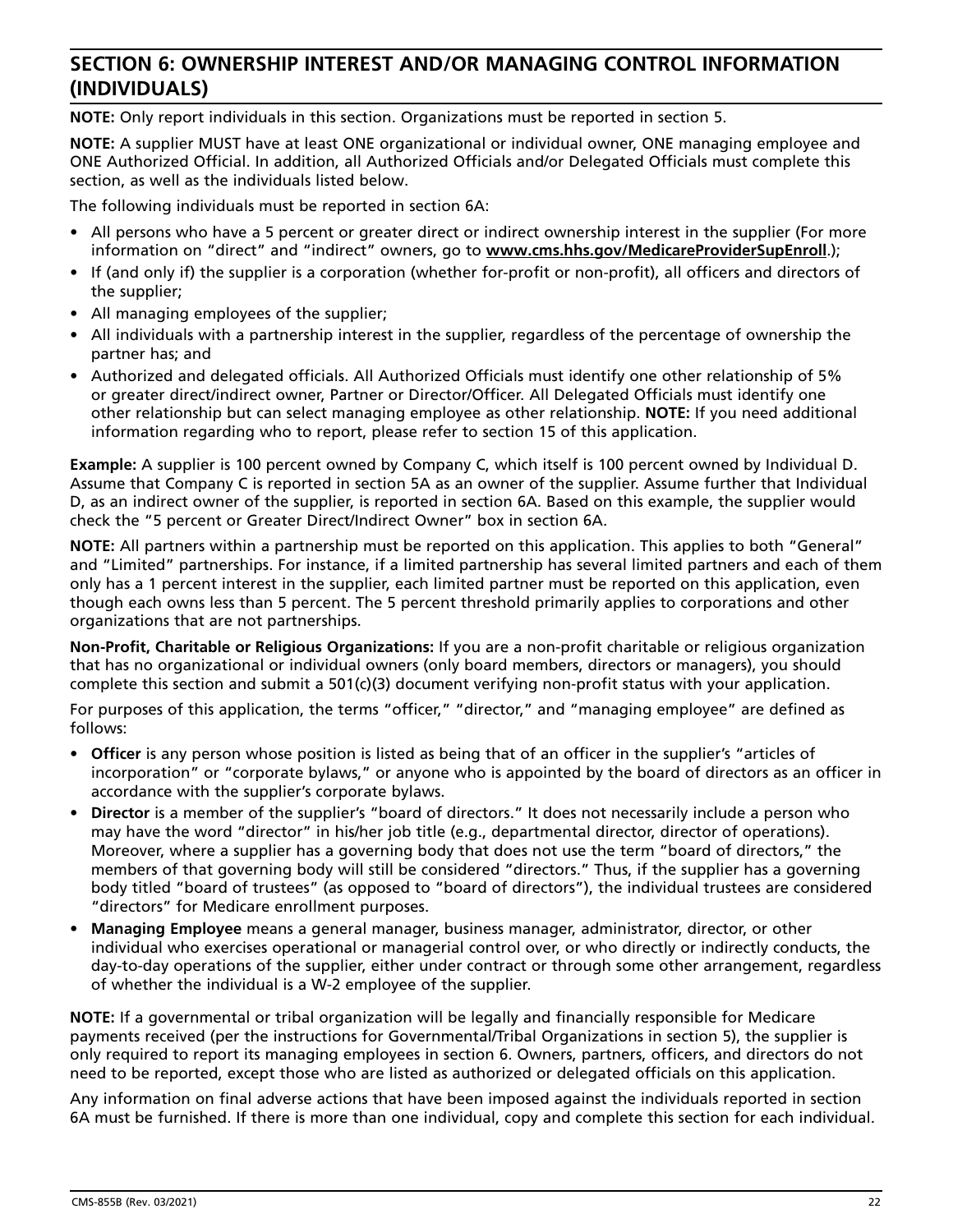# **SECTION 6: OWNERSHIP INTEREST AND/OR MANAGING CONTROL INFORMATION (INDIVIDUALS)** *(Continued)*

### **A. INDIVIDUALS WITH OWNERSHIP INTEREST AND/OR MANAGING CONTROL—IDENTIFICATION INFORMATION**

If you are changing information about your current ownership interest and/or managing control information for this individual, check the applicable box, furnish the effective date, and complete the appropriate fields in this section.

**Change Add Remove Effective Date** *(mm/dd/yyyy)*:

The name, date of birth, and social security number of each person listed in this section must coincide with the individual's information as listed with the Social Security Administration. IRS issues Individual Tax Identification Numbers (ITINs) to foreign nationals and others who have federal tax reporting or filing requirements and are not eligible to obtain a Social Security Number (SSN) from the Social Security Administration (SSA). Please report your ITIN in this section, if applicable.

| <b>First Name</b>                                                             | Middle Initial | Last Name                      |  | Jr., Sr., M.D., etc.       |
|-------------------------------------------------------------------------------|----------------|--------------------------------|--|----------------------------|
|                                                                               |                |                                |  |                            |
| Title                                                                         |                |                                |  | Date of Birth (mm/dd/yyyy) |
|                                                                               |                |                                |  |                            |
| Social Security Number (SSN) or Individual Tax Identification Number (ITIN)   |                |                                |  |                            |
|                                                                               |                |                                |  |                            |
| What is the above individual's relationship with the supplier in section 2A1? |                |                                |  |                            |
| □ 5 Percent or Greater Direct/Indirect Owner                                  |                | ∣ ∣Director/Officer            |  |                            |
| $\Box$ Authorized Official                                                    |                | □ Contracted Managing Employee |  |                            |
| $\Box$ Delegated Official                                                     |                | $\Box$ W-2 Managing Employee   |  |                            |
| $\Box$ Partner                                                                |                |                                |  |                            |

What is the effective date this owner acquired ownership of the supplier identified in section 2A1 of this application? *(mm/dd/yyyy)*

What is the effective date this individual acquired managing control of the supplier identified in section 2A1 of this application? *(mm/dd/yyyy)*

**NOTE:** Furnish both dates if applicable.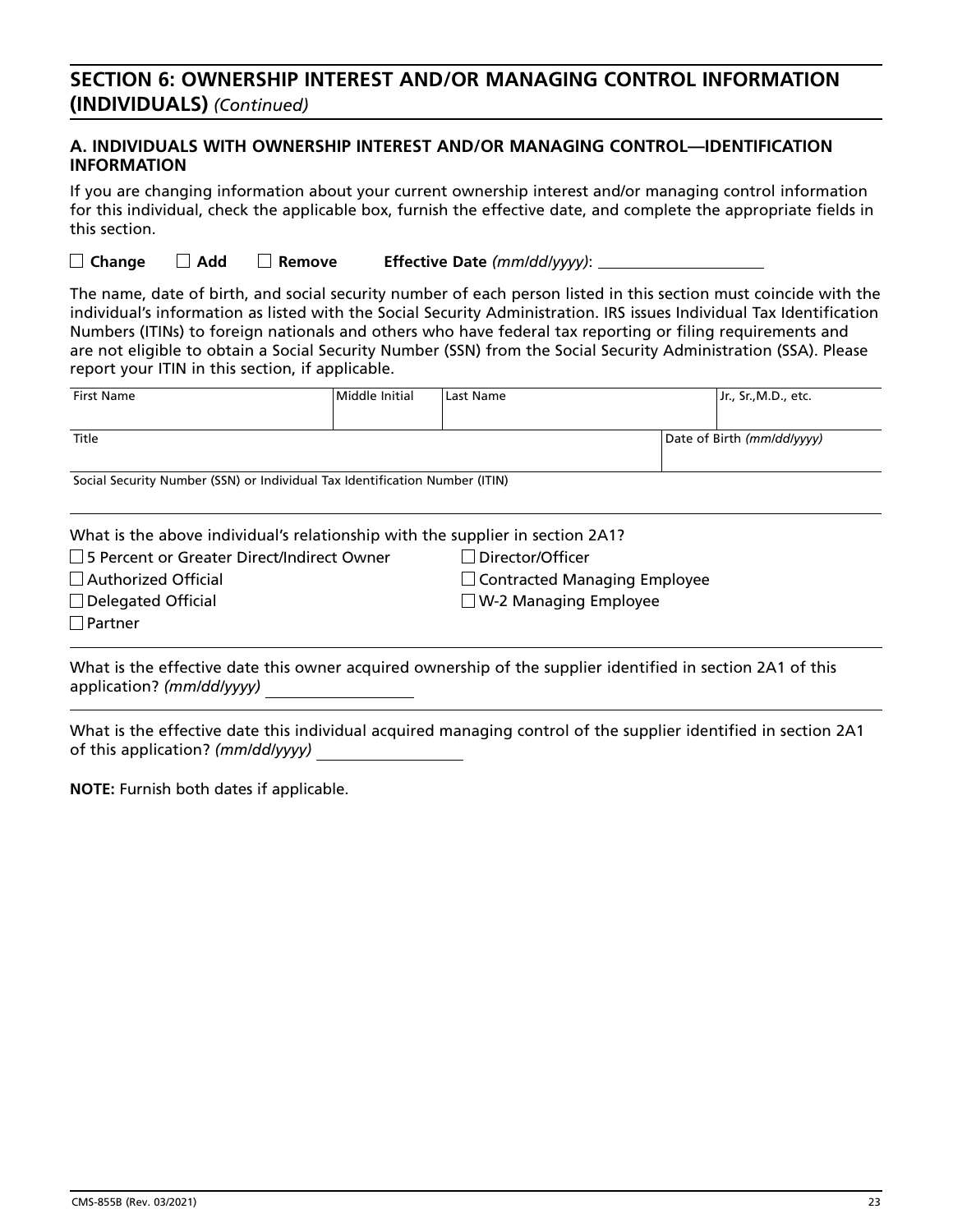# **SECTION 6: OWNERSHIP INTEREST AND/OR MANAGING CONTROL INFORMATION (INDIVIDUALS)** *(Continued)*

### **B. FINAL ADVERSE LEGAL ACTION HISTORY**

**Complete this section for the individual reported in section 6A above.** If you need additional information regarding what to report, please refer to section 3 of this application.

**NOTE:** If reporting more than one individual, copy and complete sections 6A and 6B for each individual reported.

1. Has the individual in section 6A above, under any current or former name or business identity, ever had a final adverse legal action listed in section 3 of this application imposed against him/her?

**YES** – continue below **NO** – skip to section 8

2. If yes, report each final adverse legal action, when it occurred, and the federal or state agency or the court/administrative body that imposed the action.

**NOTE:** To satisfy the reporting requirement, section 6B2 must be filled out in its entirety, and all applicable attachments must be included.

| <b>FINAL ADVERSE LEGAL ACTION</b> | <b>DATE</b> | <b>ACTION TAKEN BY</b> |
|-----------------------------------|-------------|------------------------|
|                                   |             |                        |
|                                   |             |                        |
|                                   |             |                        |
|                                   |             |                        |

# **SECTION 7: THIS SECTION INTENTIONALLY LEFT BLANK**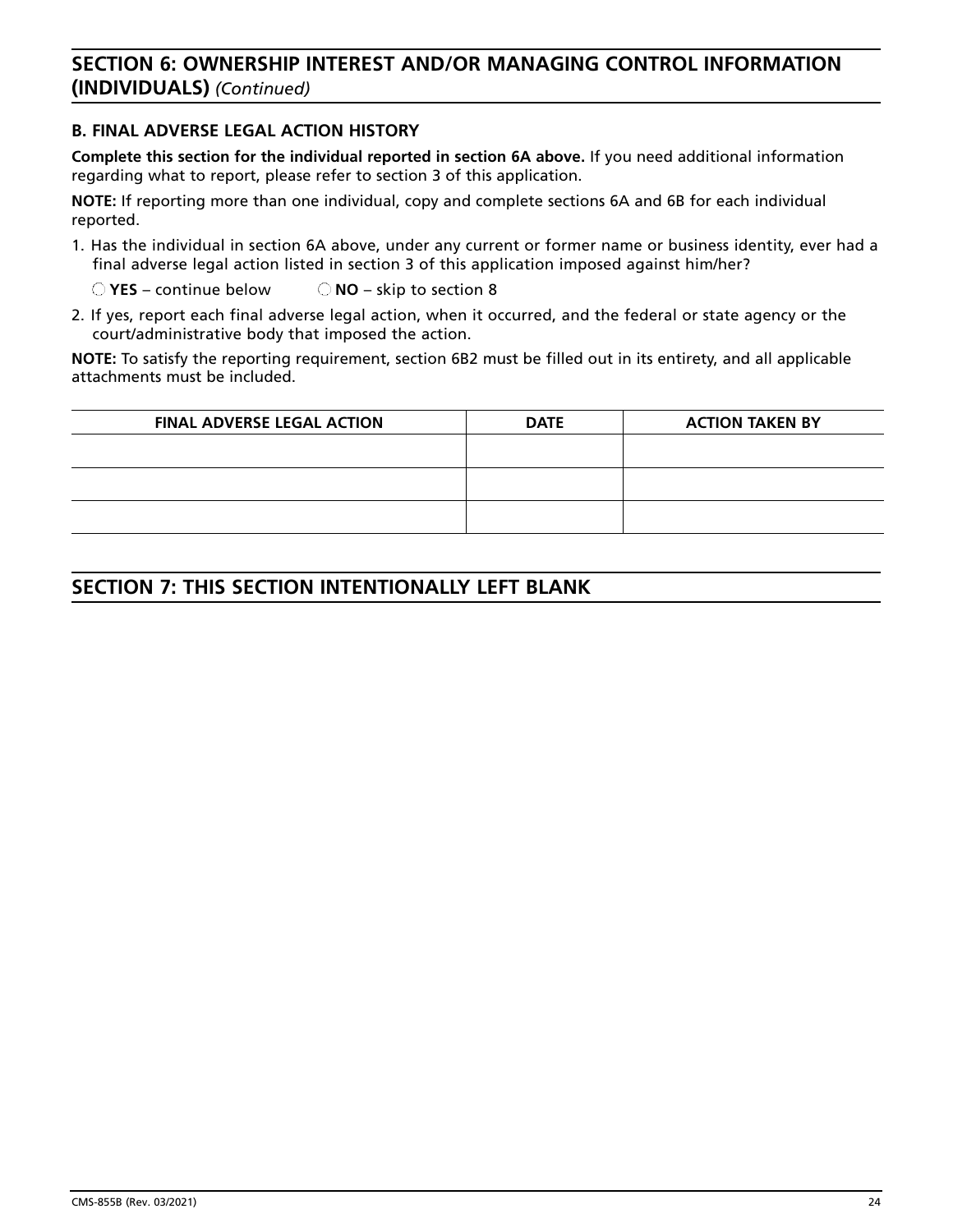# **SECTION 8: BILLING AGENCY/AGENT INFORMATION**

| A billing agency/agent is a company or individual that you contract with to prepare and submit your claims.   |
|---------------------------------------------------------------------------------------------------------------|
| If you use a billing agency/agent you must complete this section. Even if you use a billing agency/agent, you |
| remain responsible for the accuracy of the claims submitted on your behalf.                                   |

**NOTE:** The billing agency/agent address cannot be the correspondence mailing address completed in section 2A3 of this application.

 $\Box$  Check here if this section does not apply and skip to section 12.

If you are changing information about your current billing agency/agent or adding or removing billing agency/ agent information, check the applicable box, furnish the effective date, and complete the appropriate fields in this section.

**Change Add Remove Effective Date** *(mm/dd/yyyy)*:

#### **BILLING AGENCY/AGENT NAME AND ADDRESS**

Legal Business as reported to the Internal Revenue Service or Individual Name as Reported to the Social Security Administration

**If Billing Agent:** Date of Birth *(mm/dd/yyyy)*

Billing Agency Tax Identification Number or Billing Agent Social Security Number *(required)*

Billing Agency/Agent "Doing Business As" Name *(if applicable)*

Billing Agency/Agent Address Line 1 *(Street Name and Number)* 

Billing Agency/Agent Address Line 2 *(Suite, Room, Apt. #, etc.)*

| City/Town        |                                   | State                          | ZIP Code + 4 |
|------------------|-----------------------------------|--------------------------------|--------------|
| Telephone Number | <b>Fax Number (if applicable)</b> | E-mail Address (if applicable) |              |

# **SECTION 9: THIS SECTION INTENTIONALLY LEFT BLANK**

# **SECTION 10: THIS SECTION INTENTIONALLY LEFT BLANK**

# **SECTION 11: THIS SECTION INTENTIONALLY LEFT BLANK**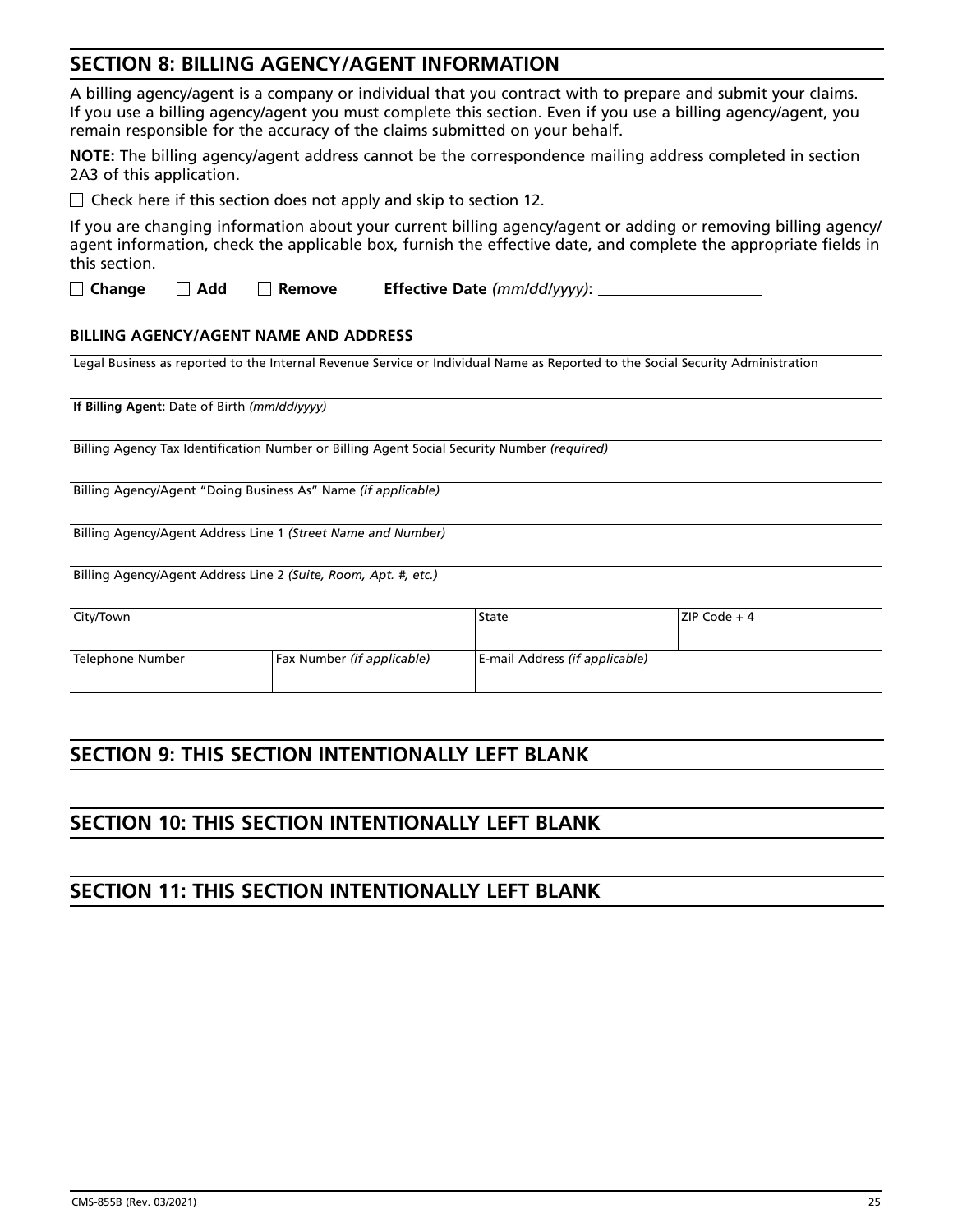# <span id="page-26-0"></span>**SECTION 12: SUPPORTING DOCUMENTATION INFORMATION**

This section lists the documents that, if applicable, must be submitted with this completed enrollment application. If you are enrolling for the first time, or reactivating or revalidating your enrollment you must submit applicable documents. When reporting a change of information, only submit documents that apply to the change reported. Your designated Medicare Administrative Contractor (MAC) may request, at any time during the enrollment process, documentation to support or validate information reported on this application. In addition, your designated MAC may also request documents from you other than those identified in this section as are necessary to ensure correct billing of Medicare.

- $\Box$  Completed Form CMS-855R, Individual Reassignment of Medicare Benefits, for the individual practitioner(s) if you will be submitting claims and receiving payments for the individual practitioner(s) who will be rendering services as part of your group/clinic or other health care organization. A CMS-855I is necessary if the individual practitioner does not have a current Medicare enrollment in the state.
- $\Box$  Copy(s) of all final adverse legal action documentation (e.g., notifications, resolutions, and reinstatement letters).
- $\Box$  Completed Form CMS-460, Medicare Participating Physician or Supplier Agreement.

 **NOTE:** The CMS-460 must be submitted for all initial enrollments or reactivations only if you want to be a participating supplier in Medicare.

 $\Box$  Completed Form CMS-588, Electronic Funds Transfer Authorization Agreement. Include a voided check or bank letter.

 **NOTE:** If you currently receive payments electronically and are not making a change to your banking information, the CMS-588 is not required.

- $\Box$  If Medicare payments due to you are being sent to a bank (or similar financial institution) where you have a lending relationship (that is, any type of loan), you must provide a statement in writing from the bank (which must be in the loan agreement) that the bank has agreed to waive its right of offset for Medicare receivables.
- $\Box$  Written confirmation from the IRS confirming your Tax Identification Number and Legal Business Name provided in section 2A (e.g., IRS form CP-575).

 **NOTE:** This information is needed if the applicant is enrolling their professional corporation, professional association, or limited liability corporation with this application or enrolling as a sole proprietor using an Employer Identification Number.

 $\Box$  Written confirmation from the IRS if your business is registered as a Limited Liability Company (LLC), including single member LLCs, confirming your LLC is automatically classified as a Disregarded Entity (e.g., IRS Form 8832).

 **NOTE:** A Disregarded Entity is an eligible entity that is not treated as a separate entity from its single owner for income tax purposes.

 $\Box$  Copy of IRS Determination Letter if you are registered with the IRS as non-profit (e.g., IRS Form 501(c)(3)).

 **NOTE:** Government-owned entities do not need to provide an IRS Form 501(c)(3).

- $\Box$  The provider must submit an organizational structure diagram/flowchart identifying all of the entities listed in section 5 and their relationships with the provider and each other.
- $\Box$  Copy of an attestation for government entities and tribal organizations.
- $\Box$  Copy of all ambulances' licenses (NOTE: required for all application submissions, including a change of information).
- $\Box$  Copy of all mobile vehicle registrations (all mobile services including ambulance vehicles).
- $\Box$  Copy of FAA 135 Certificate (air ambulance suppliers).
- $\Box$  Copy(s) of comprehensive liability insurance policy (IDTFs only).
- $\Box$  Copy(s) of all documentation verifying IDTF Supervisory Physician(s) proficiency and/or state licenses or certifications for IDTF non-physician personnel.
- $\Box$  Copy(s) of all documentation verifying the state licenses or certifications of the laboratory Director or nonphysician practitioner personnel of an independent clinical laboratory.
- $\Box$  Copy of the Opioid Treatment Program approval letter.
- $\Box$  Copy of the Opioid Treatment Program's operating certificate.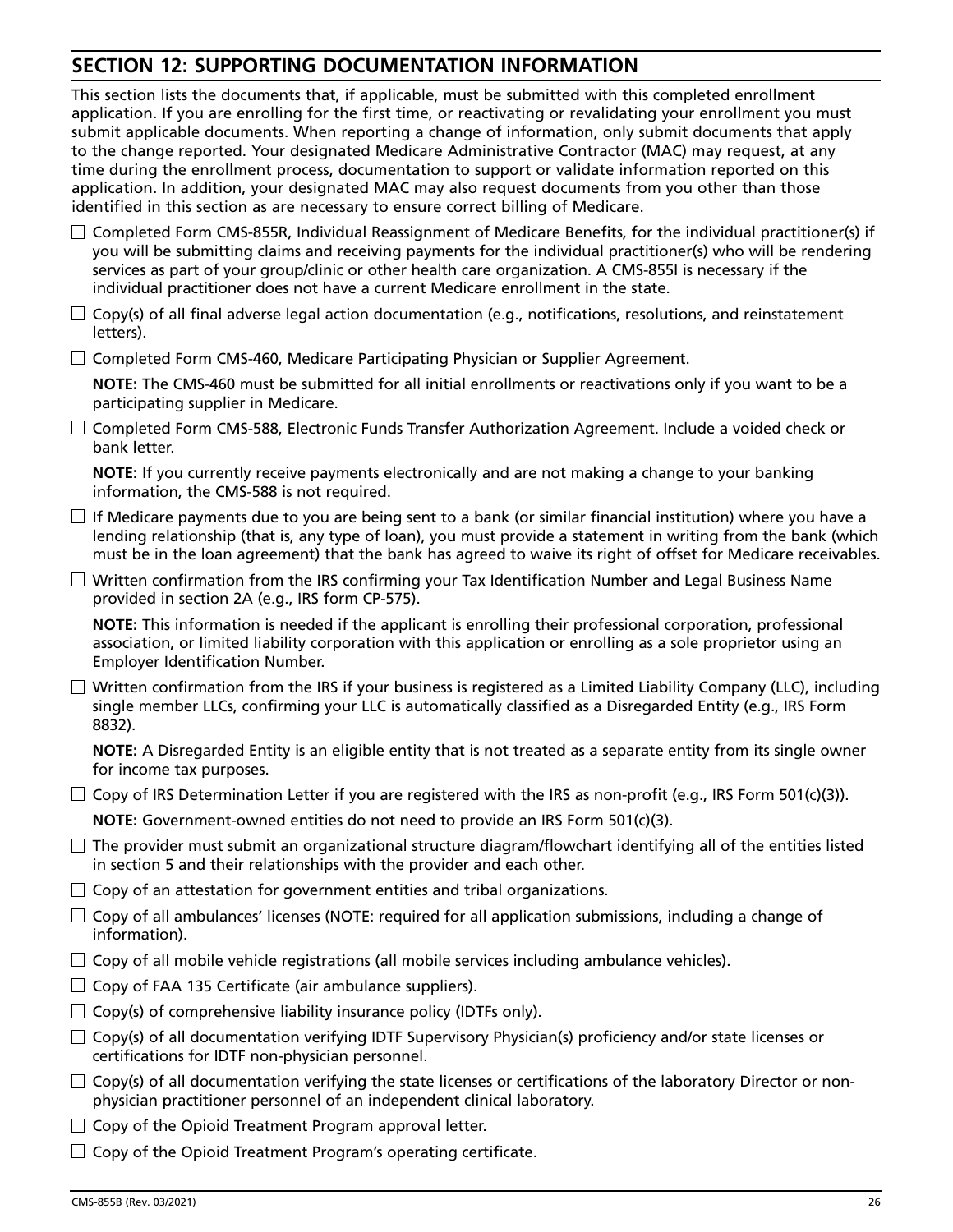# **SECTION 13: CONTACT PERSON INFORMATION** *(Optional)*

If questions arise during the processing of this application, your designated MAC will contact the individual reported below.

| Add<br>Effective Date (mm/dd/yyyy):<br>$\Box$ Change<br>Remove<br>$\Box$ |                                                        |                                |                     |  |  |  |
|--------------------------------------------------------------------------|--------------------------------------------------------|--------------------------------|---------------------|--|--|--|
| <b>First Name</b>                                                        | Middle Initial                                         | Last Name                      | Jr., Sr.,M.D., etc. |  |  |  |
|                                                                          | Contact Person Address Line 1 (Street Name and Number) |                                |                     |  |  |  |
| Contact Person Address Line 2 (Suite, Room, etc.)                        |                                                        |                                |                     |  |  |  |
| City/Town                                                                |                                                        | State                          | ZIP Code $+4$       |  |  |  |
| Telephone Number                                                         | Fax Number (if applicable)                             | E-mail Address (if applicable) |                     |  |  |  |
|                                                                          |                                                        |                                |                     |  |  |  |

**NOTE:** The Contact Person listed in this section will only be authorized to discuss issues concerning this or any other enrollment application. Your designated MAC will not discuss any other Medicare issues about you with the above Contact Person.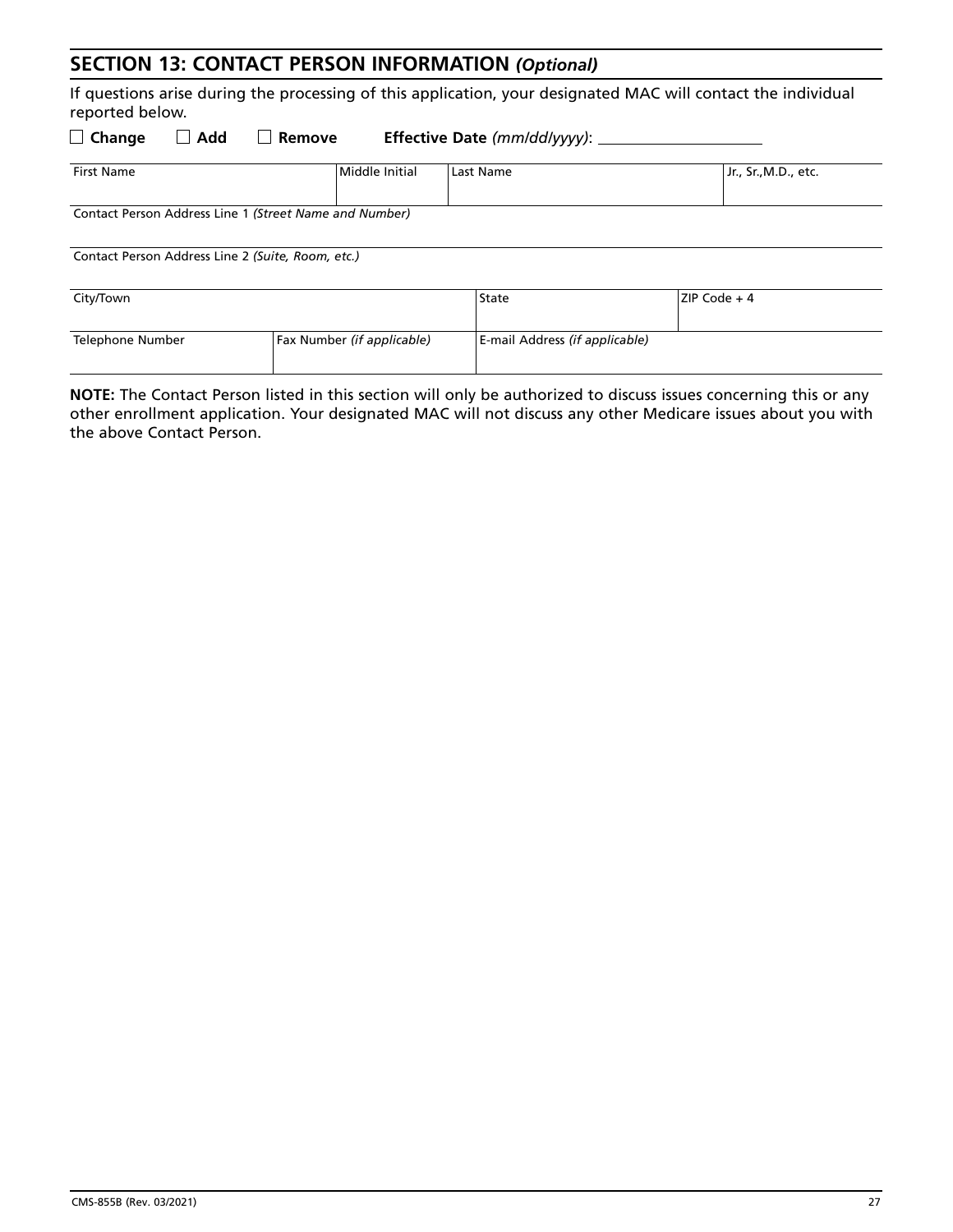# **SECTION 14: PENALTIES FOR FALSIFYING INFORMATION ON THIS APPLICATION**

This section explains the penalties for deliberately furnishing false information in this application to gain or maintain enrollment in the Medicare program.

- 1. 18 U.S.C. section 1001 authorizes criminal penalties against an individual who, in any matter within the jurisdiction of any department or agency of the United States, knowingly and willfully falsifies, conceals or covers up by any trick, scheme or device a material fact, or makes any false, fictitious, or fraudulent statements or representations, or makes any false writing or document knowing the same to contain any false, fictitious or fraudulent statement or entry. Individual offenders are subject to fines of up to \$250,000 and imprisonment for up to five years. Offenders that are organizations are subject to fines of up to \$500,000 (18 U.S.C. section 3571). Section 3571(d) also authorizes fines of up to twice the gross gain derived by the offender if it is greater than the amount specifically authorized by the sentencing statute.
- 2. Section 1128B(a)(1) of the Social Security Act authorizes criminal penalties against any individual who, "knowingly and willfully," makes or causes to be made any false statement or representation of a material fact in any application for any benefit or payment under a federal health care program. The offender is subject to fines of up to \$25,000 and/or imprisonment for up to five years.
- 3. The Civil False Claims Act, 31 U.S.C. Section 3729, imposes civil liability, in part, on any person who, with actual knowledge, deliberate ignorance or reckless disregard of truth or falsity (a) presents or causes to be presented to the United States Government or its contractor or agent a false or fraudulent claim for payment or approval; (b) uses or causes to be used a false record or statement material either to a false or fraudulent claim or to an obligation to pay the Government; (c) conceals or improperly avoids or decreases an obligation to pay or transmit money or property to the Government; or (d) conspires to violate any provision of the False Claims Act. The False Claims Act imposes a civil penalty of between \$5,000 and \$10,000 per violation, as adjusted for inflation by the Federal Civil Penalties Inflation Adjustment Act, 28 U.S.C. 2461, plus three times the amount of damages sustained by the Government.
- 4. Section 1128A(a)(1) of the Social Security Act imposes civil liability, in part, on any person (including an organization, agency or other entity) that knowingly presents or causes to be presented to an officer, employee, or agent of the United States, or of any department or agency thereof, or of any state agency…a claim…that the Secretary determines is for a medical or other item or service that the person knows or should know:
	- a. was not provided as claimed; and/or
	- b. the claim is false or fraudulent.

This provision authorizes a civil monetary penalty of up to \$10,000 for each item or service, an assessment of up to three times the amount claimed, and exclusion from participation in the Medicare program and state health care programs.

- 5. 18 U.S.C. 1035 authorizes criminal penalties against individuals in any matter involving a health care benefit program who knowingly and willfully falsifies, conceals or covers up by any trick, scheme, or device a material fact; or makes any materially false, fictitious, or fraudulent statements or representations, or makes or uses any materially false fictitious, or fraudulent statement or entry, in connection with the delivery of or payment for health care benefits, items or services. The individual shall be fined or imprisoned up to 5 years or both.
- 6. 18 U.S.C. 1347 authorizes criminal penalties against individuals who knowing and willfully execute, or attempt, to execute a scheme or artifice to defraud any health care benefit program, or to obtain, by means of false or fraudulent pretenses, representations, or promises, any of the money or property owned by or under the control of any, health care benefit program in connection with the delivery of or payment for health care benefits, items, or services. Individuals shall be fined or imprisoned up to 10 years or both. If the violation results in serious bodily injury, an individual will be fined or imprisoned up to 20 years, or both. If the violation results in death, the individual shall be fined or imprisoned for any term of years or for life, or both.
- 7. The United States Government may assert common law claims such as "common law fraud," "money paid by mistake," and "unjust enrichment." Remedies include compensatory and punitive damages, restitution, and recovery of the amount of the unjust profit.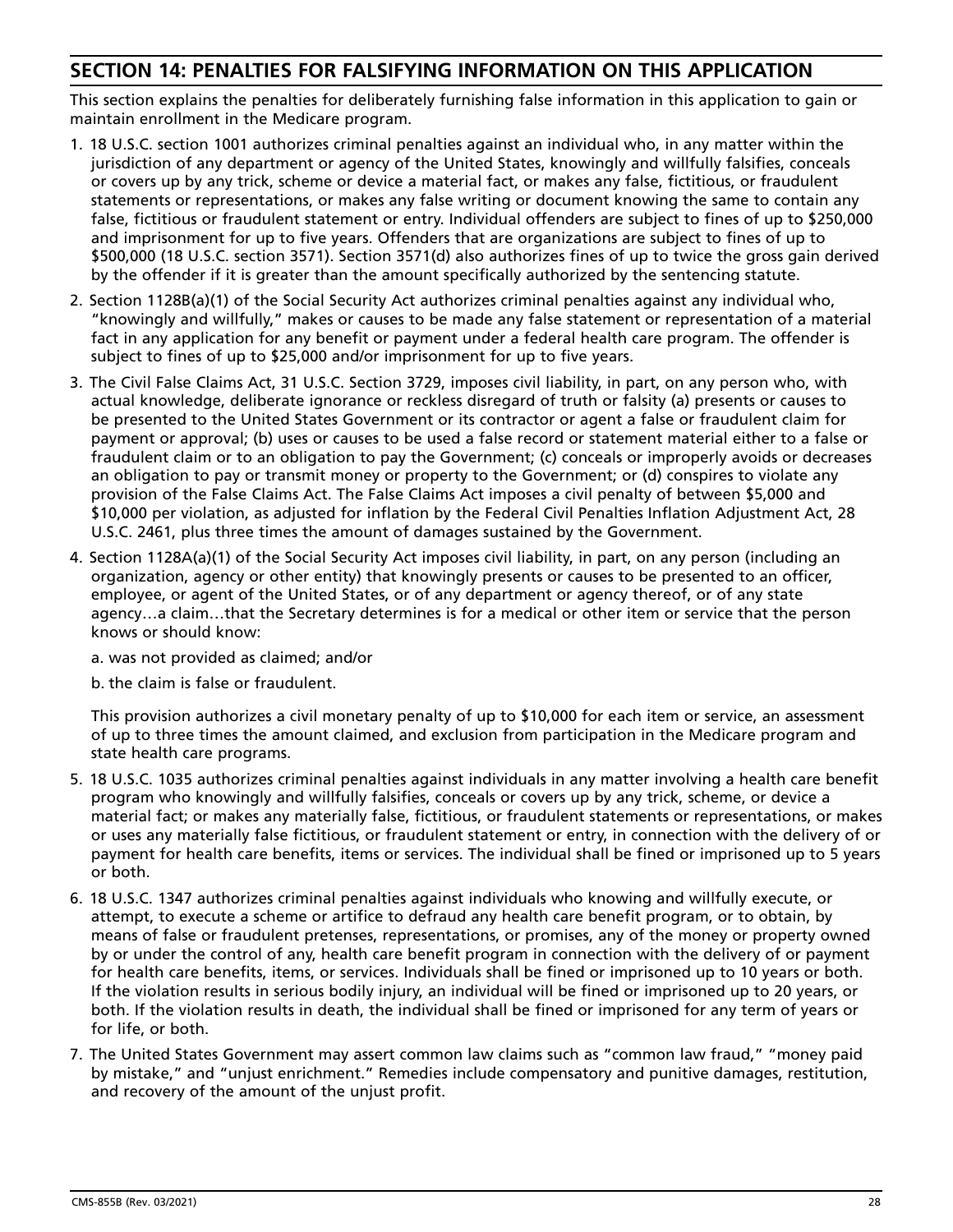# **SECTION 15: CERTIFICATION STATEMENT**

An **Authorized Official** is defined as an appointed official (for example, chief executive officer, chief financial officer, general partner, chairman of the board, or direct owner) to whom the organization has granted the legal authority to enroll it in the Medicare program, to make changes or updates to the organization's status in the Medicare program, and to commit the organization to fully abide by the statutes, regulations, and program instructions of the Medicare program.

A **Delegated Official** is defined as an individual who is delegated by an authorized official the authority to report changes and updates to the supplier's enrollment record. A delegated official must be an individual with an "ownership or control interest" in (as that term is defined in section 1124(a)(3) of the Social Security Act), or be a W-2 managing employee of the supplier.

Delegated officials may not delegate their authority to any other individual. Only an authorized official may delegate the authority to make changes and/or updates to the supplier's Medicare status. Even when delegated officials are reported in this application, an authorized official retains the authority to make any such changes and/or updates by providing his or her printed name, signature, and date of signature as required in section 15B.

**NOTE:** Authorized officials and delegated officials must be reported in section 6, either on this application or on a previous application to this same MAC. If this is the first time an authorized and/or delegated official has been reported on the CMS-855B, you must complete section 6 for that individual and that individual must sign section 15.

By his/her signature(s), an authorized official binds the supplier to all of the requirements listed in the Certification Statement and acknowledges that the supplier may be denied entry to or revoked from the Medicare program if any requirements are not met.

Only an authorized official has the authority to sign (1) the initial enrollment application on behalf of the supplier and (2) add or remove additional authorized officials and delegated officials. Once the delegation of authority has been established all other enrollment application submissions can be signed by either an authorized official or delegated official.

By signing this application, an authorized official agrees to immediately notify the MAC if any information furnished on this application is not true, correct, or complete. In addition, an authorized official, by his/her signature, agrees to notify the MAC of any future changes to the information contained in this form, after the supplier is enrolled in Medicare, in accordance with the timeframes established in 42 C.F.R. 424.516. (IDTF changes of information must be reported in accordance with 42 C.F.R. 410.33.)

The supplier can have as many authorized officials as it wants. If the supplier has more than two authorized officials, it should copy and complete this section as needed.

### **EACH AUTHORIZED AND DELEGATED OFFICIAL MUST HAVE AND DISCLOSE HIS/HER SOCIAL SECURITY NUMBER.**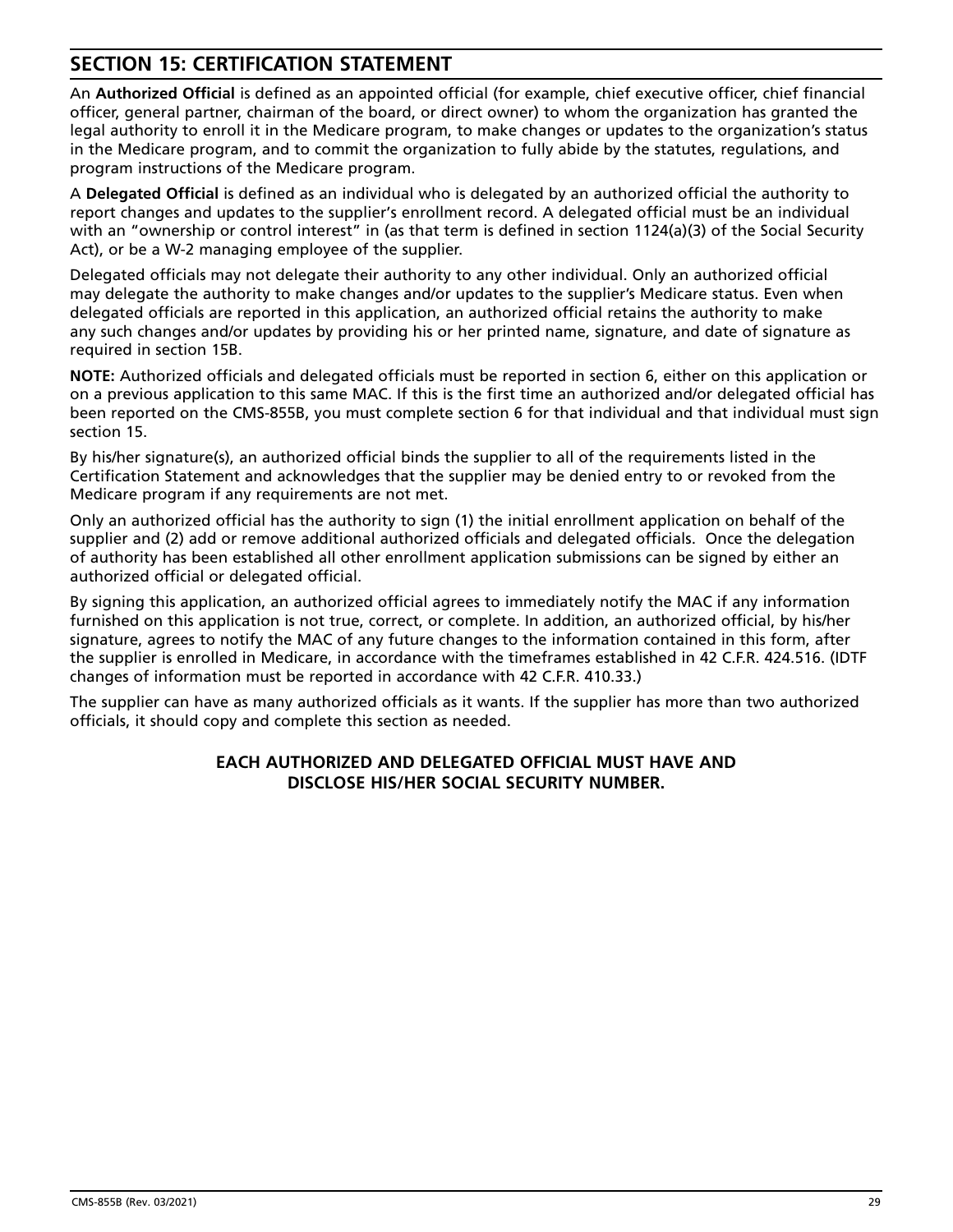# **SECTION 15: CERTIFICATION STATEMENT** *(Continued)*

### **A. Additional Requirements for Medicare Enrollment for Authorized Officials**

These are additional requirements that the supplier must meet and maintain in order to bill the Medicare program. Read these requirements carefully. By signing, the supplier is attesting to having read the requirements and understanding them.

By his/her signature(s), the authorized official(s) named below and the delegated official(s) named in section 15D agree to adhere to the following requirements stated in this Certification Statement:

- 1. I authorize the Medicare contractor to verify the information contained herein. I agree to notify the Medicare contractor of any future changes to the information contained in this application in accordance with the timeframes established in 42 C.F.R. section 424.516. I understand that any change in the business structure of this supplier may require the submission of a new application.
- 2. I have read and understand the Penalties for Falsifying Information, as printed in this application. I understand that any deliberate omission, misrepresentation, or falsification of any information contained in this application or contained in any communication supplying information to Medicare, or any deliberate alteration of any text on this application form, may be punished by criminal, civil, or administrative penalties including, but not limited to, the denial or revocation of Medicare billing privileges, and/or the imposition of fines, civil damages, and/or imprisonment.
- 3. I agree to abide by the Medicare laws, regulations and program instructions that apply to me or to the organization listed in section 2A1 of this application. The Medicare laws, regulations, and program instructions are available through the Medicare Administrative Contractor. I understand that payment of a claim by Medicare is conditioned upon the claim and the underlying transaction complying with such laws, regulations and program instructions (including, but not limited to, the Federal Anti-Kickback Statute, 42 U.S.C. section 1320a-7b(b) (section 1128B(b) of the Social Security Act) and the Physician Self-Referral Law (Stark Law), 42 U.S.C. section 1395nn (Section 1877 of the Social Security Act)).
- 4. Neither this supplier, nor any five percent or greater owner, partner, officer, director, managing employee, authorized official, or delegated official thereof is currently sanctioned, suspended, debarred, or excluded by the Medicare or State Health Care Program, e.g., Medicaid program, or any other Federal program, or is otherwise prohibited from supplying services to Medicare or other Federal program beneficiaries.
- 5. I agree that any existing or future overpayment made to the supplier by the Medicare program may be recouped by Medicare through the withholding of future payments.
- 6. I will not knowingly present or cause to be presented a false or fraudulent claim for payment by Medicare, and I will not submit claims with deliberate ignorance or reckless disregard of their truth or falsity.
- 7. I authorize any national accrediting body whose standards are recognized by the Secretary as meeting the Medicare program participation requirements, to release to any authorized representative, employee, or agent of the Centers for Medicare & Medicaid Services (CMS), a copy of my most recent accreditation survey, together with any information related to the survey that CMS may require (including corrective action plans).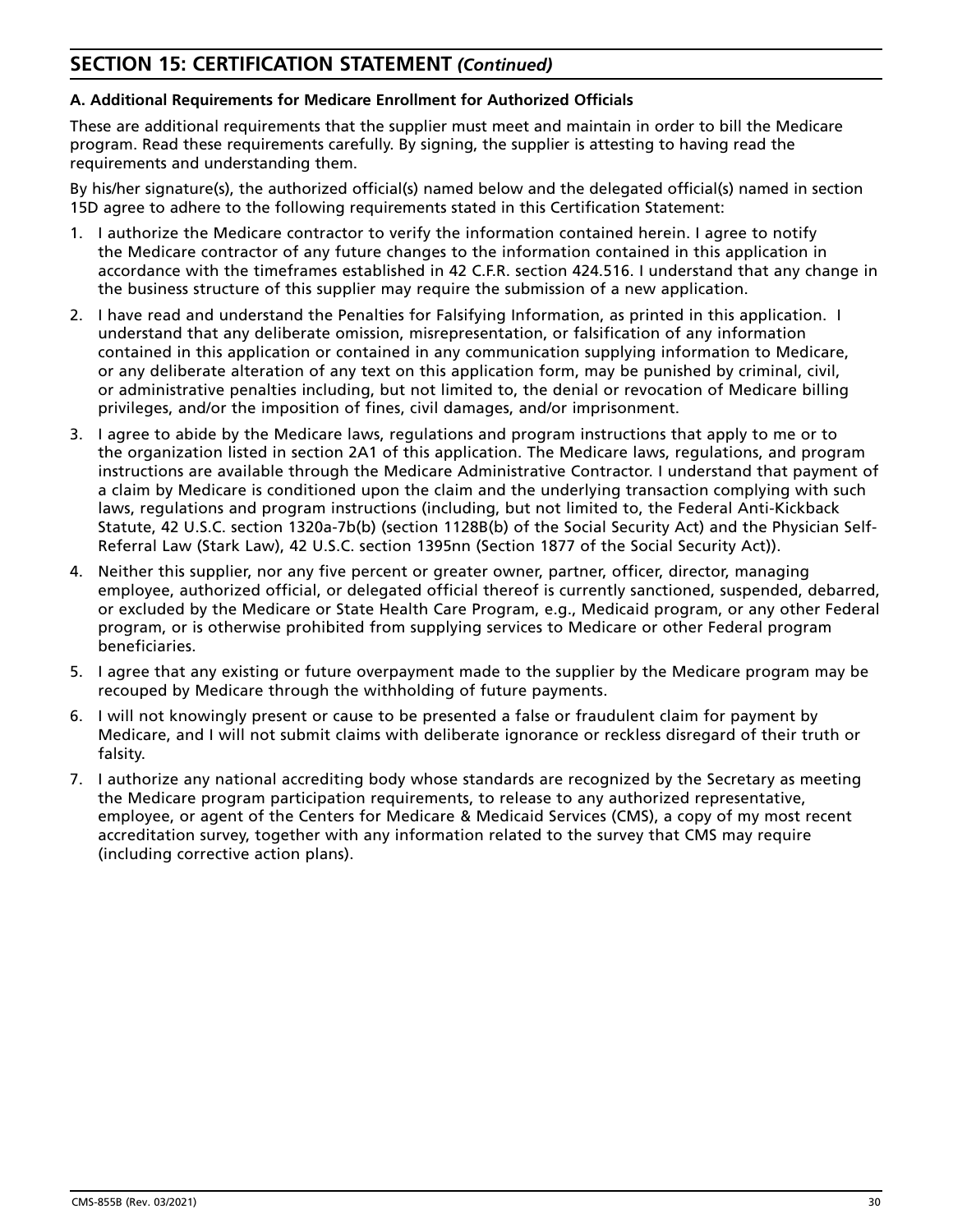## **B. AUTHORIZED OFFICIAL SIGNATURE(S)**

### **1. 1ST AUTHORIZED OFFICIAL SIGNATURE**

I have read the contents of this application. My signature legally and financially binds this supplier to the laws, regulations, and program instructions of the Medicare program. By my signature, I certify that the information contained herein is true, correct, and complete and I authorize the MAC to verify this information. If I become aware that any information in this application is not true, correct, or complete, I agree to notify the MAC of this fact in accordance with the time frames established in 42 C.F.R. section 424.516.

If you are adding or removing an authorized official, check the applicable box, furnish the effective date, and complete the appropriate fields in this section.

**Add Remove Effective Date** *(mm/dd/yyyy)*:

### **Authorized Official's Information and Signature**

| <b>First Name</b>                                                              |                | l Middle Initial | Last Name | Jr., Sr., M.D., etc.     |
|--------------------------------------------------------------------------------|----------------|------------------|-----------|--------------------------|
| Telephone Number                                                               | Title/Position |                  |           |                          |
| Authorized Official Signature (First, Middle, Last Name, Jr., Sr., M.D., etc.) |                |                  |           | Date Signed (mm/dd/yyyy) |

### **In order to process this application it MUST be signed and dated.**

### **2. 2ND AUTHORIZED OFFICIAL SIGNATURE** *(if applicable)*

I have read the contents of this application. My signature legally and financially binds this supplier to the laws, regulations, and program instructions of the Medicare program. By my signature, I certify that the information contained herein is true, correct, and complete and I authorize the MAC to verify this information. If I become aware that any information in this application is not true, correct, or complete, I agree to notify the MAC of this fact in accordance with the time frames established in 42 C.F.R. section 424.516.

If you are adding or removing an authorized official, check the applicable box, furnish the effective date, and complete the appropriate fields in this section.

**Add Remove Effective Date** *(mm/dd/yyyy)*:

#### **Authorized Official's Information and Signature**

| First Name                                                                     |                | Middle Initial | Last Name | Jr., Sr., M.D., etc.     |
|--------------------------------------------------------------------------------|----------------|----------------|-----------|--------------------------|
| Telephone Number                                                               | Title/Position |                |           |                          |
| Authorized Official Signature (First, Middle, Last Name, Jr., Sr., M.D., etc.) |                |                |           | Date Signed (mm/dd/yyyy) |

**In order to process this application it MUST be signed and dated.**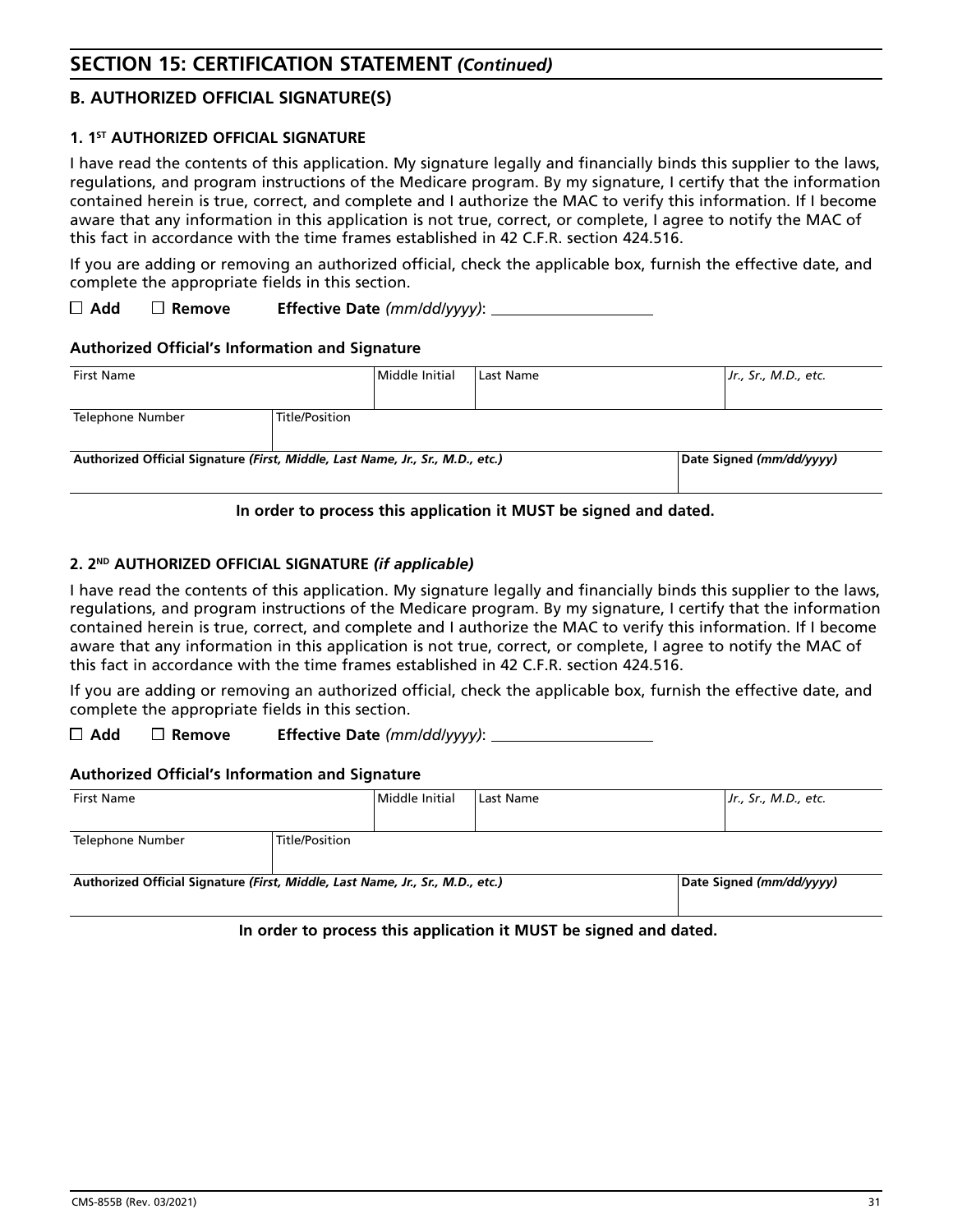# **SECTION 15: CERTIFICATION STATEMENT** *(Continued)*

# **C. ADDITIONAL REQUIREMENTS FOR MEDICARE ENROLLMENT FOR DELEGATED OFFICIALS**

### **NOTE: Delegated Officials are optional.**

- 1. You are not required to have a delegated official. However, if no delegated official is assigned, the authorized official(s) will be the only person(s) who can make changes and/or updates to the supplier's status in the Medicare program.
- 2. The signature of a delegated official shall have the same force and effect as that of an authorized official, and shall legally and financially bind the supplier to the laws, regulations, and program instructions of the Medicare program. By his or her signature, the delegated official certifies that he or she has read the Certification Statement in section 15 and agrees to adhere to all of the stated requirements. A delegated official also certifies that he/she meets the definition of a delegated official. When making changes and/or updates to the supplier's enrollment information maintained by the Medicare program, a delegated official certifies that the information provided is true, correct, and complete.
- 3. Delegated officials being removed do not have to sign or date this application.
- 4. Independent contractors are not considered "employed" by the supplier, and therefore cannot be delegated officials.
- 5. The signature(s) of an authorized official in section 15B constitutes a legal delegation of authority to all delegated official(s) assigned in section 15D.
- 6. If there are more than two individuals, copy and complete this section for each individual.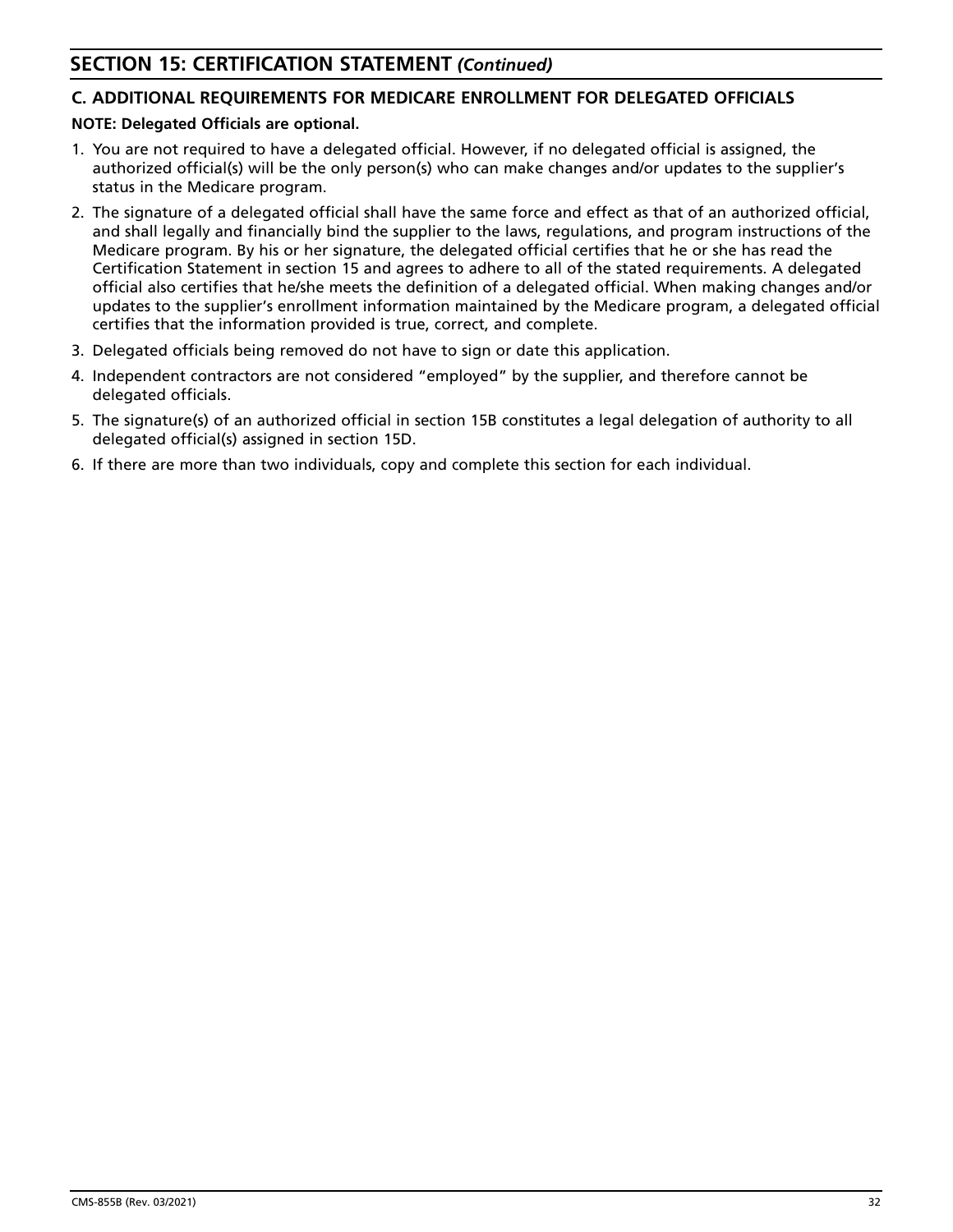# **SECTION 15: CERTIFICATION STATEMENT** *(Continued)*

# **D. DELEGATED OFFICIAL SIGNATURE(S)**

#### 1. 1<sup>ST</sup> DELEGATED OFFICIAL SIGNATURE

If you are adding or removing a delegated official, check the applicable box, furnish the effective date, and complete the appropriate fields in this section.

**Add Remove Effective Date** *(mm/dd/yyyy)*:

### **Delegated Official's Information and Signature**

| Delegated Official First Name                                                                              | Middle Initial | Last Name                | Jr., Sr., M.D., etc.     |
|------------------------------------------------------------------------------------------------------------|----------------|--------------------------|--------------------------|
|                                                                                                            |                |                          |                          |
| Delegated Official Signature (First, Middle, Last Name, Jr., Sr., M.D., etc.)                              |                | Date Signed (mm/dd/vvvv) |                          |
|                                                                                                            |                |                          |                          |
| $\Box$ Check here if Delegated Official is a W-2 Employee                                                  |                | Telephone Number         |                          |
| Authorized Official's Signature Assigning this Delegation (First, Middle, Last Name, Jr., Sr., M.D., etc.) |                |                          | Date Signed (mm/dd/vvvv) |
|                                                                                                            |                |                          |                          |

### **In order to process this application it MUST be signed and dated.**

#### **2. 2ND DELEGATED OFFICIAL SIGNATURE**

If you are adding or removing a delegated official, check the applicable box, furnish the effective date, and complete the appropriate fields in this section.

**Add Remove Effective Date** *(mm/dd/yyyy)*:

### **Delegated Official's Information and Signature**

| Delegated Official First Name                                                                              | Middle Initial | Last Name                |  | Jr., Sr., M.D., etc.     |
|------------------------------------------------------------------------------------------------------------|----------------|--------------------------|--|--------------------------|
|                                                                                                            |                |                          |  |                          |
| Delegated Official Signature (First, Middle, Last Name, Jr., Sr., M.D., etc.)                              |                | Date Signed (mm/dd/yyyy) |  |                          |
|                                                                                                            |                |                          |  |                          |
| $\Box$ Check here if Delegated Official is a W-2 Employee                                                  |                | <b>Telephone Number</b>  |  |                          |
| Authorized Official's Signature Assigning this Delegation (First, Middle, Last Name, Jr., Sr., M.D., etc.) |                |                          |  | Date Signed (mm/dd/vvvv) |

#### **In order to process this application it MUST be signed and dated.**

**DO NOT MAIL APPLICATIONS TO THIS ADDRESS.** Mailing your application to this address will significantly delay application processing.

According to the Paperwork Reduction Act of 1995, no persons are required to respond to a collection of information unless it displays a valid OMB control number. The valid OMB control number for this information collection is 0938 -1377. The time required to complete this information collection is estimated to 0.5 to 3 hours per response, including the time to review instructions, search existing data resources, gather the data needed, and complete and review the information collection. If you have any comments concerning the accuracy of the time estimate(s) or suggestions for improving this form, please write to: CMS, 7500 Security Boulevard, Attn: PRA Reports Clearance Officer, Baltimore, Maryland 21244-1850.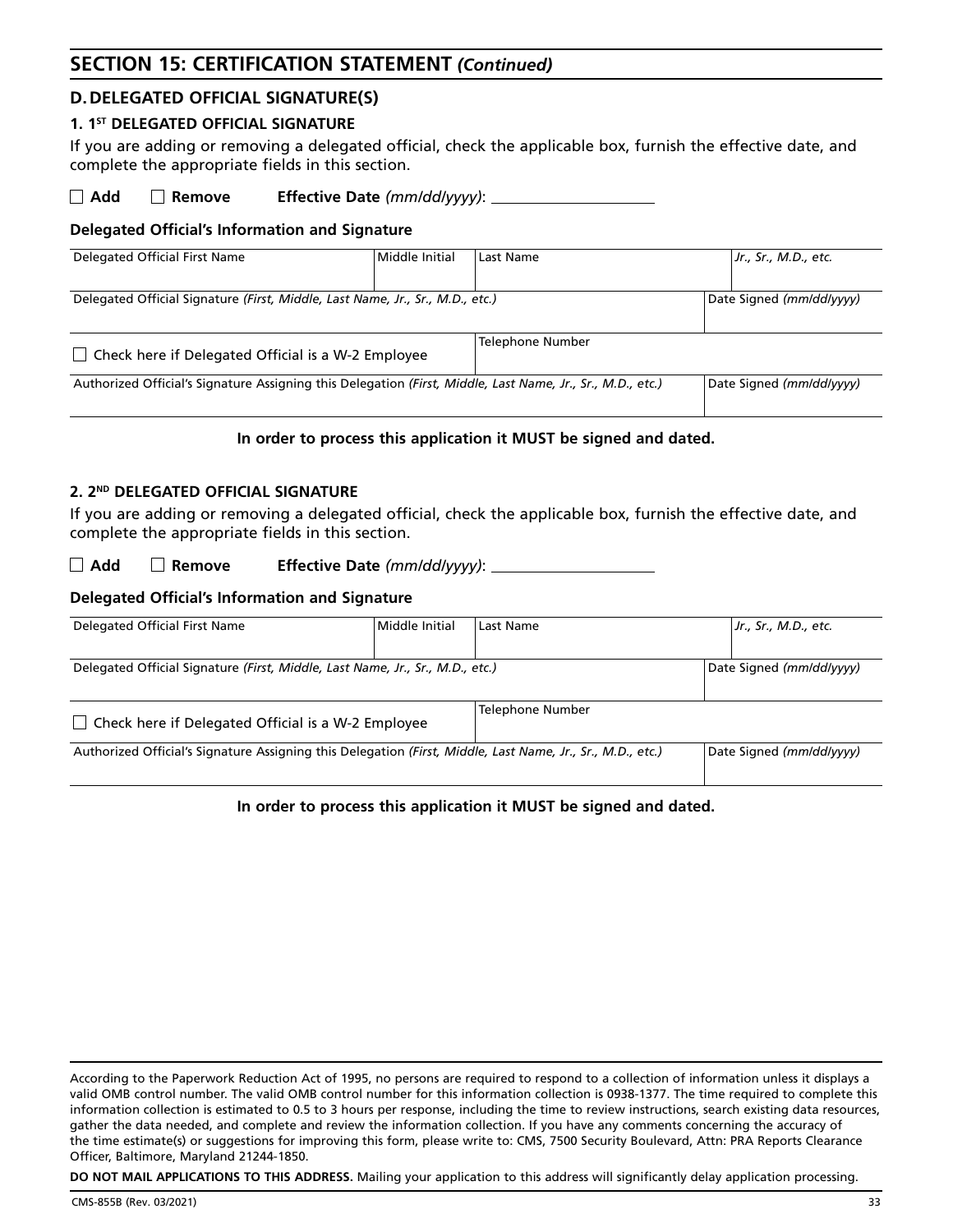# **ATTACHMENT 1: AMBULANCE SERVICE SUPPLIERS**

All ambulance service suppliers enrolling in the Medicare program must complete this attachment.

### **A. AMBULANCE SUPPLIER TRANSPORT TYPE**

This section is to be completed to indicate which ambulance service(s) you intend to provide.

If you are reporting a change to your ambulance supplier transport type, check the box below. **This will replace any ambulance supplier transport type currently on file.**

**Change Effective Date** *(mm/dd/yyyy)*:

Are you enrolling as a:

Non-Emergency Ambulance

Emergency Ambulance

*Both* a Non-Emergency Ambulance and an Emergency Ambulance.

### **B. GEOGRAPHIC AREA**

This section is to be completed with information about the geographic area in which this company provides ambulance services.

If you are changing, adding, or removing information, check the applicable box, furnish the effective date, and complete the appropriate fields in this section.

**Change Add Remove Effective Date** *(mm/dd/yyyy)*:

Provide the city/town, and/or county, state/territory, and ZIP code for all locations where this ambulance company renders services.

**NOTE:** If the ambulance company has vehicles garaged within a different Medicare contractor's jurisdiction, a separate CMS-855B enrollment application must be submitted to that Medicare Administrative Contractor (MAC).

#### **1. Initial Reporting and/or Additions**

If services are provided in selected cities/towns, and/or counties, provide the locations below. List ZIP codes only if they are not within the entire city/town.

| <b>CITY/TOWN</b> | <b>COUNTY</b> | <b>STATE/ TERRITORY</b> | <b>ZIP CODE</b> |
|------------------|---------------|-------------------------|-----------------|
|                  |               |                         |                 |
|                  |               |                         |                 |
|                  |               |                         |                 |
|                  |               |                         |                 |
|                  |               |                         |                 |
|                  |               |                         |                 |

#### **2. Deletions**

If services are no longer provided in selected cities/towns, and/or counties, provide the locations below. List ZIP codes only if they are not within the entire city/town.

| <b>CITY/TOWN</b> | <b>COUNTY</b> | <b>STATE/ TERRITORY</b> | <b>ZIP CODE</b> |
|------------------|---------------|-------------------------|-----------------|
|                  |               |                         |                 |
|                  |               |                         |                 |
|                  |               |                         |                 |
|                  |               |                         |                 |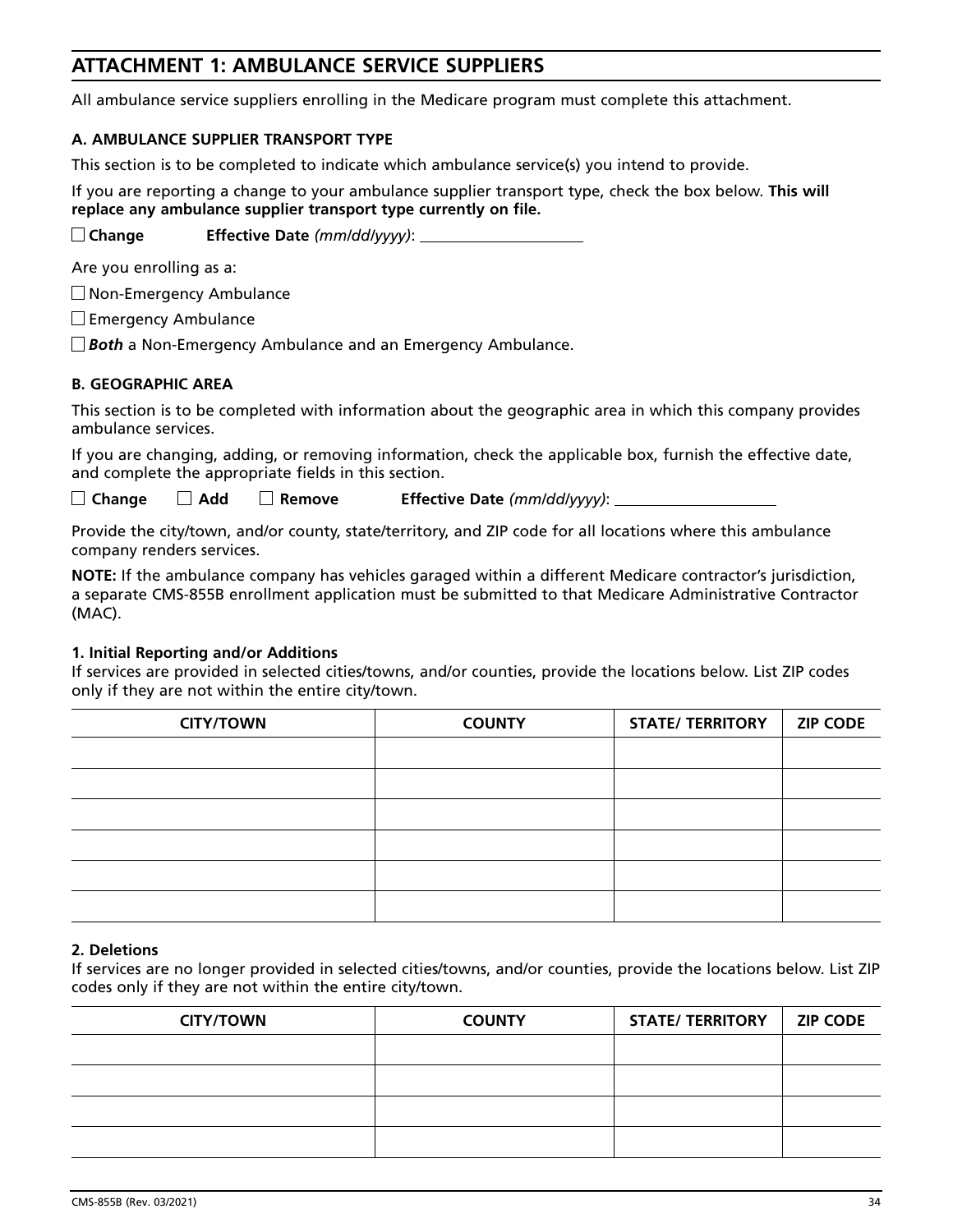# **ATTACHMENT 1: AMBULANCE SERVICE SUPPLIERS** *(Continued)*

#### **C. STATE LICENSE INFORMATION**

If you are changing, adding, or removing information, check the applicable box, furnish the effective date, and complete the appropriate fields in this section.

**Change Add Remove Effective Date** *(mm/dd/yyyy)*:

Crew members must complete continuing education requirements in accordance with state and local licensing laws. Evidence of re-certification must be retained with the employer in case it is required by the MAC.

Is this ambulance company licensed in the state where services are rendered and billed for? ...... $\bigcirc$  Yes  $\bigcirc$  No

If **NO**, explain why:

If **YES**, provide the license information for the state where this ambulance service supplier will be rendering services and billing Medicare. Attach a copy of the current state license.

| License Number              | Issuing State (if applicable) |                              | Issuing City/Town (if applicable) |
|-----------------------------|-------------------------------|------------------------------|-----------------------------------|
| Effective Date (mm/dd/yyyy) |                               | Expiration Date (mm/dd/yyyy) |                                   |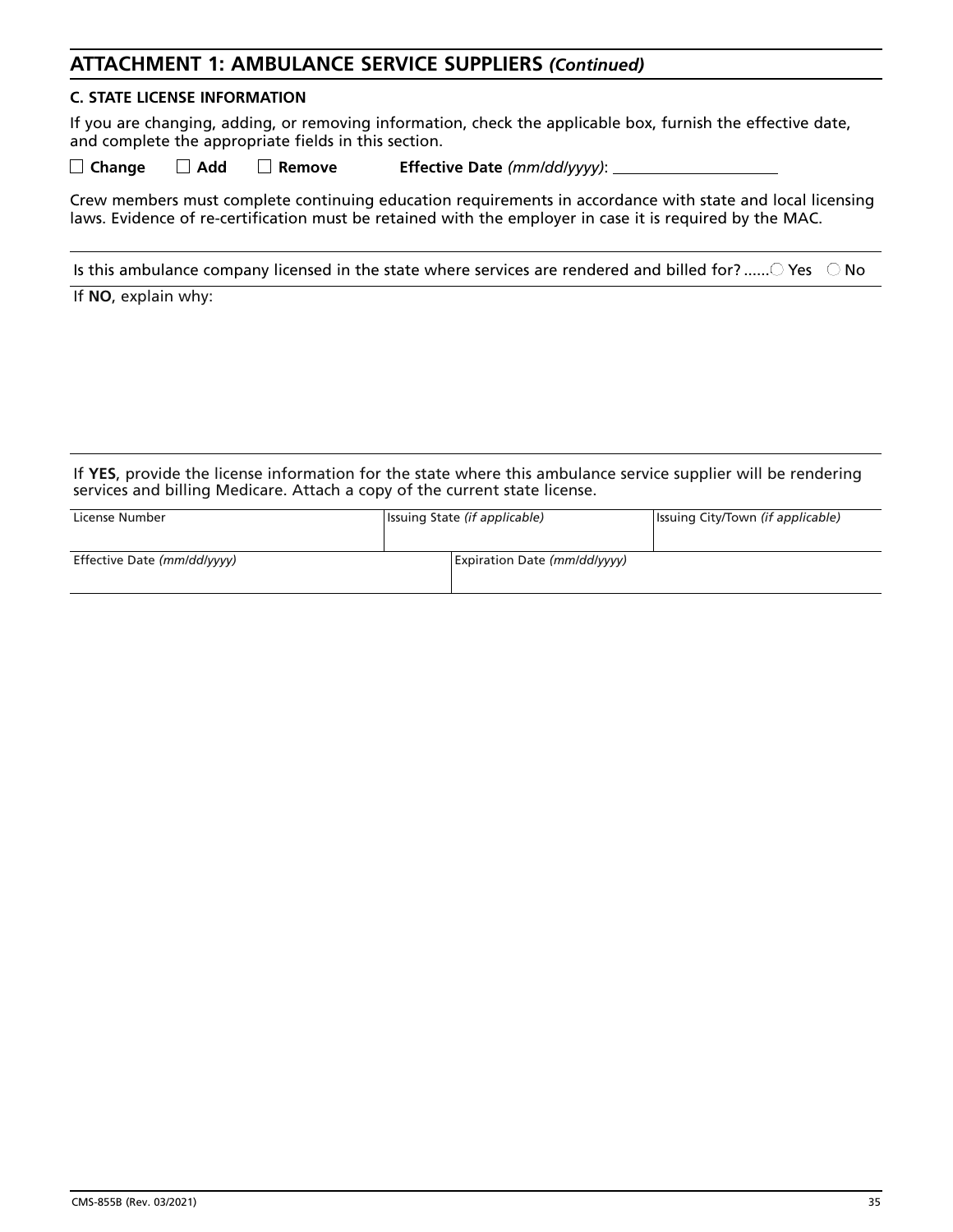# **ATTACHMENT 1: AMBULANCE SERVICE SUPPLIERS** *(Continued)*

### **D. VEHICLE INFORMATION**

Complete this section with information about the vehicles used by this ambulance company and the services they provide. If there is more than one vehicle, copy and complete this section as needed. Attach a copy of each vehicle registration.

To qualify as an air ambulance supplier, it is required that the air ambulance supplier has proof that the enrolling ambulance company, or the company leasing the air ambulance vehicle to the enrolling ambulance company, possesses a valid charter flight license (FAA 135 Certificate) for the aircraft being used as an air ambulance. If the enrolling ambulance company owns the aircraft, the owner's name on the FAA 135 Certificate must be the same as the enrolling ambulance company's name (or the ambulance company owner as reported in sections 5 or 6) in this application. If the enrolling ambulance company leases the aircraft from another company, a copy of the lease agreement must accompany this enrollment application.

If you are changing, adding, or removing information, check the applicable box, furnish the effective date, and complete the appropriate fields in this section.

| $\Box$ Change                           | Add | Remove |                    | Effective Date $(mm/dd/\gamma\gamma\gamma)$ : _____ |             |  |
|-----------------------------------------|-----|--------|--------------------|-----------------------------------------------------|-------------|--|
| Type (automobile, aircraft, boat, etc.) |     |        |                    | Vehicle Identification Number                       |             |  |
| Make (e.g., Ford)                       |     |        | Model (e.g., 350T) |                                                     | Year (yyyy) |  |
| Does this vehicle provide:              |     |        |                    |                                                     |             |  |

es triis veriitie provide

| Advanced life support (Level 1)  O YES O NO |  |
|---------------------------------------------|--|
| Advanced life support (Level 2)  ○ YES ○ NO |  |
|                                             |  |
|                                             |  |
| Non-emergency runs ○ YES ○ NO               |  |
|                                             |  |
|                                             |  |
| Air ambulance-fixed wing  O YES O NO        |  |
| Air ambulance-rotary wing VES ONO           |  |
|                                             |  |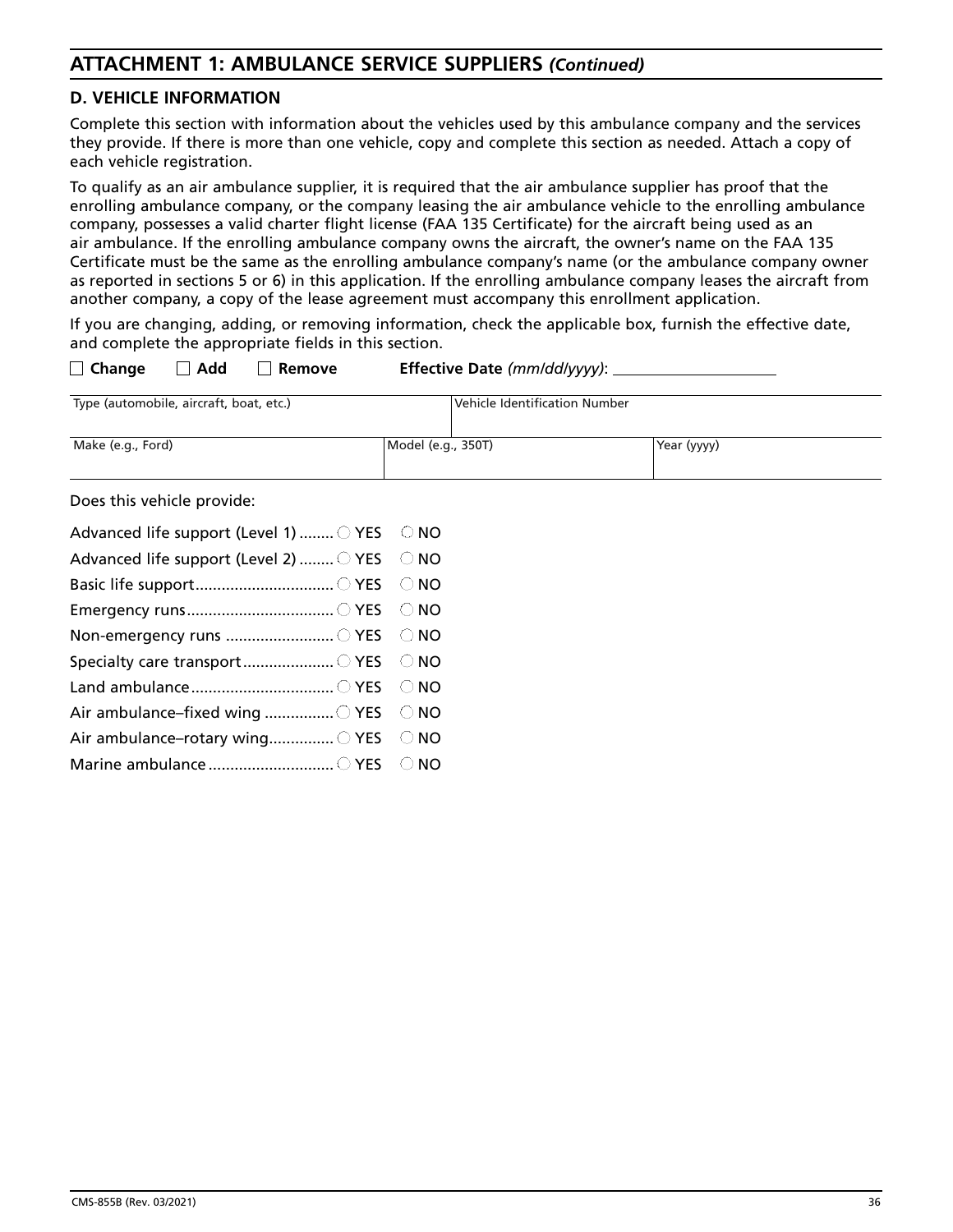### **INDEPENDENT DIAGNOSTIC TESTING FACILITY (IDTF) PERFORMANCE STANDARDS**

Below is a list of the performance standards that an IDTF must meet in order to obtain or maintain their Medicare billing privileges. These standards, in their entirety, can be found in 42 C.F.R section 410.33(g).

- 1. Operate its business in compliance with all applicable Federal and State licensure and regulatory requirements for the health and safety of patients.
- 2. Provides complete and accurate information on its enrollment application. Changes in ownership, changes of location, changes in general supervision, and adverse legal actions must be reported to the Medicare Administrative Contractor (MAC) on the Medicare enrollment application within 30 calendar days of the change. All other changes to the enrollment application must be reported within 90 calendar days.
- 3. Maintain a physical facility on an appropriate site. For the purposes of this standard, a post office box, commercial mail box, hotel or motel is not considered an appropriate site.
	- a. The physical facility, including mobile units, must contain space for equipment appropriate to the services designated on the enrollment application, facilities for hand washing, adequate patient privacy accommodations, and the storage of both business records and current medical records within the office setting of the IDTF, or IDTF home office, not within the actual mobile unit.
	- b. IDTF suppliers that provide services remotely and do not see beneficiaries at their practice location are exempt from providing hand washing and adequate patient privacy accommodations.
- 4. Have all applicable diagnostic testing equipment available at the physical site excluding portable diagnostic testing equipment. A catalog of portable diagnostic equipment, including diagnostic testing equipment serial numbers, must be maintained at the physical site. In addition, portable diagnostic testing equipment must be available for inspection within two business days of a CMS inspection request. The IDTF must maintain a current inventory of the diagnostic testing equipment, including serial and registration numbers, provide this information to the MAC upon request, and notify the MAC of any changes in equipment within 90 days.
- 5. Maintain a primary business phone under the name of the designated business. The primary business phone must be located at the designated site of the business, or within the home office of the mobile IDTF units. The telephone number or toll free numbers must be available in a local directory and through directory assistance.
- 6. Have a comprehensive liability insurance policy of at least \$300,000 per location that covers both the place of business and all customers and employees of the IDTF. The policy must be carried by a nonrelative owned company. Failure to maintain required insurance at all times will result in revocation of the IDTF's billing privileges retroactive to the date the insurance lapsed. IDTF suppliers are responsible for providing the contact information for the issuing insurance agent and the underwriter. In addition, the IDTF must:
	- a. Ensure that the insurance policy must remain in force at all times and provide coverage of at least \$300,000 per incident; and
	- b. Notify the CMS designated contractor in writing of any policy changes or cancellations.
- 7. Agree not to directly solicit patients, which include, but is not limited to, a prohibition on telephone, computer, or in-person contacts. The IDTF must accept only those patients referred for diagnostic testing by an attending physician, who is furnishing a consultation or treating a beneficiary for a specific medical problem and who uses the results in the management of the beneficiary's specific medical problem. Non-physician practitioners may order tests as set forth in section 410.32(a)(3).
- 8. Answer, document, and maintain documentation of a beneficiary's written clinical complaint at the physical site of the IDTF (for mobile IDTFs, this documentation would be stored at their home office.) This includes, but is not limited to, the following:
	- a. The name, address, telephone number, and Medicare beneficiary identifier of the beneficiary.
	- b. The date the complaint was received; the name of the person receiving the complaint; and a summary of actions taken to resolve the complaint.
	- c. If an investigation was not conducted, the name of the person making the decision and the reason for the decision.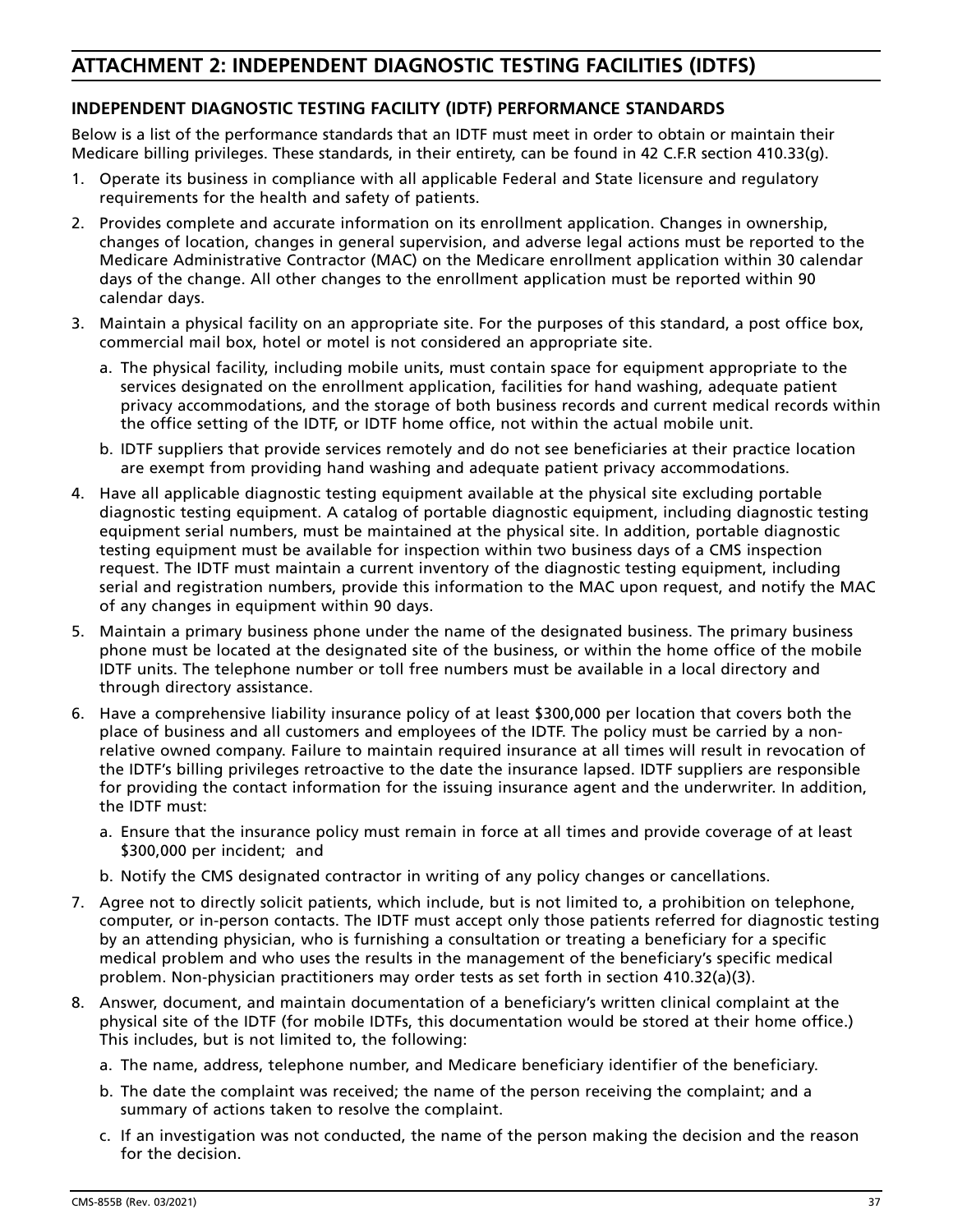- 9. Openly post these standards for review by patients and the public.
- 10. Disclose to the government any person having ownership, financial, or control interest or any other legal interest in the supplier at the time of enrollment or within 30 days of a change.
- 11. Have its testing equipment calibrated and maintained per equipment instructions and in compliance with applicable manufacturers suggested maintenance and calibration standards.
- 12. Have technical staff on duty with the appropriate credentials to perform tests. The IDTF must be able to produce the applicable federal or state licenses or certifications of the individuals performing these services.
- 13. Have proper medical record storage and be able to retrieve medical records upon request from CMS or the MAC within 2 business days.
- 14. Permit CMS, including its agents, or its MACs, to conduct unannounced, on-site inspections to confirm the IDTF's compliance with these standards. The IDTF must be accessible during regular business hours to CMS and beneficiaries and must maintain a visible sign posting the normal business hours of the IDTF.
- 15. With the exception of hospital-based and mobile IDTFs, a fixed base IDTF does not include the following:
	- a. Sharing a practice location with another Medicare-enrolled individual or organization.
	- b. Leasing or subleasing its operations or its practice location to another Medicare enrolled individual or organization.
	- c. Sharing diagnostic testing equipment using in the initial diagnostic test with another Medicare enrolled individual or organization.
- 16. Enrolls in Medicare for any diagnostic testing services that it furnishes to a Medicare beneficiary, regardless of whether the service is furnished in a mobile or fixed base location.
- 17. Bills for all mobile diagnostic services that are furnished to a Medicare beneficiary, unless the mobile diagnostic service is part of a service provided under arrangement as described in section 1861(w)(1) of the Act.

### **INSTRUCTIONS**

If you perform diagnostic tests, other than clinical laboratory or pathology tests, and are required to enroll as an IDTF, you must complete this attachment. CMS requires the information in this attachment to determine whether the enrolling supplier meets all IDTF standards including, but not limited to, those listed above on this application. Not all suppliers that perform diagnostic tests are required to enroll as an IDTF.

If the IDTF is deleting an Interpreting Physician, a Technician who performs tests, or a Supervising Physician with this IDTF, complete section F of this attachment (below). Mail this attachment with original signatures to your designated MAC (**NOTE:** Supervising Physicians must sign section F). The MAC that services your State is responsible for processing your enrollment application information. To locate the mailing address for your designated MAC, go to **[www.cms.gov/MedicareProviderSupEnroll](http://www.www.cms.gov/MedicareProviderSupEnroll)**.

#### **DIAGNOSTIC RADIOLOGY**

Many diagnostic tests are radiological procedures that require the professional services of a radiologist. A radiologist's practice is generally different from those of other physicians because radiologists usually do not bill E&M codes or treat a patient's medical condition on an ongoing basis. A radiologist or group practice of radiologists is not necessarily required to enroll as an IDTF. If enrolling as a diagnostic radiology group practice or clinic and billing for the technical component of diagnostic radiological tests without enrolling as an IDTF (if the entity is a free standing diagnostic facility), it should contact the carrier to determine that it does not need to enroll as an IDTF.

A mobile IDTF that provides X-ray services is not classified as a portable X-ray supplier. Regulations governing IDTFs can be found at 42 C.F.R. 410.33.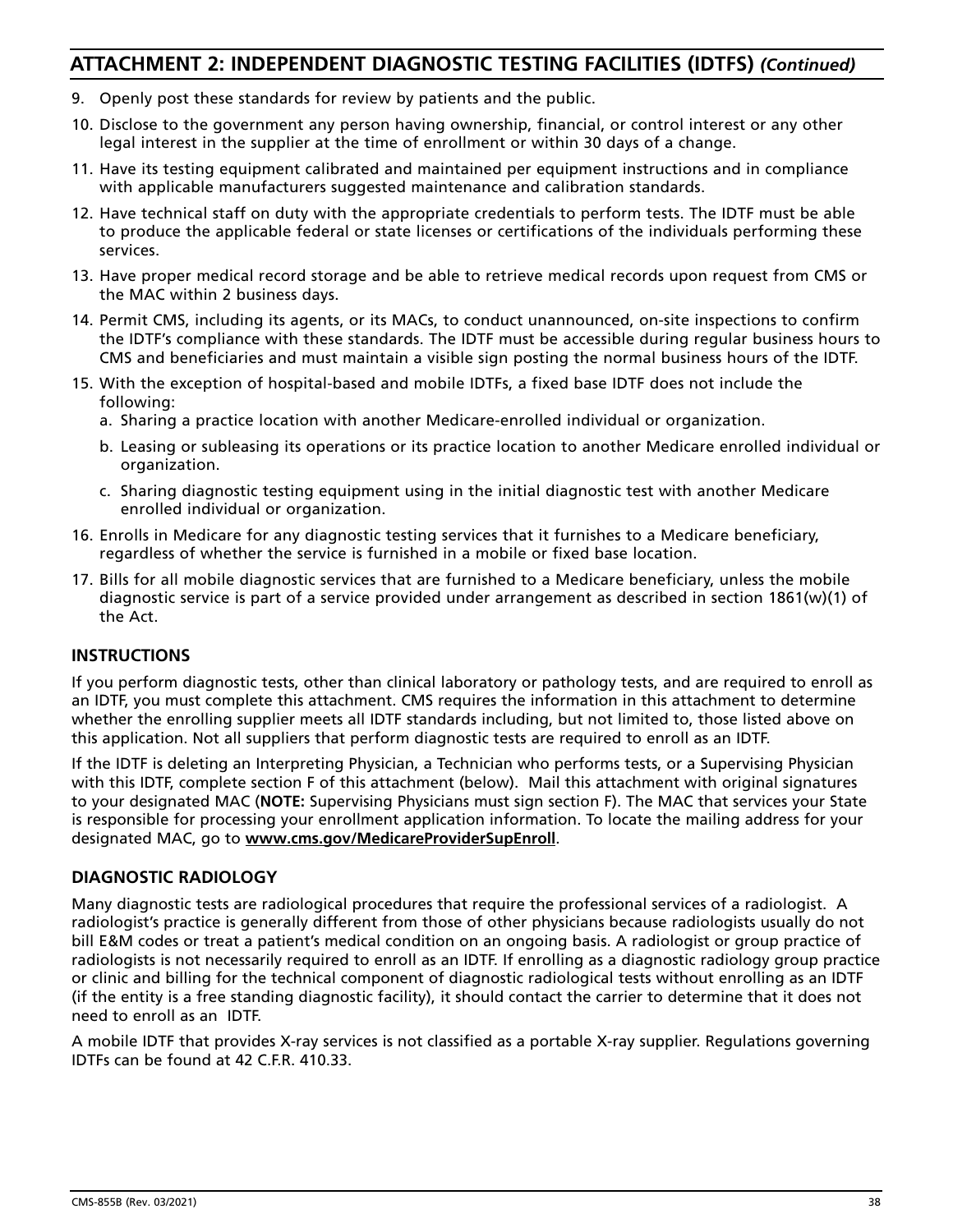### **CPT-4 AND HCPCS CODES**

Report all CPT-4 and HCPCS codes for which this IDTF will bill Medicare. Include the following:

- Provide the CPT-4 or HCPCS codes for which this IDTF intends to bill Medicare,
- The name and type of equipment used to perform the reported procedure, and
- The model number of the reported equipment.

The IDTF should report all Current Procedural Terminology, Version 4 (CPT-4) codes, Healthcare Common Procedural Coding System codes (HCPCS), and types of equipment (including the model number), for which it will perform tests, supervise, interpret, and/or bill. All codes reported must be for diagnostic tests that an IDTF is allowed to perform. Diagnostic tests that are clearly surgical in nature, which must be performed in a hospital or ambulatory surgical center, should not be reported.

Consistent with IDTF supplier standard 6 on page 37 of this application, all IDTFs enrolling in Medicare must have a comprehensive liability insurance policy of at least \$300,000 per location that covers both the place of business and all customers and employees of the IDTF. The policy must be carried by a non- relative owned company. Failure to maintain the required insurance at all times will result in revocation of the Medicare supplier billing number, retroactive to the date the insurance lapsed. Malpractice insurance policies do not demonstrate compliance with this requirement.

All IDTFs must submit a complete copy of the aforementioned liability insurance policy with this application.

#### **A. STANDARDS QUALIFICATIONS**

Provide the date this Independent Diagnostic Testing Facility met all current CMS standards *(mm/dd/yyyy)*

#### **B. CPT-4 AND HCPCS CODES**

If you are changing, adding, or removing information, check the applicable box, furnish the effective date, and complete the appropriate fields in this section.

**Change Add Remove Effective Date** *(mm/dd/yyyy)*:

All codes and modifiers (if applicable) reported here must be for diagnostic tests that an IDTF is allowed to perform. Diagnostic tests that are clearly surgical in nature, which must be performed in a hospital or ambulatory surgical center, should not be reported. Clinical laboratory and pathology codes should not be reported. This page may be copied for additional codes or equipment.

|     | <b>CPT-4 OR HCPCS CODE</b> | <b>MODIFIER</b> (if applicable) | <b>EQUIPMENT</b> | <b>MODEL NUMBER</b> |
|-----|----------------------------|---------------------------------|------------------|---------------------|
| 1.  |                            |                                 |                  |                     |
| 2.  |                            |                                 |                  |                     |
| 3.  |                            |                                 |                  |                     |
| 4.  |                            |                                 |                  |                     |
| 5.  |                            |                                 |                  |                     |
| 6.  |                            |                                 |                  |                     |
| 7.  |                            |                                 |                  |                     |
| 8.  |                            |                                 |                  |                     |
| 9.  |                            |                                 |                  |                     |
| 10. |                            |                                 |                  |                     |
| 11. |                            |                                 |                  |                     |
| 12. |                            |                                 |                  |                     |
| 13. |                            |                                 |                  |                     |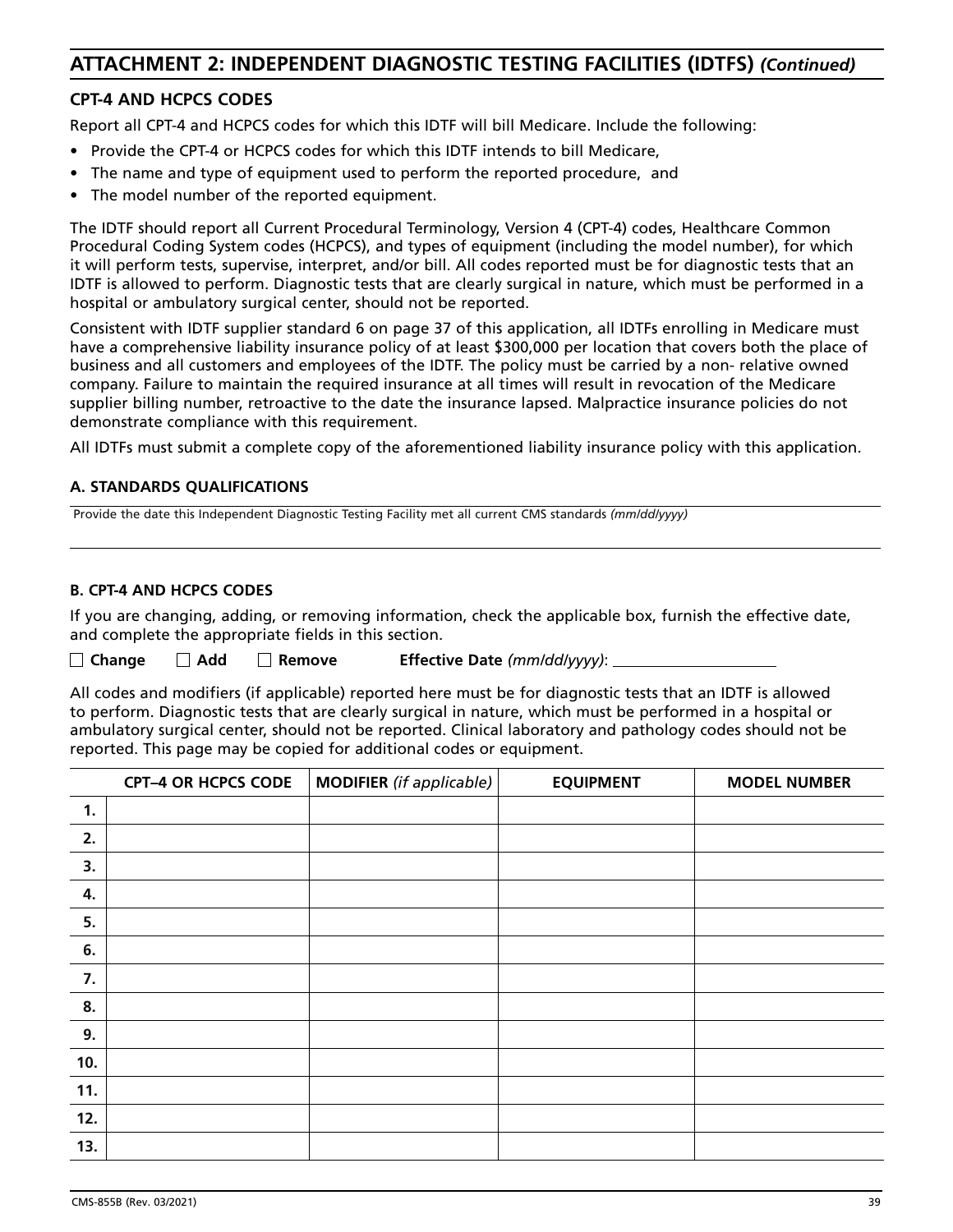### **C. INTERPRETING PHYSICIAN INFORMATION**

 $\Box$  Check here if this section does not apply because the interpreting physician is enrolled in Medicare as an individual and will bill separately from the IDTF.

When a mobile unit of the IDTF performs a technical component of a diagnostic test and the interpretive physician is the same physician who ordered the test, the IDTF cannot bill for the interpretation. Therefore, these interpreting physicians should not be reported since the interpretive physician must submit his/her own claims for these tests.

All physicians whose interpretations will be billed by this IDTF with the technical component (TC) of the test (i.e., global billing) must be listed in this section. **If there are more than two physicians, copy and complete this section as needed.** All interpreting physicians must be currently enrolled in the Medicare program.

If you are billing for purchased interpretations, all requirements for purchased interpretations must be met.

#### **1st Interpreting Physician Information**

If you are changing, adding, or deleting information, check the applicable box, furnish the effective date, and complete the appropriate fields in this section.

| <b>First Name</b>                          | Middle Initial | Last Name                             | Jr., Sr., M.D., etc. |
|--------------------------------------------|----------------|---------------------------------------|----------------------|
| Social Security Number (SSN)               |                | Date of Birth (mm/dd/yyyy) (Required) |                      |
| Medicare Identification Number (if issued) |                | <b>NPI</b>                            |                      |
|                                            |                |                                       |                      |

#### **2nd Interpreting Physician Information**

If you are changing, adding, or deleting information, check the applicable box, furnish the effective date, and complete the appropriate fields in this section.

**Change Add Remove Effective Date** *(mm/dd/yyyy)*:

**Change Add Remove Effective Date** *(mm/dd/yyyy)*:

| <b>First Name</b>                          | Middle Initial | Last Name                             | Jr., Sr., M.D., etc. |  |
|--------------------------------------------|----------------|---------------------------------------|----------------------|--|
| Social Security Number (SSN)               |                | Date of Birth (mm/dd/yyyy) (Required) |                      |  |
| Medicare Identification Number (if issued) |                | <b>NPI</b>                            |                      |  |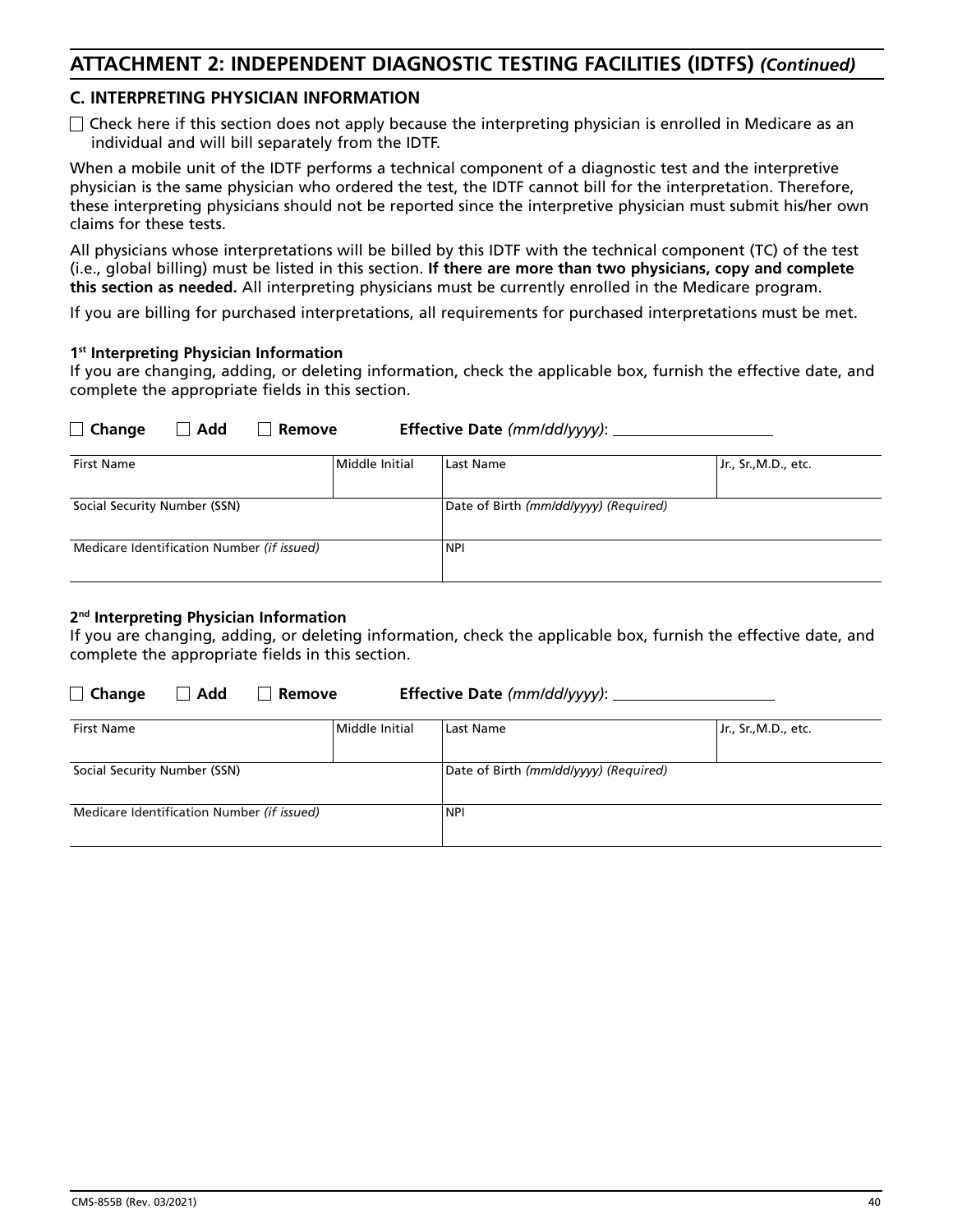#### **D. PERSONNEL (TECHNICIANS) WHO PERFORM TESTS**

Complete this section with information about all non-physician personnel who perform tests for this IDTF.

**NOTE:** If there are more than two personnel (technicians), copy and complete this section as needed.

#### **1st Personnel (Technician) Information**

If you are changing, adding, or removing information, check the applicable box, furnish the effective date, and complete the appropriate fields in this section.

| $\lrcorner$ Change | $\Box$ Add | Remove | Effective Date (mm/dd/yyyy): |
|--------------------|------------|--------|------------------------------|
|--------------------|------------|--------|------------------------------|

| <b>First Name</b>            | Middle Initial | Last Name                             | Jr., Sr.,M.D., etc. |
|------------------------------|----------------|---------------------------------------|---------------------|
| Social Security Number (SSN) |                | Date of Birth (mm/dd/yyyy) (Required) |                     |

### Is this technician state licensed or state certified? (see instructions for clarification) ..................... YES ONO

| License/Certification Number (if applicable) | License/Certification Issue Date (mm/dd/yyyy) (if applicable) |
|----------------------------------------------|---------------------------------------------------------------|
|                                              |                                                               |

Is this technician certified by a national credentialing organization? ............................................ YES NO

| Name of credentialing organization (if applicable) | Type of Credentials (if applicable) |
|----------------------------------------------------|-------------------------------------|
|                                                    |                                     |

#### **2nd Personnel (Technician) Information**

If you are changing, adding, or removing information, check the applicable box, furnish the effective date, and complete the appropriate fields in this section.

| Add<br>Change<br>Remove                                                                                          |                | <b>Effective Date (mm/dd/yyyy):</b>                           |                      |
|------------------------------------------------------------------------------------------------------------------|----------------|---------------------------------------------------------------|----------------------|
| <b>First Name</b>                                                                                                | Middle Initial | Last Name                                                     | Jr., Sr., M.D., etc. |
| Social Security Number (SSN)                                                                                     |                | Date of Birth (mm/dd/vvvv) (Required)                         |                      |
| Is this technician state licensed or state certified? (see instructions for clarification) $\vee$ YES $\circ$ NO |                |                                                               |                      |
| License/Certification Number (if applicable)                                                                     |                | License/Certification Issue Date (mm/dd/vyyy) (if applicable) |                      |
|                                                                                                                  |                |                                                               |                      |
| Name of credentialing organization (if applicable)                                                               |                | Type of Credentials (if applicable)                           |                      |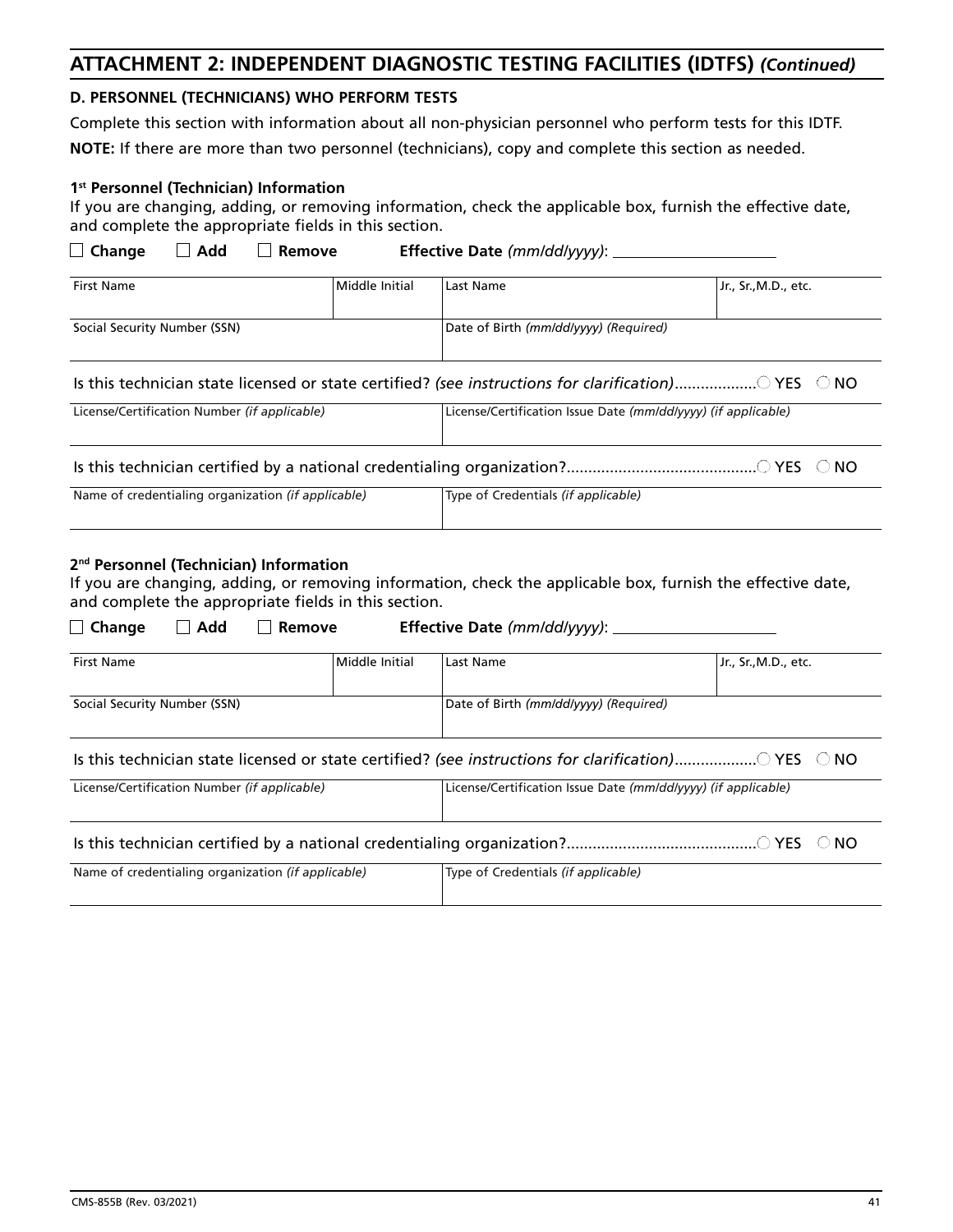### **E. SUPERVISING PHYSICIANS**

Complete this section with identifying information about the physician(s) who supervise the operation of the IDTF and who provides the personal, direct, or general supervision per 42 C.F.R. 410.32(b)(3). The supervising physician must also attest to his/her supervising responsibilities for the enrolling IDTF.

Information concerning the type of supervision (personal, direct, or general) required for performance of specific IDTF tests can be obtained from your MAC. All IDTFs must report at least one supervisory physician, and at least one supervising physician must perform the supervision requirements stated in 42 C.F.R. 410.32(b) (3). All supervisory physician(s) must be currently enrolled in Medicare. Under 42 CFR section 410.33(b)(1), each supervising physician must be limited to providing general supervision at no more than three IDTF sites. This applies to both fixed sites and mobile units where three concurrent operations are capable of performing tests.

#### **The type of supervision being performed by each physician who signs the attestation in this section of this application should be listed in this section.**

**NOTE:** If there is more than one supervising physician, copy and complete this section for each.

Definitions of the types of supervision are as follows:

- **Personal Supervision** means a physician must be in attendance in the room during the performance of the procedure.
- **Direct Supervision** means the physician must be present in the office suite and immediately available to provide assistance and direction throughout the performance of the procedure. It does not mean that the physician must be present in the room when the procedure is performed.
- **General Supervision** means the procedure is provided under the physician's overall direction and control, but the physician's presence is not required during the performance of the procedure. General supervision also includes the responsibility that the non-physician personnel who perform the tests are qualified and properly trained and that the equipment is operated properly, maintained, calibrated and that necessary supplies are available.

If you are changing, adding, or removing information, check the applicable box, furnish the effective date, and complete the appropriate fields in this section.

| <b>First Name</b>                              | Middle Initial | Last Name                             | Suffix (e.g., Jr., Sr.) |  |  |
|------------------------------------------------|----------------|---------------------------------------|-------------------------|--|--|
| Social Security Number (Required)              |                | Date of Birth (mm/dd/yyyy) (Required) |                         |  |  |
| Medicare Identification Number (if issued)     |                | <b>NPI</b>                            |                         |  |  |
| Fax Number (if applicable)<br>Telephone Number |                | E-mail Address (if applicable)        |                         |  |  |

**Change Add Remove Effective Date** *(mm/dd/yyyy)*: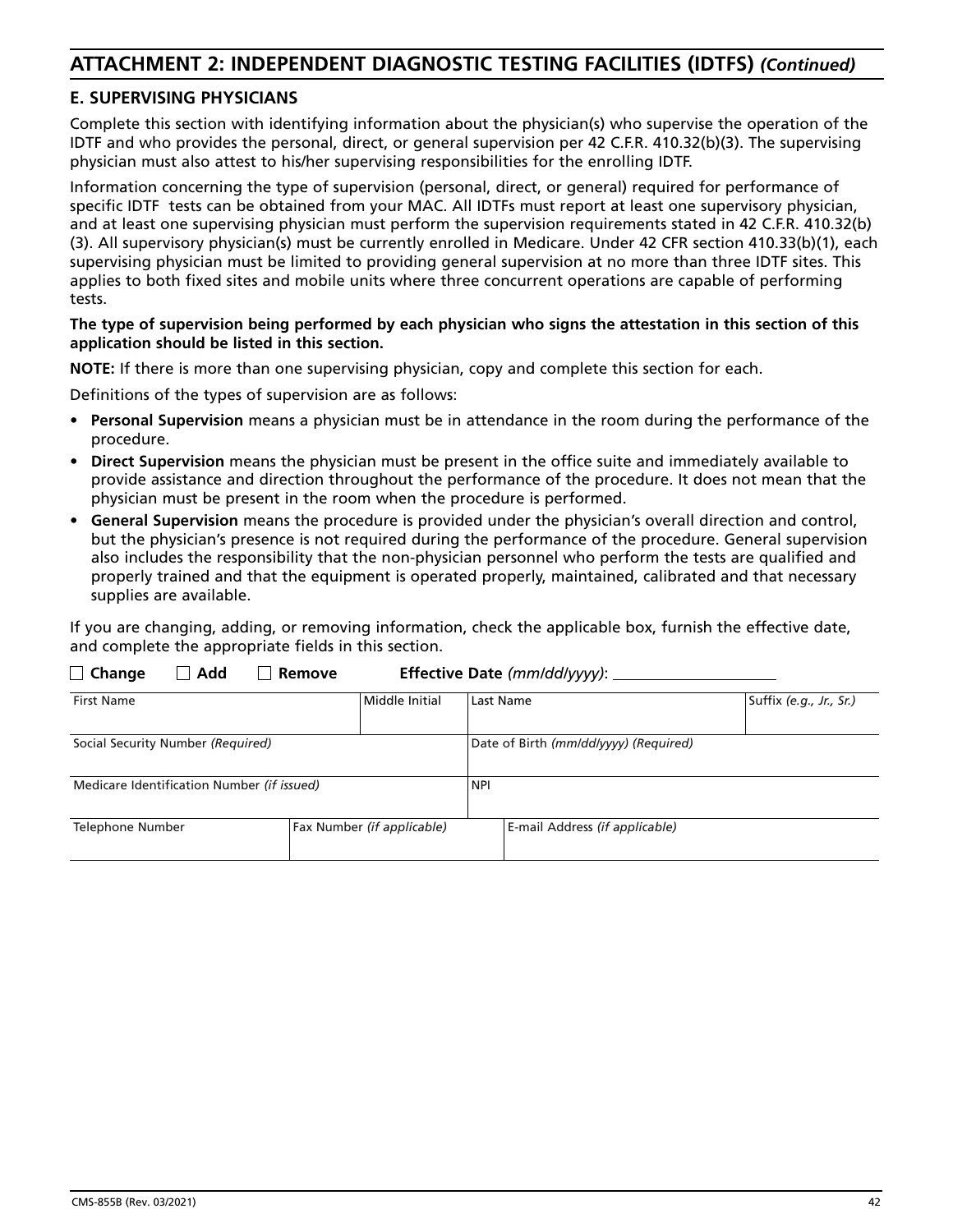### **TYPE OF SUPERVISION PROVIDED**

Check the appropriate box below indicating the type of supervision provided by the physician reported above for the tests performed by the IDTF in accordance with 42 C.F.R. 410.32 (b)(3) (See instructions for definitions).

Personal SupervisionDirect SupervisionGeneral Supervision

**NOTE:** Each supervising physician must be limited to providing general supervision to no more than three IDTF sites.

For each physician performing General Supervision, at least one of the three functions listed here must be checked. However, to meet the General Supervision requirement, in accordance with 42 C.F.R. 410.33(b), the enrolling IDTF must have at least one supervisory physician for each of the three functions. For example, two physicians may be responsible for function 1, a third physician may be responsible for function 2, and a fourth physician may be responsible for function 3. All four supervisory physicians must complete and sign the supervisory physician section of this application. Each physician should only check the function(s) he/she actually performs.

- $\Box$  Assumes responsibility for the overall direction and control of the quality of testing performed.
- $\Box$  Assumes responsibility for assuring that the non-physician personnel who actually perform the diagnostic procedures are properly trained and meet required qualifications.
- $\Box$  Assumes responsibility for the proper maintenance and calibration of the equipment and supplies necessary to perform the diagnostic procedures.

#### **OTHER SUPERVISION SITES**

Does this supervising physician provide supervision at any other IDTF? ....................................... YES NO

If yes, list all other IDTFs for which this physician provides supervision. For more than five, copy this sheet.

|    | <b>NAME OF FACILITY</b> | <b>ADDRESS</b> | <b>TAX IDENTIFICATION</b><br><b>NUMBER</b> | <b>LEVEL OF</b><br><b>SUPERVISION</b> |
|----|-------------------------|----------------|--------------------------------------------|---------------------------------------|
| ., |                         |                |                                            |                                       |
| 2. |                         |                |                                            |                                       |
| 3. |                         |                |                                            |                                       |
| 4. |                         |                |                                            |                                       |
| 5. |                         |                |                                            |                                       |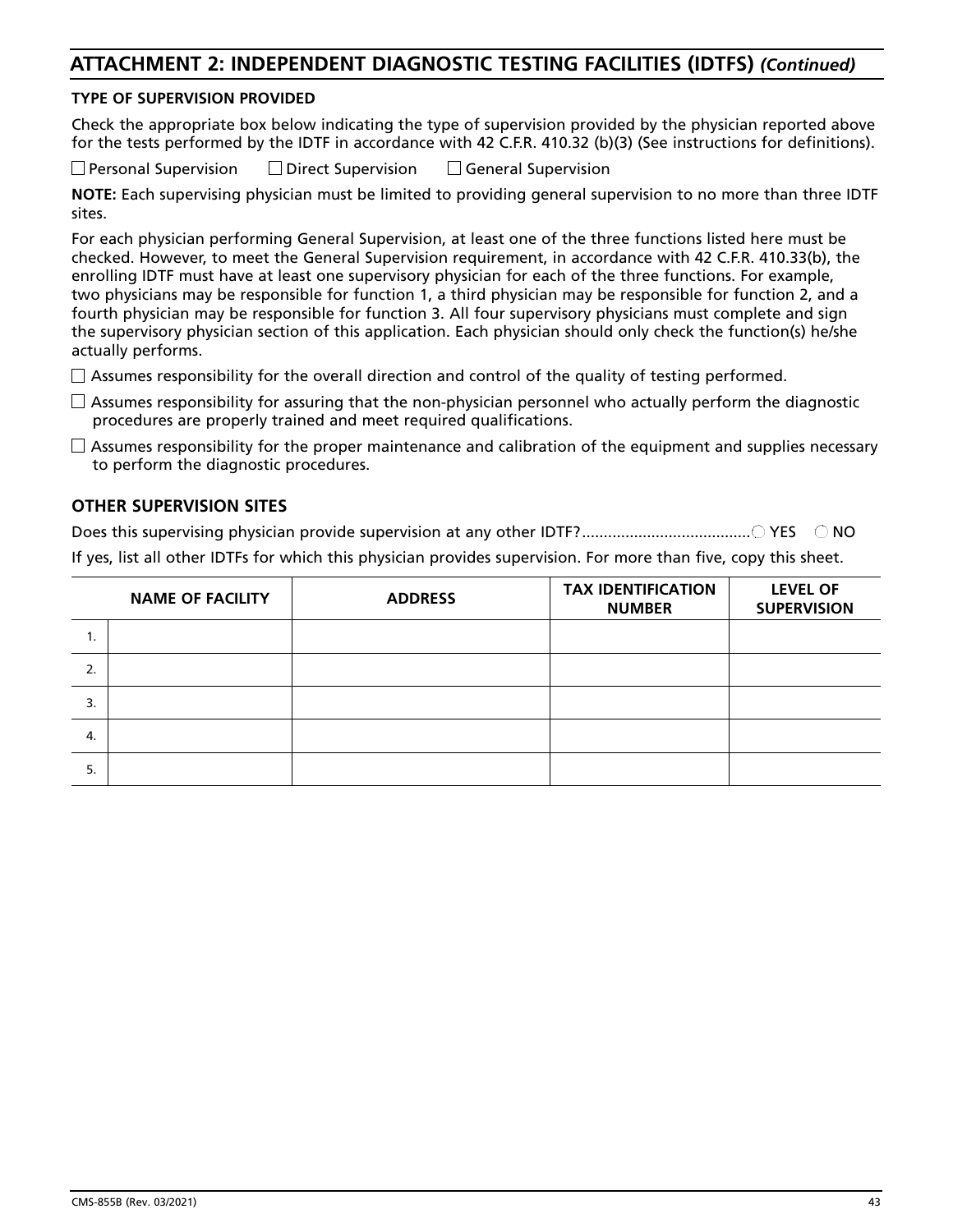### **E. SUPERVISING PHYSICIANS** *(Continued)*

### **ATTESTATION STATEMENT FOR SUPERVISING PHYSICIANS**

All Supervising Physician(s) rendering supervisory services for this IDTF must sign and date this section. All signatures must be original.

- 1. I hereby acknowledge that I have agreed to provide (IDTF Name) exactled the same with the Supervisory Physician services checked above for all CPT-4 and HCPCS codes and modifiers (if applicable) reported in this Attachment. (See number 2 below if all reported CPT-4 and HCPCS codes and modifiers (if applicable) do not apply). I also hereby certify that I have the required proficiency in the performance and interpretation of each type of diagnostic procedure, as reported by CPT-4 or HCPCS codes and modifiers (if applicable) in this Attachment (except for those CPT-4 or HCPCS codes and modifiers (if applicable) identified in number 2 below). I have read and understand the Penalties for Falsifying Information on this Enrollment Application, as stated in Section 14 of this application. I am aware that falsifying information may result in fines and/or imprisonment. If I undertake supervisory responsibility at any additional IDTFs, I understand that it is my responsibility to notify this IDTF at that time.
- 2. I am not acting as a Supervising Physician for the following CPT-4 and/or HCPCS codes reported in this Attachment.

| <b>CPT-4 OR HCPCS CODE</b> | <b>MODIFIER</b> (if applicable)                                                         | <b>CPT-4 OR HCPCS CODE</b> | <b>MODIFIER</b> (if applicable) |
|----------------------------|-----------------------------------------------------------------------------------------|----------------------------|---------------------------------|
|                            |                                                                                         |                            |                                 |
|                            |                                                                                         |                            |                                 |
|                            |                                                                                         |                            |                                 |
|                            |                                                                                         |                            |                                 |
|                            | 3. Signature of Supervising Physician (First, Middle, Last, Jr., Sr., M.D., D.O., etc.) |                            | Date (mm/dd/yyyy)               |

#### **In order to process this application it MUST be signed and dated.**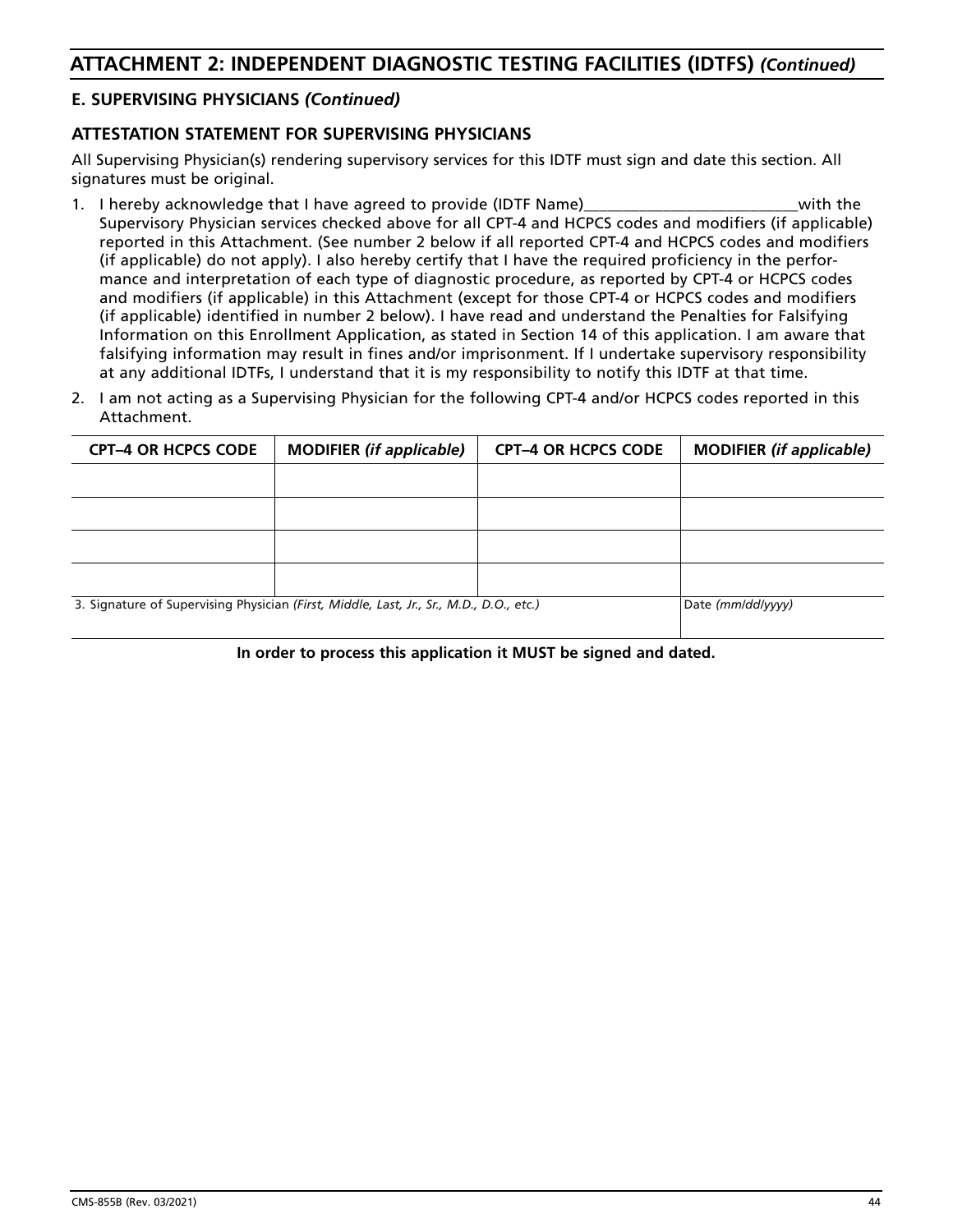# **ATTACHMENT 3: OPIOID TREATMENT PROGRAM PERSONNEL**

All Opioid Treatment Programs enrolling in the Medicare program must complete this attachment.

### **Information for Individuals Legally Authorized to Order and/or Dispense Controlled Substances at OTP Facility**

The OTP must include the following information for all employees, whether W-2 or not, and contracted staff, who are legally authorized to order and/or dispense controlled substances, *whether or not the individual is currently ordering and/or dispensing at the OTP facility*.

### **Ordering personnel**

- First, Last Name, Middle Initial (if applicable)
- Date of Birth
- Social Security Number (SSN)
- Practitioner Type
- Active and Valid NPI
- License Number

### **Dispensing personnel**

- First, Last Name, Middle Initial (if applicable)
- Date of Birth
- Social Security Number (SSN)
- Practitioner Type
- Active and Valid NPI
- License Number

### **Adverse History and Ineligibility**

Under the OTP Standards in 42 C.F.R § 424.67, an OTP provider must not employ, as a W2 employee or not, or contract with anyone who meets any of the ineligibility criteria outlined below, whether or not the individual is currently ordering or dispensing at the OTP facility.

- Currently is revoked from Medicare under § 424.535 or any other applicable section in Title 42, and under an active reenrollment bar.
- Currently is on the preclusion list pursuant to 42 C.F.R. § 422.222 or § 423.120(c)(6).
- Currently is excluded by the Department of Health and Human Services (DHHS) Office of Inspector General (OIG).
- Has a prior action, including but not limited to a reprimand, fine, or restriction, by a state oversight board for professional misconduct issues relating to patient harm.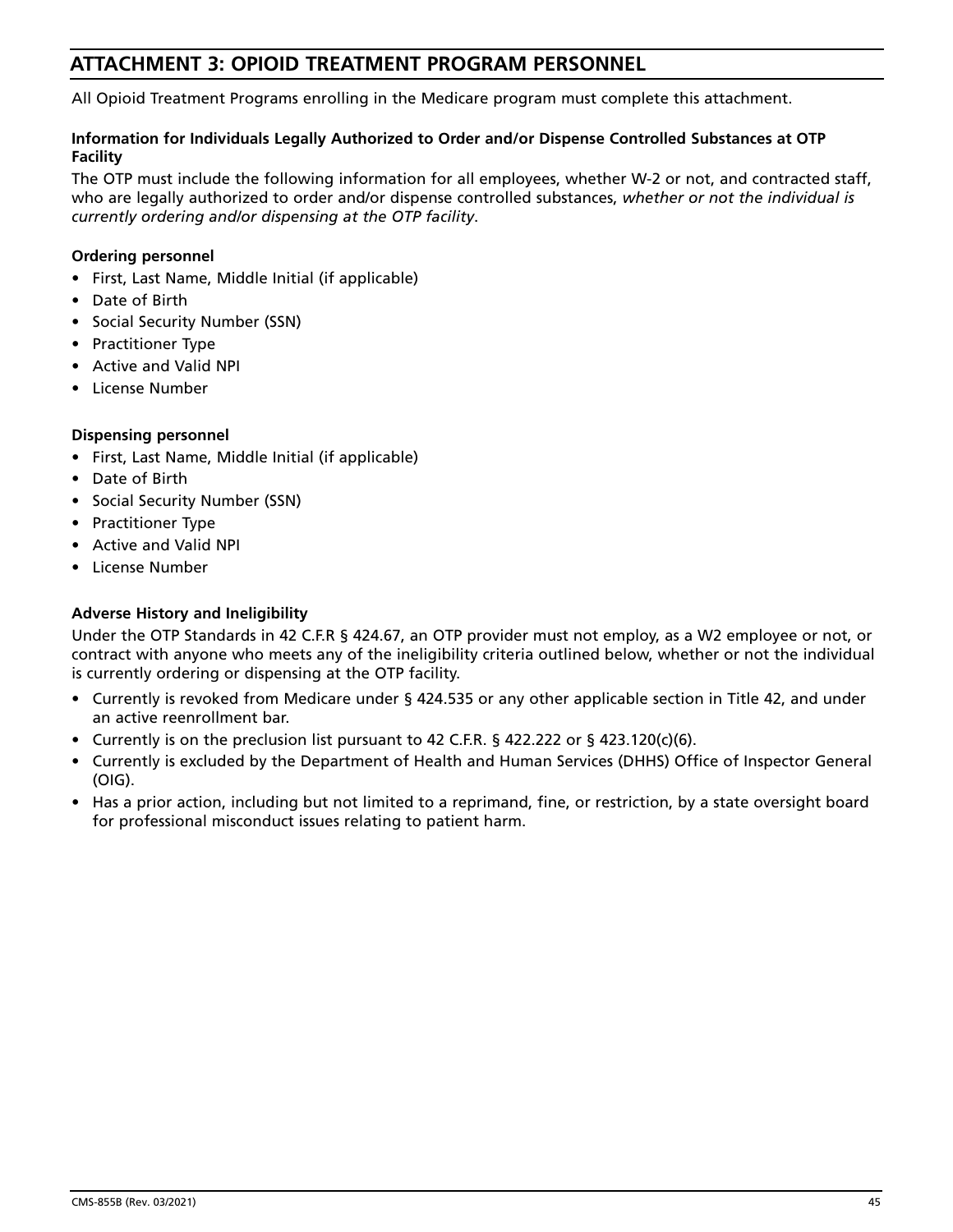# **ATTACHMENT 3: OPIOID TREATMENT PROGRAM PERSONNEL** *(Continued)*

### **A. ORDERING PERSONNEL IDENTIFICATION**

Note: Copy and complete this section if more than three OTP ORDERING personnel need to be reported.

If you are changing information about currently reported OTP ordering personnel or adding or removing OTP personnel, check the applicable box, furnish the effective date, and complete the appropriate fields in this section.

| $\Box$ Change                        | Add | Remove |                | <b>Effective Date (mm/dd/yyyy):</b> |                                     |
|--------------------------------------|-----|--------|----------------|-------------------------------------|-------------------------------------|
| First Name of OTP Ordering Personnel |     |        | Middle Initial | Last Name of OTP Ordering Personnel | Suffix (e.g., Jr., Sr., M.D., etc.) |
| Social Security Number (SSN)         |     |        |                | Date of Birth (mm/dd/yyyy)          |                                     |
| <b>NPI</b>                           |     |        |                | License Number                      |                                     |
| <b>Practitioner Type</b>             |     |        |                |                                     |                                     |

If you are changing information about currently reported OTP ordering personnel or adding or removing OTP personnel, check the applicable box, furnish the effective date, and complete the appropriate fields in this section.

| $\Box$ Change<br>Add<br>Remove       |                | Effective Date (mm/dd/yyyy): ________ |                                     |
|--------------------------------------|----------------|---------------------------------------|-------------------------------------|
| First Name of OTP Ordering Personnel | Middle Initial | Last Name of OTP Ordering Personnel   | Suffix (e.g., Jr., Sr., M.D., etc.) |
| Social Security Number (SSN)         |                | Date of Birth (mm/dd/yyyy)            |                                     |
| <b>NPI</b>                           |                | License Number                        |                                     |
| <b>Practitioner Type</b>             |                |                                       |                                     |

If you are changing information about currently reported OTP ordering personnel or adding or removing OTP personnel, check the applicable box, furnish the effective date, and complete the appropriate fields in this section.

| $\Box$ Change<br>Add<br>Remove       | Effective Date (mm/dd/yyyy): |                                     |                                     |  |  |
|--------------------------------------|------------------------------|-------------------------------------|-------------------------------------|--|--|
| First Name of OTP Ordering Personnel | Middle Initial               | Last Name of OTP Ordering Personnel | Suffix (e.g., Jr., Sr., M.D., etc.) |  |  |
| Social Security Number (SSN)         |                              | Date of Birth (mm/dd/yyyy)          |                                     |  |  |
| <b>NPI</b>                           |                              | License Number                      |                                     |  |  |
| <b>Practitioner Type</b>             |                              |                                     |                                     |  |  |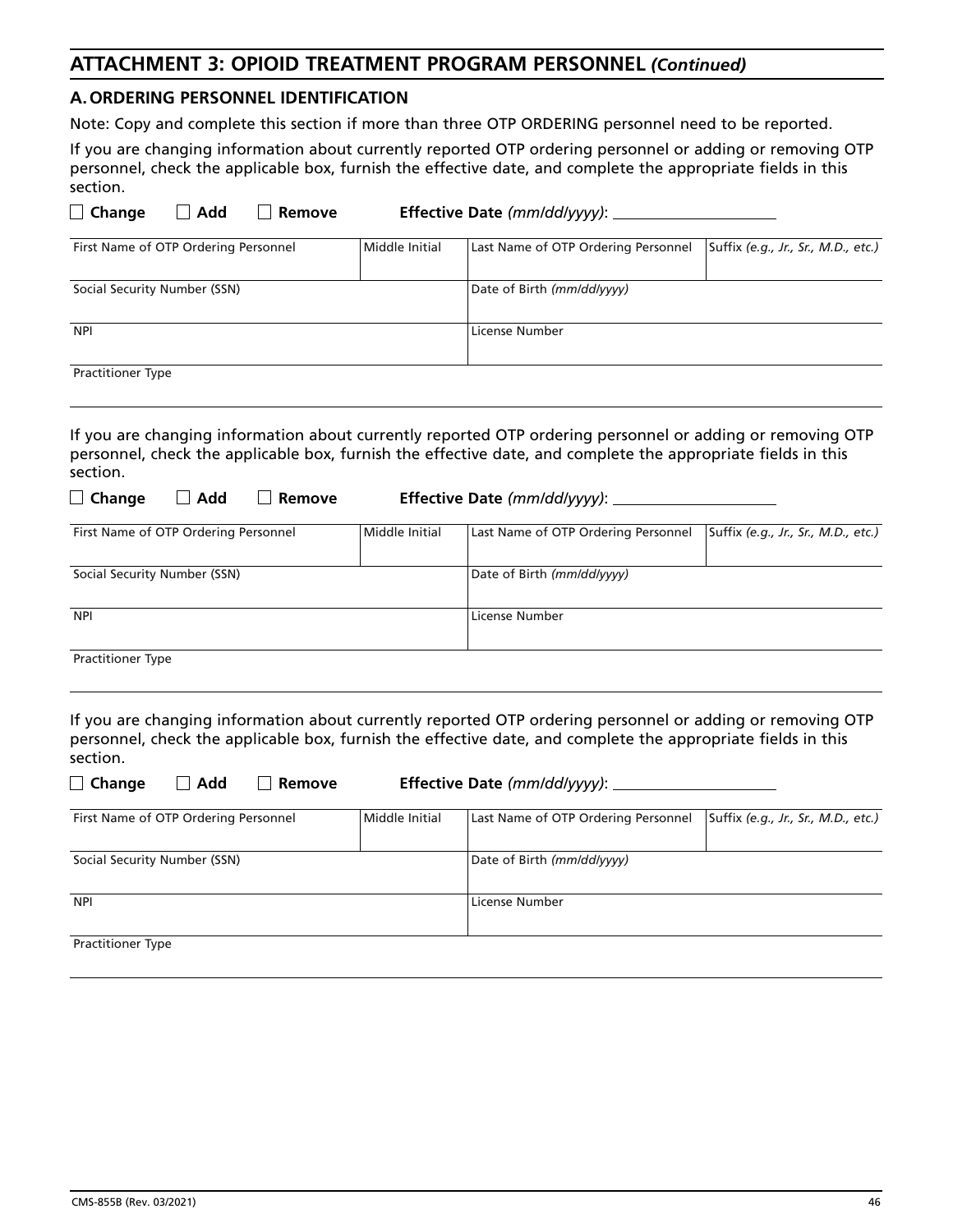# **ATTACHMENT 3: OPIOID TREATMENT PROGRAM PERSONNEL** *(Continued)*

### **B. DISPENSING PERSONNEL IDENTIFICATION**

**NOTE:** Copy and complete this section if more than three OTP DISPENSING personnel need to be reported.

If you are changing information about currently reported OTP Dispensing personnel or adding or removing OTP personnel, check the applicable box, furnish the effective date, and complete the appropriate fields in this section.

| $\Box$ Change                          | Add | Remove |                | <b>Effective Date (mm/dd/yyyy):</b>                                       |  |
|----------------------------------------|-----|--------|----------------|---------------------------------------------------------------------------|--|
| First Name of OTP Dispensing Personnel |     |        | Middle Initial | Last Name of OTP Dispensing Personnel Suffix (e.g., Jr., Sr., M.D., etc.) |  |
| Social Security Number (SSN)           |     |        |                | Date of Birth (mm/dd/yyyy)                                                |  |
| <b>NPI</b>                             |     |        |                | License Number                                                            |  |
| <b>Practitioner Type</b>               |     |        |                |                                                                           |  |

If you are changing information about currently reported OTP Dispensing personnel or adding or removing OTP personnel, check the applicable box, furnish the effective date, and complete the appropriate fields in this section.

| $\Box$ Change                          | Add | Remove | Effective Date (mm/dd/yyyy): ______ |                                                                           |  |  |  |
|----------------------------------------|-----|--------|-------------------------------------|---------------------------------------------------------------------------|--|--|--|
| First Name of OTP Dispensing Personnel |     |        | Middle Initial                      | Last Name of OTP Dispensing Personnel Suffix (e.g., Jr., Sr., M.D., etc.) |  |  |  |
| Social Security Number (SSN)           |     |        |                                     | Date of Birth (mm/dd/yyyy)                                                |  |  |  |
| <b>NPI</b>                             |     |        |                                     | License Number                                                            |  |  |  |
| <b>Practitioner Type</b>               |     |        |                                     |                                                                           |  |  |  |

If you are changing information about currently reported OTP Dispensing personnel or adding or removing OTP personnel, check the applicable box, furnish the effective date, and complete the appropriate fields in this section.

| $\Box$ Change                          | Add | Remove                     | <b>Effective Date (mm/dd/yyyy): ________</b> |                                                                           |  |  |
|----------------------------------------|-----|----------------------------|----------------------------------------------|---------------------------------------------------------------------------|--|--|
| First Name of OTP Dispensing Personnel |     |                            | Middle Initial                               | Last Name of OTP Dispensing Personnel Suffix (e.g., Jr., Sr., M.D., etc.) |  |  |
| Social Security Number (SSN)           |     | Date of Birth (mm/dd/yyyy) |                                              |                                                                           |  |  |
| <b>NPI</b>                             |     | License Number             |                                              |                                                                           |  |  |
| <b>Practitioner Type</b>               |     |                            |                                              |                                                                           |  |  |